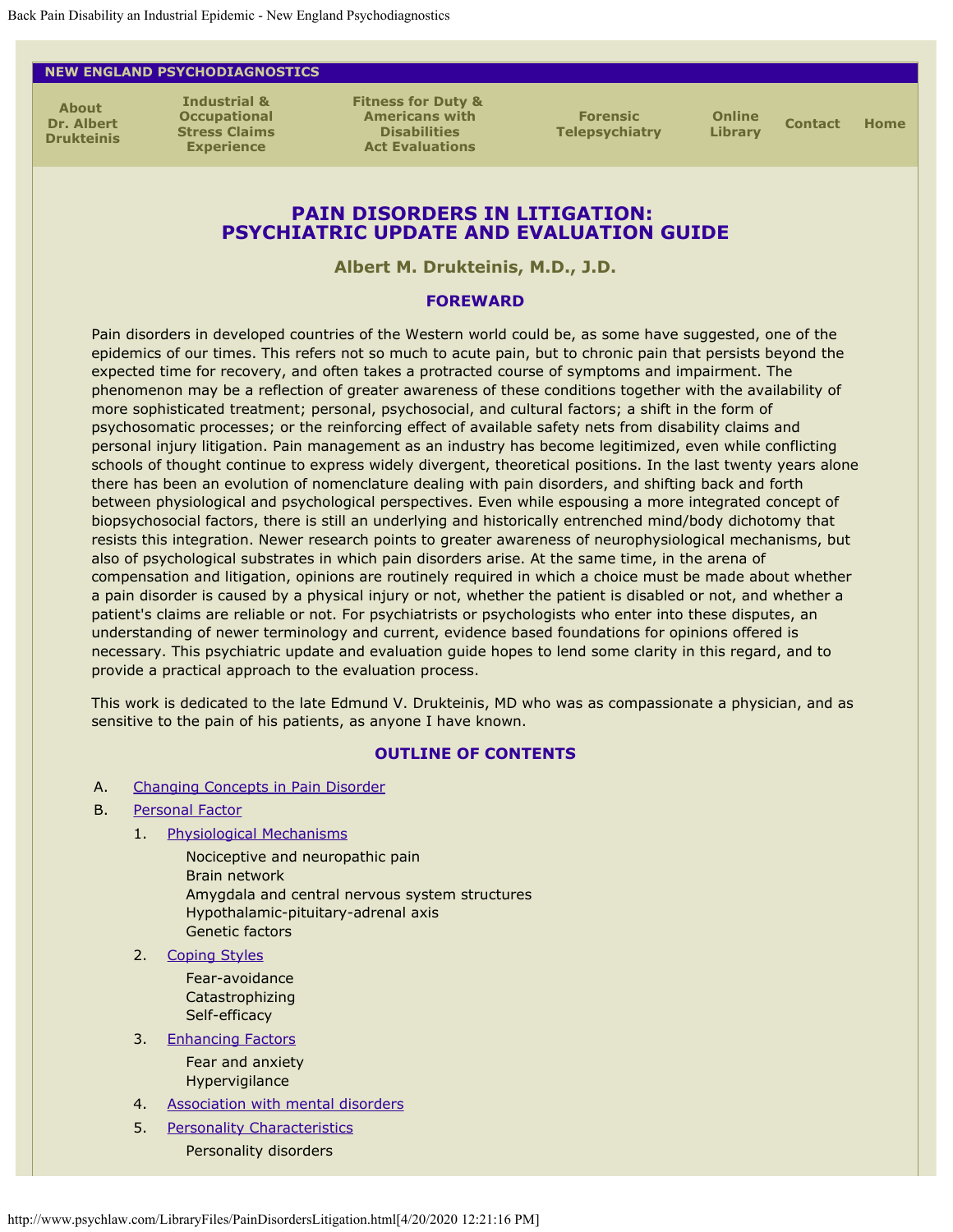|    |    | Pain-prone personality<br>Alexithymia<br><b>Extroversion versus introversion</b><br>Optimism<br>Diathesis-stress<br>Temperament and character dimensions                         |  |  |
|----|----|----------------------------------------------------------------------------------------------------------------------------------------------------------------------------------|--|--|
|    | 6. | <b>Somatoform Processes</b>                                                                                                                                                      |  |  |
|    |    | Psychogenic pain<br>Cognitive-behavioral models<br>Attachment and loss<br>Psychopathology of the somatic<br>Masked depression<br>Early adverse experiences<br>Pain as an emotion |  |  |
| C. |    | <b>Psychosocial Factors</b>                                                                                                                                                      |  |  |
|    | 1. | <b>Interpersonal Factors</b>                                                                                                                                                     |  |  |
|    |    | Solicitousness                                                                                                                                                                   |  |  |
|    |    | Empathy                                                                                                                                                                          |  |  |
|    | 2. | <b>Social Context Factors</b>                                                                                                                                                    |  |  |
|    |    | Occupational injuries                                                                                                                                                            |  |  |
|    |    | Disability claims<br>Personal injury litigation                                                                                                                                  |  |  |
|    |    | Healthcare system impact                                                                                                                                                         |  |  |
|    | 3. | <b>Cultural Factors</b>                                                                                                                                                          |  |  |
| D. |    | <b>Forensic Psychiatry Evaluations</b>                                                                                                                                           |  |  |
|    | 1. | <b>Historical Assessment</b>                                                                                                                                                     |  |  |
|    |    | Patient resistance<br>Psychiatrist's attitude<br>Pain history<br>Longitudinal history                                                                                            |  |  |
|    | 2. | <b>Mental Status Examination</b>                                                                                                                                                 |  |  |
|    | 3. | <b>Pain Behaviors</b>                                                                                                                                                            |  |  |
|    |    | Protective function<br>Communicative function                                                                                                                                    |  |  |
|    | 4. | <b>Physical Inconsistencies</b>                                                                                                                                                  |  |  |
|    |    | Distribution of pain<br>Surveillance                                                                                                                                             |  |  |
| Ε. |    | <b>Psychological Testing</b>                                                                                                                                                     |  |  |
| F. |    | <b>Chronic Pain Syndromes</b>                                                                                                                                                    |  |  |
|    | 1. | <b>Low Back Pain</b>                                                                                                                                                             |  |  |
|    | 2. | Fibromyalgia and Myofascial Pain                                                                                                                                                 |  |  |
|    | 3. | Complex Regional Pain Syndrome                                                                                                                                                   |  |  |
|    | 4. | Repetitive Motion Injury                                                                                                                                                         |  |  |
|    | 5. | Whiplash                                                                                                                                                                         |  |  |
|    | 6. | Neuropathic Pain Disorder                                                                                                                                                        |  |  |
| G. |    | <b>Assessing the Reasonableness of Treatment</b>                                                                                                                                 |  |  |
|    | 1. | <b>Physical Treatments</b>                                                                                                                                                       |  |  |
|    |    | Physical therapy<br>Manipulative medicine                                                                                                                                        |  |  |

Manipulative medicine Anesthesiologic pain management Acupuncture and acupressure Electromedicine Spinal cord stimulation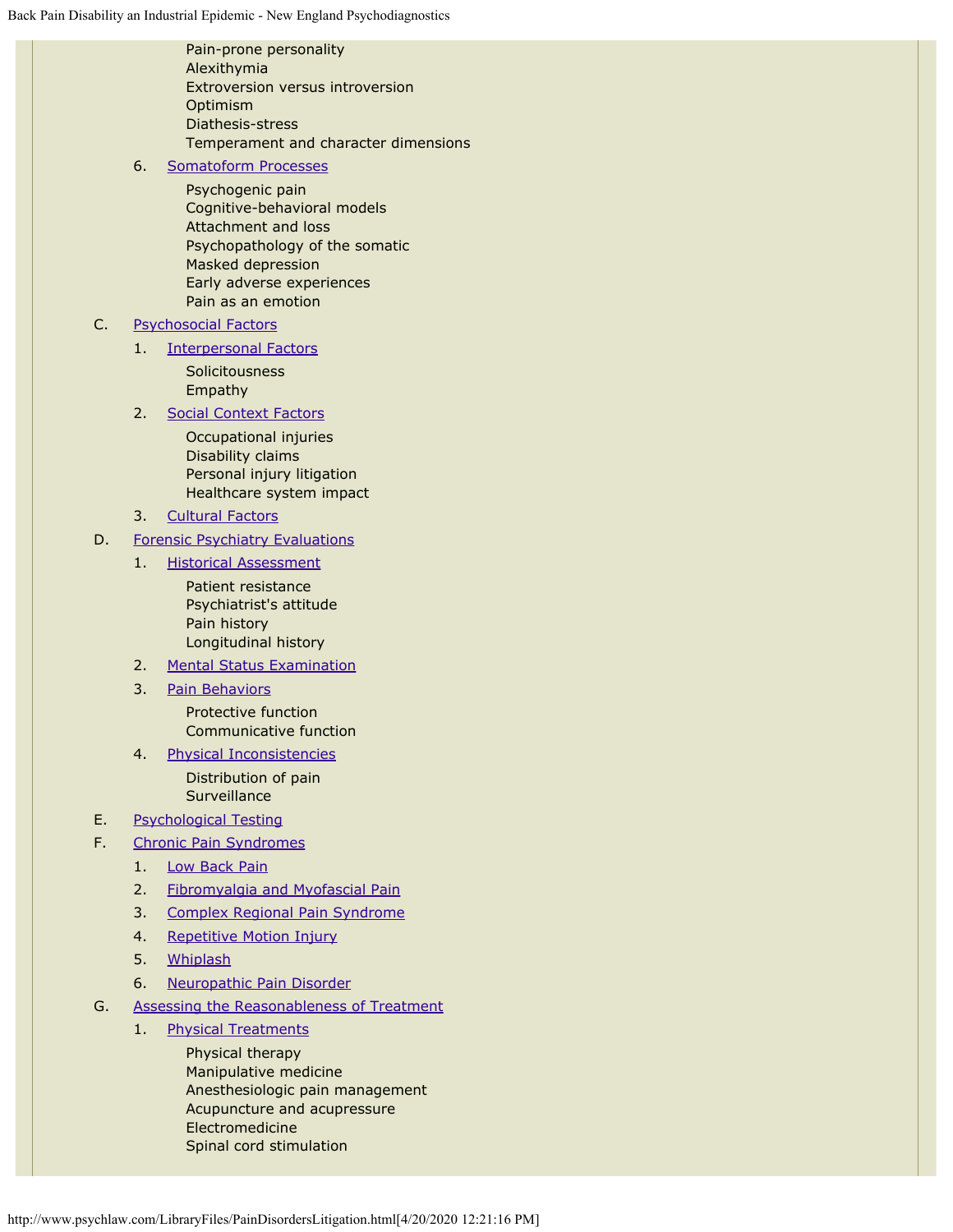|    | 2.                               | Pharmacotherapy<br>Opioid analgesics<br>Anti-inflammatories<br>Muscle relaxants<br>Anticonvulsants<br>Psychiatric medications<br>Placebo and Nocebo                                         |  |
|----|----------------------------------|---------------------------------------------------------------------------------------------------------------------------------------------------------------------------------------------|--|
|    | 3.                               | <b>Psychological Treatment</b><br>Cognitive-behavioral therapy<br>Relaxation and mindfulness<br><b>Biofeedback</b><br><b>Guided Imagery</b><br><b>Hypnosis</b><br>Traditional psychotherapy |  |
| Η. | <b>Impairment and Disability</b> |                                                                                                                                                                                             |  |
| I. |                                  | Causation                                                                                                                                                                                   |  |
|    | 1.                               | Personal Injury Claims<br>Cause in fact<br>Proximate cause<br>Intervening cause<br>Thin skull rule                                                                                          |  |
|    | 2.                               | <b>Workers Compensation</b>                                                                                                                                                                 |  |
|    |                                  | Arising and out of and in the course of employment<br>Personnel issues                                                                                                                      |  |
|    | 3.                               | <b>Related Medical-Legal Issues</b>                                                                                                                                                         |  |
|    |                                  | Evidence based medicine<br>Daubert issues<br>Aggravation and apportionment<br>Secondary gain                                                                                                |  |
|    | 4.                               | The Role of a Psychiatrist                                                                                                                                                                  |  |
| J. |                                  | Relevant Questions for a Psychiatric Evaluation                                                                                                                                             |  |
| K. | <b>Final Opinions</b>            |                                                                                                                                                                                             |  |

- L. [Case Examples](#page-0-0)
- M. [Afterword](#page-0-0)
- N. [References](#page-0-0)

## **CHANGING CONCEPTS IN PAIN DISORDERS**

<span id="page-2-0"></span>Chronic pain disorders continue to be a major health problem worldwide, in spite of advances in the understanding of pain mechanisms and a wide variety of newer pain management techniques (1) (2). In the United States, musculoskeletal pain alone affects 36% of the population during any 12-month period of time, which translates to well over a billion workdays lost annually to disability (3). Prognoses for conditions such as chronic low back pain have required revision, with new data suggesting even greater individual and societal impact and a worse natural course than formerly believed (4)(5). It is also understood now that chronic pain disorders comprise a heterogeneous group of clinical conditions, only a minority of which are associated with structural pathology; many others coexist with pain at other unrelated anatomical sites (6). Therefore, it is not surprising that pain disorders are frequently the subject of litigation in workers' compensation, personal injury, and disability claims (7). For example, almost half of the Social Security disability disputes pending in federal courts involve claims of chronic pain (8). In addition, damages for "pain and suffering" often make up the largest component of personal injury awards (9)(10), and are the regular focus of tort reform (11).

Over the last two decades, the definition of pain disorders has undergone significant change, and has been tied to evolving medical and psychiatric concepts about pain. These changes have caused confusion, however, and have led to frequent misuse of, or inconsistencies in, terminology. Some of these changes are outlined below, to illustrate the disparities.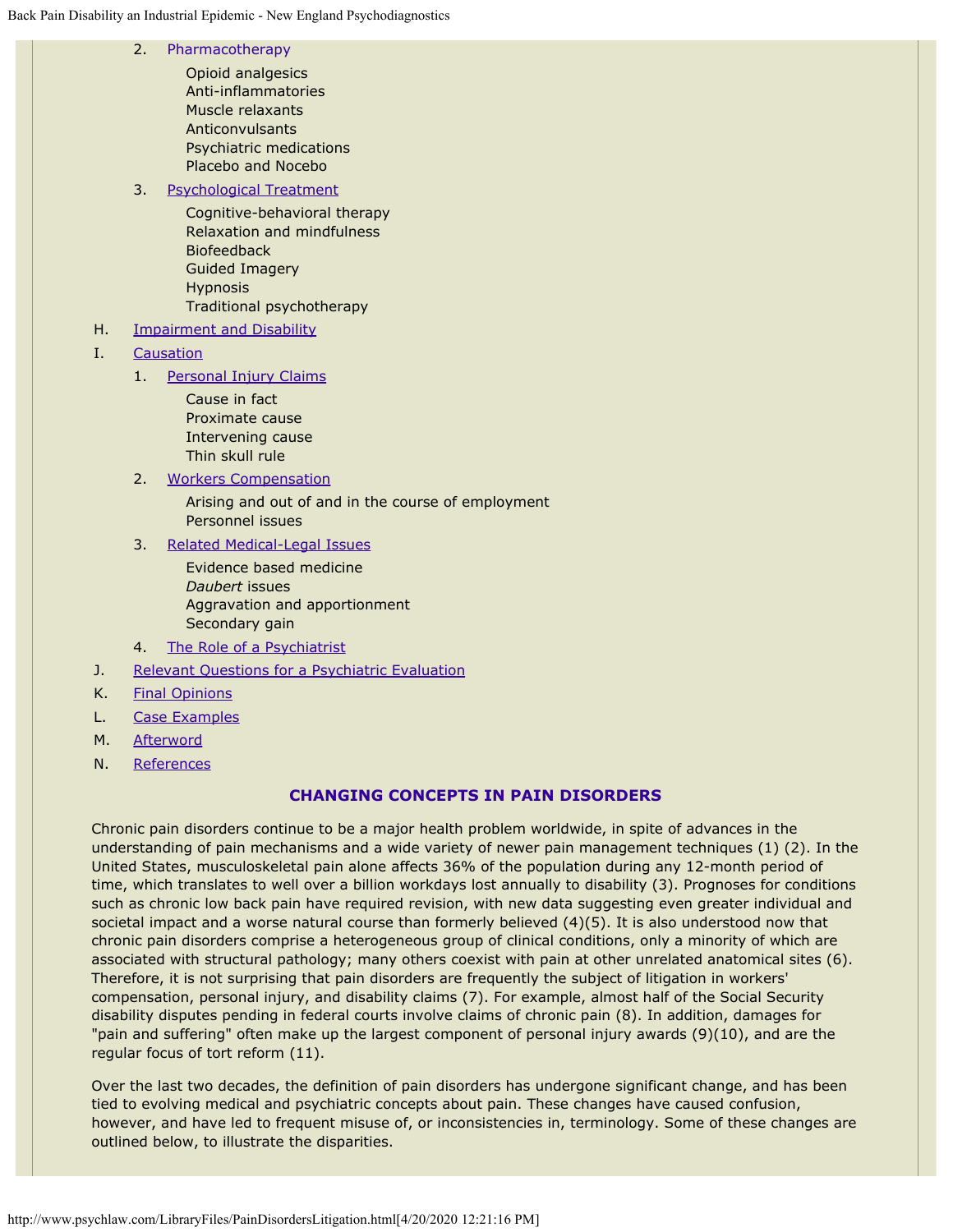Pain disorders fall under the general class of Somatoform Disorders in the *Diagnostic and Statistical Manual of Mental Disorders* (DSM) of the American Psychiatric Association (APA); but definitions of these disorders have been edited in subsequent editions-specifically, from DSM-III-R (1987) (12), to DSM-IV (1994) (13), and DSM-IV-TR (2000) (14). Even the definition of Somatoform Disorders has not remained the same. Compare the definition in DSM-III-R to that in DSM-IV-TR, given below, respectively.

DSM-III-R defines Somatoform Disorders as: "The essential features of this group of disorders are physical symptoms suggesting physical disorder for which there are no *demonstrable organic findings* or known physiological mechanisms, and for which there is positive evidence, or a strong presumption, that the symptoms are linked to psychological factors or conflicts"(12).

DSM-IV-TR defines them as: "The common feature of the Somatoform Disorders is the presence of physical symptoms that suggest a general medical condition and are *not fully explained by a general medical condition*, by the direct effects of a substance, or by another mental disorder"(14).

In addition, the term Somatoform Pain Disorder was a subcategory of Somatoform Disorders in DSM-III-R, but is no longer used by DSM-IV or DSM-IV-TR. It was previously defined as pain with "*no organic pathology* or pathophysiological mechanism... or...[pain that is] *grossly in excess* of what would be expected from the physical findings"(12).

Somatoform Pain Disorder, therefore, was an actual mental disorder often synonymous with what was termed *psychogenic pain*, a concept that is not as readily accepted today.

Despite the changes in DSM, Somatoform Pain Disorder continued to be referenced in the *American Medical Association Guides to the Evaluation of Permanent Impairment* (hereafter, *AMA Guides*), 5th Edition (2000), which is used to rate pain disorders, and specifically indicated that Somatoform Pain Disorder should not be confused with Chronic Pain Syndrome, which was not considered to be a mental disorder (15).

The *AMA Guides*, 6th Edition (2008) no longer uses the term *Somatoform Pain Disorder* but does endorse Chronic Pain Syndrome, describing it as "pain that continues beyond the normal healing time for the patient's diagnosis and includes significant psychosocial dysfunction"(16).

As of DSM-IV, there is no longer the subcategory of Somatoform Pain Disorder; it was replaced by three types of Pain Disorders: Pain Disorder associated with psychological factors, Pain Disorder associated with both psychological factors and a general medical condition, and Pain Disorder associated with a general medical condition (13). Technically, the latter should not be included at all in DSM because it would typically not be diagnosed by a psychiatrist. Regarding the other two, the following distinctions were made:

Pain Disorder associated with psychological factors is a category used when the psychological factors are judged to have the *major role* in the onset, severity, exacerbation, or maintenance of the pain.

Pain Disorder associated with both psychological factors and a general medical condition is used when both psychological factors and a general medical condition are judged to have *important role*s in the onset, severity, exacerbation, or maintenance of the pain.

Although both of these conditions could be classified as mental disorders, the first (a) is closely related to the earlier concept of psychogenic pain, and is more likely a mental disorder; the second (b) is synonymous with chronic pain syndrome so that it is not purely a mental disorder.

Psychiatric concepts of pain disorders have also undergone notable evolution over the last 50 years. For much of the first half of the twentieth century, psychiatric expectations of unexplained pain disorders were heavily founded on psychoanalytical concepts (17). Pain was considered either a conversion symptom or akin to hysteria; with repressed guilt, aggression, and other unacceptable unconscious forces supplying the underlying mechanism of the disorder (17). An amplification of this same concept was expounded by Engel and others, who described a pain-prone personality whose origin was in the denial of unconscious conflicts and dependency needs, for which the pain serves as a pathological expression (18)(19). These theories seemed to fit well with the concept of psychogenic pain, which was introduced decades earlier to soften the negative implications of hysteria (20). With the advent of the behaviorists, however, conditioning became the focus of most of psychological pain research. Concepts such as respondent conditioning, operant conditioning, and conditioned fear of injury (rather than unconscious conflict) were the accepted way of understanding and dealing with chronic pain (21). Together with the theoretical construct of *gate control* (22), which introduced a neurological mechanism that increased or decreased pain signals and included central (brain) modulation, psychogenic pain began to decline as a relevant concept. The explosion of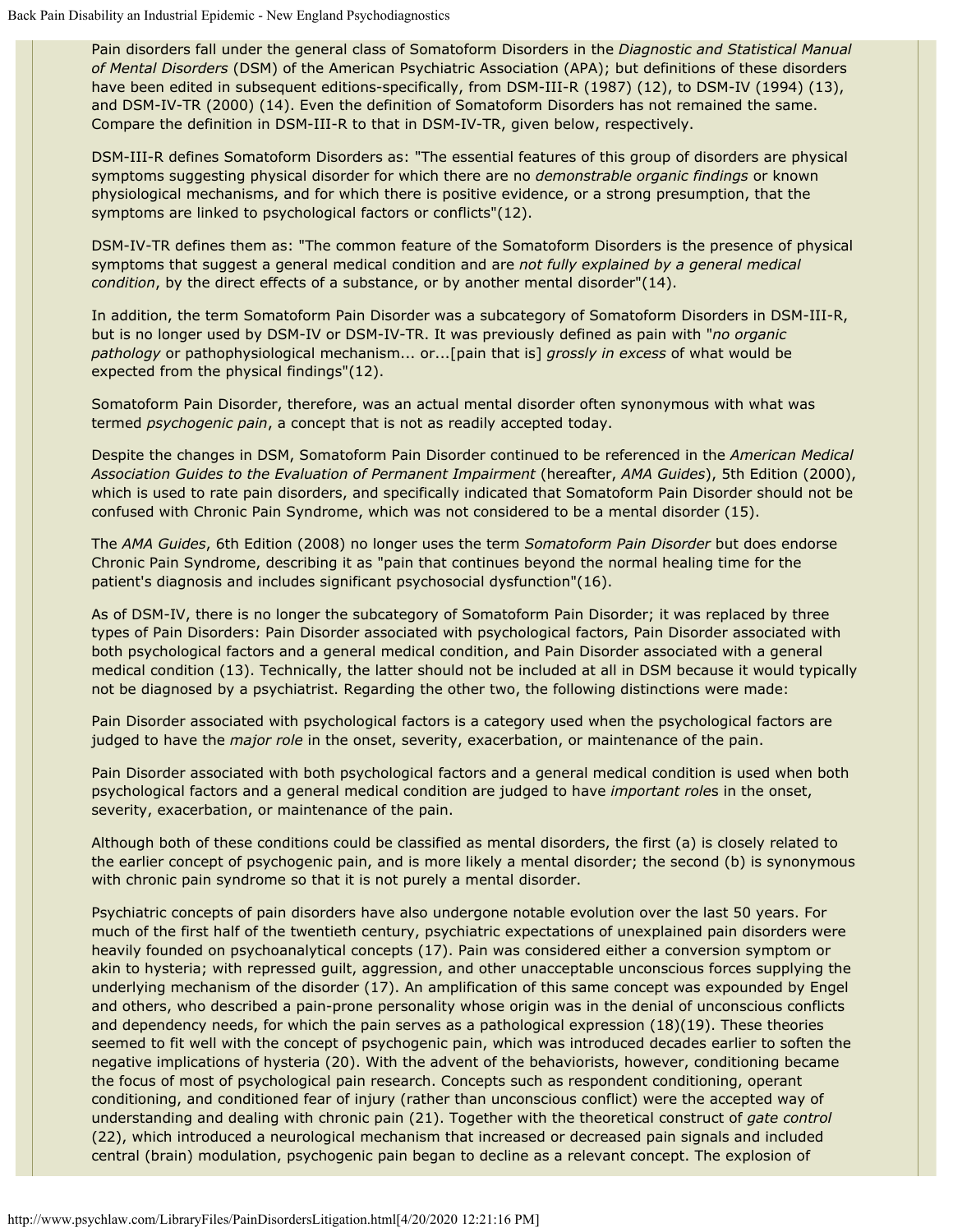neuroscience research toward the end of the twentieth century, and the difficulties establishing reliable methodology for empirical research on covert psychological mechanisms, led to a de facto dismissal of the importance of psychiatric understanding of the pain patient's personal history and psychological factors in precipitating or maintaining a chronic pain condition. From the standpoint of litigation of pain disorders, causation and long-term disability were merely a reflection of the disease process. Unfortunately, gains in treatment of chronic pain have not followed accordingly; and, slowly, a shift is occurring, back to a more comprehensive psychobiosocial framework, with research that supports complex and multilayered mechanisms. Personal characteristics of pain patients-including physiological mechanisms, coping styles, enhancing factors, the presence of mental disorders, personality characteristics, and somatoform processesare being seen as more relevant than previously acknowledged. In addition, the psychosocial context and interaction patterns of the patient with others in his or her environment are also being increasingly regarded as relevant.

The following reviews the current state of research and understanding of pain disorders from a psychiatric perspective, and addresses issues in conducting a forensic psychiatry evaluation of individuals whose pain disorder is the subject of litigation.

#### <span id="page-4-0"></span>**[back to the top...](#page-0-1)**

#### **PERSONAL FACTORS**

Although the term *psychosocial factors* is widely used in pain disorders and infers a broader context of analysis, a great deal of contemporary research has focused on individual and personal factors of the pain patient. These include a number of physiological and psychological mechanisms, each of which deserves some attention here.

## <span id="page-4-1"></span>**Physiological Mechanisms**

Much of the early research in physiological mechanisms of pain focused on *nociceptive pain*, meaning that which begins as a response to noxious stimuli at peripheral nerve endings-that is, nociceptors-and then travels through the peripheral nerves and spinal cord to the brain (22). Along the way, particularly in the spinal cord, the message is modulated through inhibitory and excitatory mechanisms, some of which come from the brain itself and its effect on neurochemical structures in the spinal cord (22). In effect, this was in line with the gate control theory of Melzak and Wall (21), in which pain was seen not just as a result of the degree of peripheral tissue harm but also as how much the pain message was allowed to pass through gates that would open or close in the main communication channels. Now we understand that there is another type of pain, neuropathic pain, which is also regularly implicated in chronic pain conditions, where the pain persists because of more complex neurophysiological mechanisms almost independent of any remaining harm at the peripheral tissue site (23). This is seen, for example, in reflex sympathetic dystrophy (renamed complex regional pain syndrome; see below) in which the mediation and persistence of the pain is through pathological activation of the sympathetic nervous system (24). Other studies point to a *brain network* for pain perception and the more active role of central neurophysiological processing (25). Differences can be seen, for instance, in how the brain network responds to acute versus chronic pain; and those differences have even been measured with functional magnetic resonance imaging (fMRI) (26). There is increasing evidence, as well, that chronic pain is not simply the prolonged presence of acute pain (27) (28), and that central nervous system structures such as the amygdala may play a crucial role (29). Specifically, it has been shown that the *amygdala* is prone to neuroplastic changes as a reflection of chronic "neuropathic" pain, and that this involves very different types of synaptic transmission than with acute pain (30). At this point, it is not clear whether these abnormal changes precede chronic pain perception or follow the onset of the chronic pain (25)(31). In addition, and perhaps not coincidentally, the amygdala is now well known to play a role in various psychiatric conditions (31).

Disturbance in the *hypothalamic-pituitary-adrenal (HPA) axis* has also been associated with chronic pain disorders (32)(33), and with the stress-related mechanisms within that axis. Even subjects who do not have chronic pain yet but who have identified abnormalities in HPA axis function (e.g., loss of diurnal rhythm, failure to suppress cortisol with dexamethasone) appear to have a higher risk of developing chronic pain (34). Abnormalities in HPA axis function have been seen, as well, in depression and fatigue (35)(36), both of which are linked to a well-known chronic pain condition, fibromyalgia (see below). One possible explanation is that traumatic events early in life may alter an individual's stress response, which then creates vulnerability to future traumatic events and leads to symptoms such as depression, fatigue, and chronic pain (32). Furthermore, neurotransmitter substances (e.g., noradrenaline, dopamine, and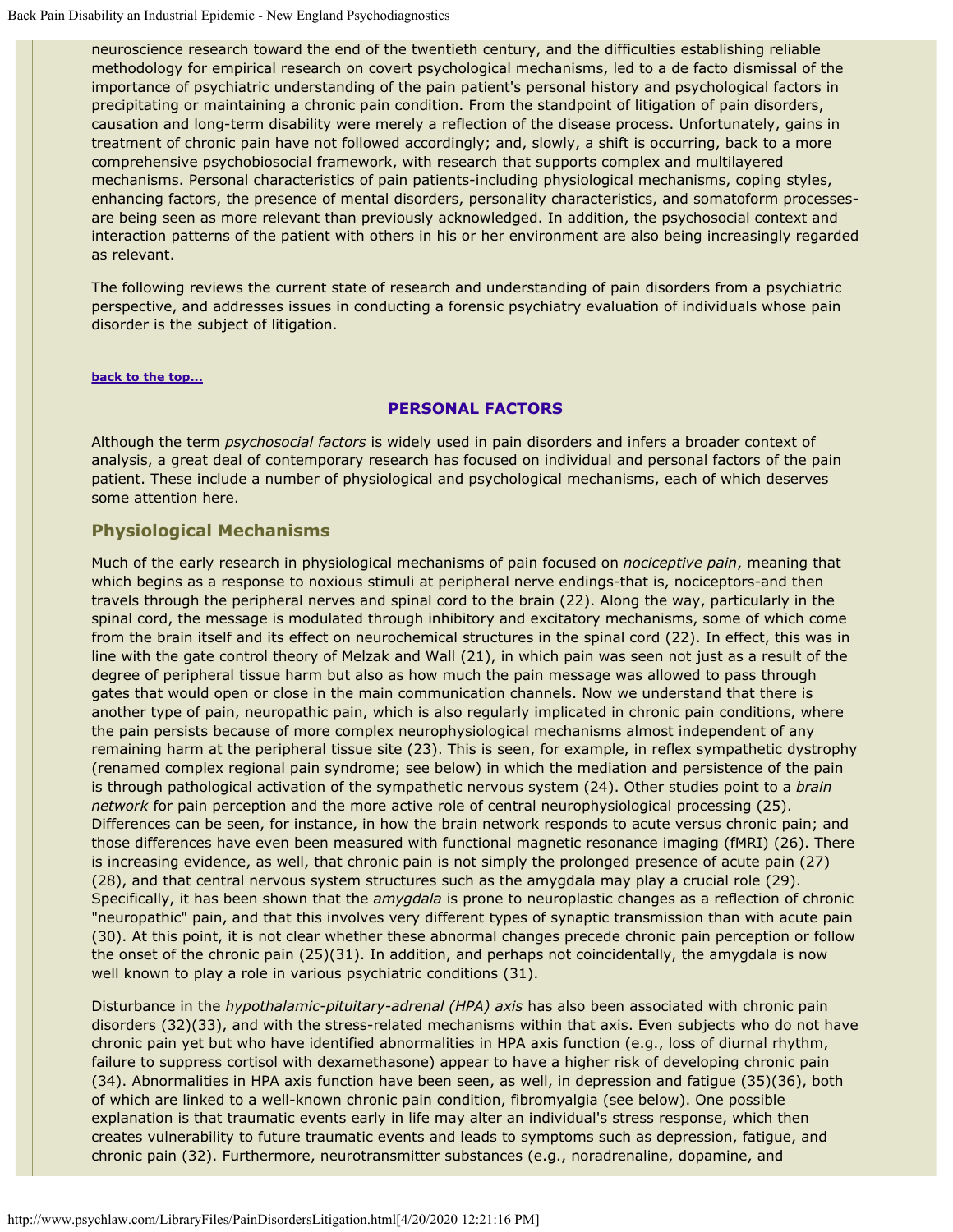serotonin), neuropeptides, and cytokines have been implicated in chronic pain disorders, also suggesting an endocrine and/or immunologic process (37)(38).

There is also debate whether chronic pain is tied to *genetic factors* (37)(39)(40). Evidence in experimental animals of genetic transmission of pain mechanisms such as nociception (41), and polymorphism of several specific gene loci, indicates they may be associated with pain processing (42). This includes, among other things, a possible link to the mu-opioid receptor gene (43) and to enzymatic correlates that respond to pharmacological pain treatment (44)(45). The association of pain response with genetics may be provocative, but to the extent that gene expression is determined to be a significant factor, it will undoubtedly not be independent of environmental factors.

#### **[back to the top...](#page-0-1)**

#### <span id="page-5-0"></span>**Coping Styles**

Increasingly, research has shown that the way an individual copes with chronic pain can have a significant impact on his or her suffering and disability. Three important concepts involved in coping with chronic pain are: fear-avoidance, catastrophizing, and self-efficacy. (See also[, Table A, Damaging Coping Styles and](#page-0-0) [Pain-Enhancing Factors.\)](#page-0-0)

#### **Fear-Avoidance**

Fear-avoidance, sometimes known as *kinesiophobia*, refers to fear of movement after development of acute pain so as not to cause reinjury (46)(47). This then results in disuse, deconditioning, and other conditions that lead to chronic pain. In the short run, avoidance of movement may seem to have pain-reducing effects, and so is reinforced in the mind of the sufferer. However, paradoxically, it leads to greater long-term deleterious effects (48). Numerous studies have shown the association between fear-avoidance and chronic pain, but it is not clear whether fear-avoidance is a mediator, a cause, or simply an effect of chronic pain (49)(50). In addition, it does not appear to be the only variable.

#### **Catastrophizing**

Closely tied to the fear-avoidance model of chronic pain is the concept of catastrophizing, a maladaptive response to pain characterized by an experience of heightened pain intensity, increased disability, and difficulty disengaging from pain (51)(52). Although it can be seen in acute pain as well, its importance is the robust association with chronic pain (53). Interestingly, the effect of catastrophizing can be independent of negative affect or the presence of depression (54). Related to this is evidence that catastrophizing is correlated with suicidal ideation, also independent of depressive symptomatology or pain severity (54). Catastrophizing often includes worrying about the pain and fear for the uncertainty of one's future. Of course, worry by itself is not necessarily pathological, and may be the necessary first step toward problem solving. In chronic pain, though, worry can become problematic, interruptive, intense, and uncomfortable, at which point it no longer contributes to problem solving. In fact, worry is more often tied to feelings of helplessness and loss (55). The sense of loss resulting from chronic pain can mean more than the direct effects of physical disability and change in physical functioning; more indirect effects may include diminished role performance, inability to participate in recreational activities, and lack of desire to interact socially. Individuals who catastrophize tend to ruminate about what other adversities they may face, and thus become hypersensitive to further threats against their physical integrity. In part, this type of worry is fueled by the perceived insolubility of the pain problem, especially when the solution is framed as the elimination of pain. Tracking the severity of pain, vigilance to further pain threats, and repeated attempts to eliminate pain by cure intensify a negative focus on one's self and cause greater frustration-both of which have a deleterious effect on the pain process (56)(57).

#### **Self-Efficacy**

A reciprocal concept to fear-avoidance, catastrophizing, worry, and helplessness is that of self-efficacy. In other words, the more patients believe that they are still in control of their life (i.e., positive self-efficacy), the more successful will be their adaptation to chronic pain (58)(59)(60). In a general sense, self-efficacy may be related to the broader concept of resilience. This refers to the successful adaptation of an individual to debilitating adversity or life stressors (61)(62). Resilience includes conscious efforts at self-mastery, sometimes referred to as active coping, but also genetic, developmental, physiological, and other psychological attributes (63). Passive coping, on the other hand, involves assigning responsibility for pain management to an outside source, or allowing other areas of one's life to be adversely affected by pain (64)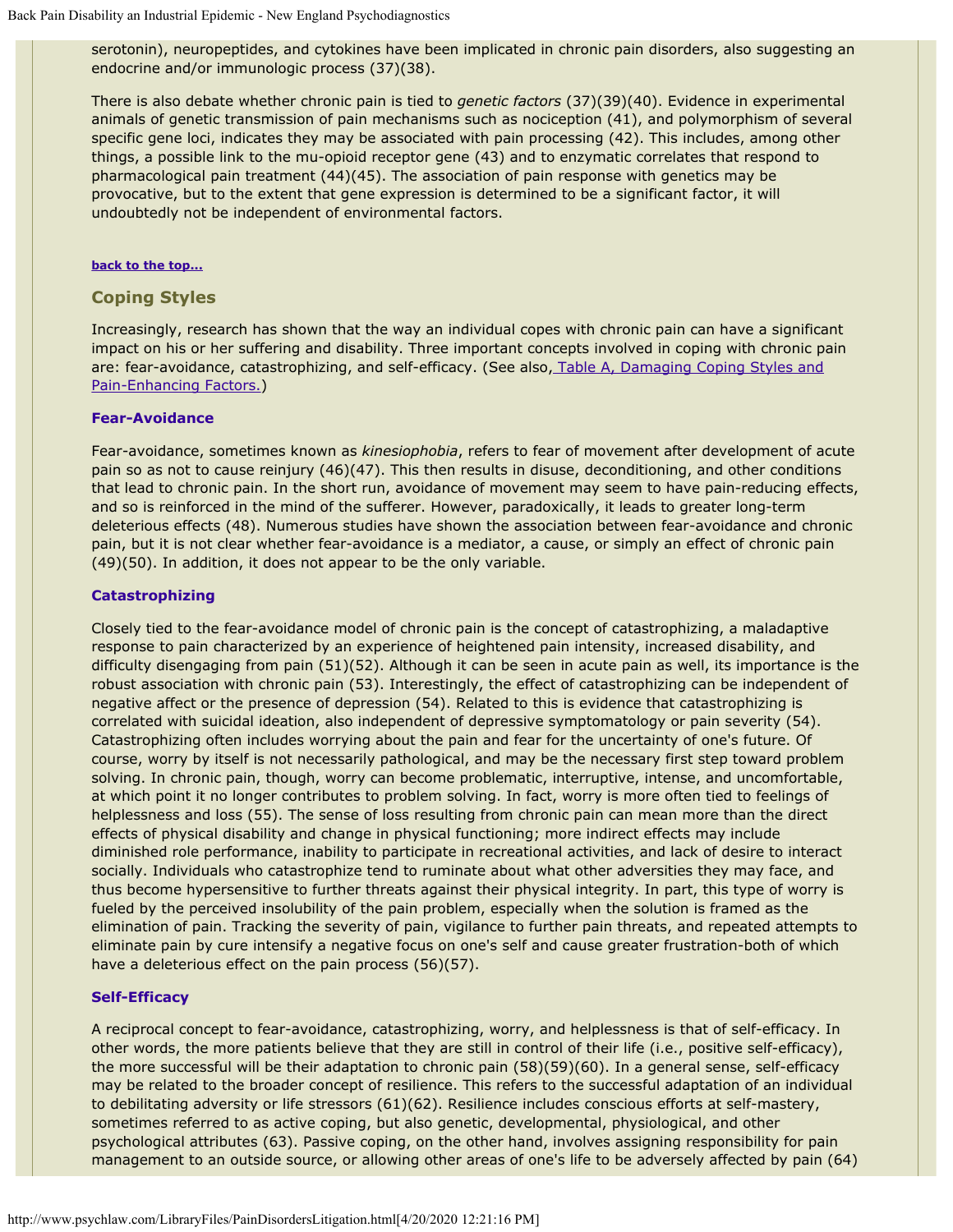(65). Passive coping is a strong and independent predictor of disabling pain, and is a marker for risk of disability. Studies have shown that self-efficacy and active coping with pain require an acceptance of chronic pain, with the understanding that even chronic pain sufferers can remain engaged in valued aspects of their life (66).

In line with that, pain management techniques appear to be more effective in individuals with chronic pain when they adopt active coping mechanisms and a self-management approach (67). Recently, an interesting study focused on a variation of active coping in which chronic pain patients could be helped by adopting a new self-perceived role identity, to replace that of someone whose life had been suspended by pain. In this new role, the patient implements strategies that target self-enhancement, encourage positive emotions related to social meaningfulness, and incorporate a self-concept of heroism in dealing with the unavoidable and unpleasant context of chronic pain (68). This new-identity approach appeared to reduce many of the negative and destructive emotions that are well known to reinforce chronic pain and helplessness.

## **Table A. Damaging coping Styles and Pain-Enhancing Factors**

## **Coping Styles**

|                              | Fear-Avoidance Known as kinesiophobia, refers to fear of movement after<br>Development of acute pain so as not to cause re-injury                                              |  |  |  |
|------------------------------|--------------------------------------------------------------------------------------------------------------------------------------------------------------------------------|--|--|--|
|                              | Catastrophizing A maladaptive response to pain characterized by an expe- rience of<br>heightened pain intensity, increased disability, and difficulty<br>disengaging from pain |  |  |  |
| Low Self-<br><b>Efficacy</b> | Passive coping, or a belief of helplessness and dependence on<br>external sources of pain control                                                                              |  |  |  |
| <b>Enhancing Factors</b>     |                                                                                                                                                                                |  |  |  |
| Fear and<br>Anxiety          | Known to modulate the pain response and cause greater suffering<br>than the physically traumatic stimulus                                                                      |  |  |  |

Attention and Hypervigilance Overdirected attention to painful stimuli, anticipating and tracking pain symptoms

### **[back to the top...](#page-0-1)**

### <span id="page-6-0"></span>**Enhancing Factors**

Closely tied to an individual's coping mechanisms and their effect on chronic pain, several mental processes have been seen to enhance or amplify the pain experience in a number of research studies. These mechanisms are to a great extent interrelated and have shown to have functional correlates within central nervous system structures (see "Physiological Mechanisms," above). The first of these are fear and anxiety, which are known to modulate the pain response and cause greater suffering than the physically traumatic stimulus that initiated the pain (69)(70). In this context, fear is not just a pervasive phobic personality trait, but specific to the pain itself and what it signifies. Similarly, anxiety does not refer to generalized anxiety, but an affective reaction to the negative implications of uncomfortable physical sensations. Psychological questionnaires measuring both fear and anxiety about pain show that high responders are not only prone to chronic pain but demonstrate unique activation in the anterior cingulate and insular cortex of the brain, as well as regions of the thalamus, lateral prefrontal cortex, and parietal cortex (69)(71).

In addition, greater *attention* to pain seems to be linked with chronic pain and disability (72). In fact, directed attention to painful stimuli increases synchronization between cortical structures (i.e., somatosensory and parasylvian), as well as somatosensory and medial frontal. In contrast, *distraction* from pain shows much weaker synchrony (73). There is also growing recognition among pain researchers regarding the impact of dysfunctional attentional processes, sometimes labeled as *hypervigilance* (74). The more troubling question is whether attention and hypervigilance are learned responses or are inherent in the chronic pain experience. For example, it would make sense that individuals whose personal goal is to avoid or escape from the pain experience might become hypervigilant as a way of monitoring to what extent that goal is met. However, it is not clear how much of the process is conscious or unconscious, and by extension controllable or uncontrollable. It may be that attempting to teach people to divert attention away from the pain is not as successful as encouraging them to reshape their goals. There is supporting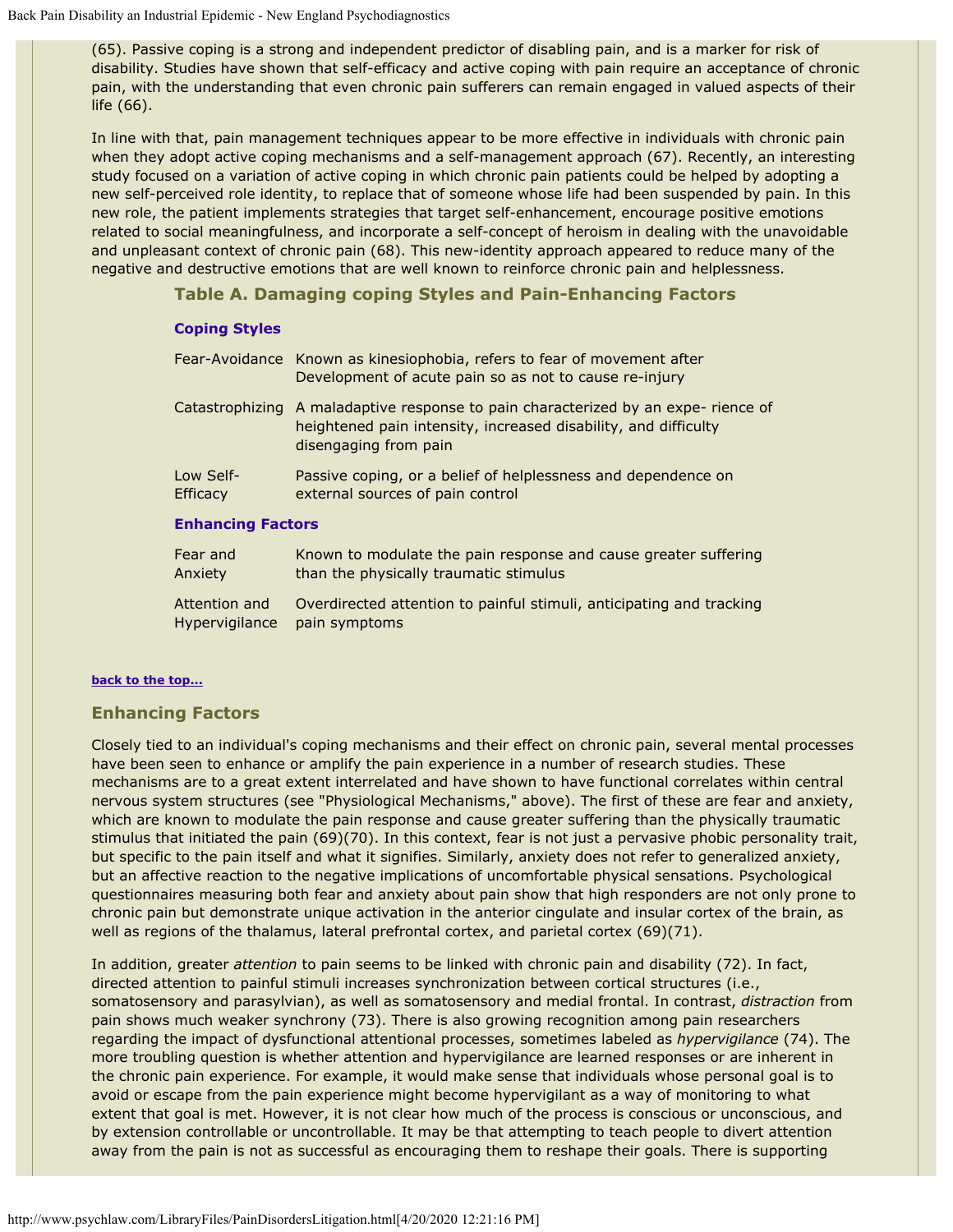literature to that effect, which describes the need for patients to challenge erroneous beliefs about pain, and to understand that a meaningful life is possible in spite of pain (46)(75). In addition, the provocative neurofunctional data has not resolved whether cortical brain correlates are the mechanisms to explain chronic pain, or are merely the result of chronic pain.

#### **[back to the top...](#page-0-1)**

## **Association with Mental Disorders**

Distressing emotions understandably accompany chronic pain problems. At times these emotions are sufficiently severe to constitute a comorbid mental disorder. Estimates of the proportion of chronic pain patients with mental disorders have varied, although most studies have suggested figures of about 50% (76)(77)(78). Mental disorders associated with chronic pain are not unique to a particular type of pain; in large surveys they have been found to include patients with chronic back or neck pain, migraine, whiplash syndromes, and diffuse bodily pain (79)(80)(81)(82). There is also evidence that patients with chronic pain who have a comorbid mental disorder have a more impaired quality of life and greater disability (76)(83). Complicating the picture, treatment for chronic pain is markedly compromised when there is a comorbid disorder; and treatment of the mental disorder is equally difficult when the individual suffers with chronic pain (84)(85)(86).

The most common mental disorder to occur comorbidly with chronic pain is depression (79)(83). This can include a range of conditions, from Adjustment Disorder with depressed mood to Dysthymic Disorder to Major Depressive Disorder. Some researchers have even claimed that nonspecific chronic pain can be viewed as a type of depression-that is, "masked depression" (87). Along with depression, anxiety disorders are seen in chronic pain patients to a high degree; these can include Generalized Anxiety Disorder, Panic Disorder with or without agoraphobia, and Social Phobia (79). Patients with chronic pain also are more likely to suffer with alcohol and substance-related disorders, particularly Alcohol Abuse, perhaps as a consequence of the emotional distress of dealing with chronic pain or because of preexisting substance dependence issues, which then complicate the course of and recovery from chronic pain (79)(88). Posttraumatic Stress Disorder is also frequently associated with chronic pain, especially when a traumatic experience includes both a physical and a psychiatric impact (89)(90). Again, where both conditions are present, the potential impact on functional impairment is greater. That said, recent evidence suggests that individuals with Posttraumatic Stress Disorder may actually have a reduced sensitivity to pain (89). At the same time, there may be factors common to both Posttraumatic Stress Disorder and chronic pain that work to maintain both conditions (91), particularly when patients perceive themselves to be helpless and not in control of their life (90).

These associations, while strong, do not alone answer the question of whether the mental disorder is antecedent to the development of chronic pain, a consequence of the pain, or just incidentally comorbid (84). Certainly, there are studies that have shown, for example, that antecedent depression raises a risk factor for the development f chronic pain (92). However, this does not mean that the depression by itself is the causal factor. At the same time, preexisting anxiety disorders, substance abuse, and personality trait disturbance may be instrumental in leading to maladaptive coping mechanisms and/or amplification of a pain response. Unfortunately, empirical studies that try to address this issue may be limited by their methodology and by the need for a broader and more longitudinal understanding of the person in whom this comorbidity exists, rather than by simply focusing on a presumed singular association.

#### **[back to the top...](#page-0-1)**

### <span id="page-7-0"></span>**Personality Characteristics**

The relationship between personality characteristics and chronic pain has been studied extensively, perhaps because individuals with chronic pain frequently present with maladaptive behaviors and emotional distress that do not respond to conventional therapeutic interventions for mental disorders. Chronic pain patients, in fact, have a higher prevalence-over 40%-of personality disorders than psychiatric patients generally (93) (94). In studies that involved unstructured interviews, the most frequent diagnoses were dependent, passive-aggressive, histrionic, and compulsive personality disorders (94)(95). When the cluster classification of the *Diagnostic and Statistical Manual of Mental Disorders-IV-TR (DSM-IV-TR)* (14) was used, the most common cluster seen in chronic pain patients was cluster C: avoidant, dependent, and obsessive-compulsive personality disorders (96). In contrast, in structured interview studies, a higher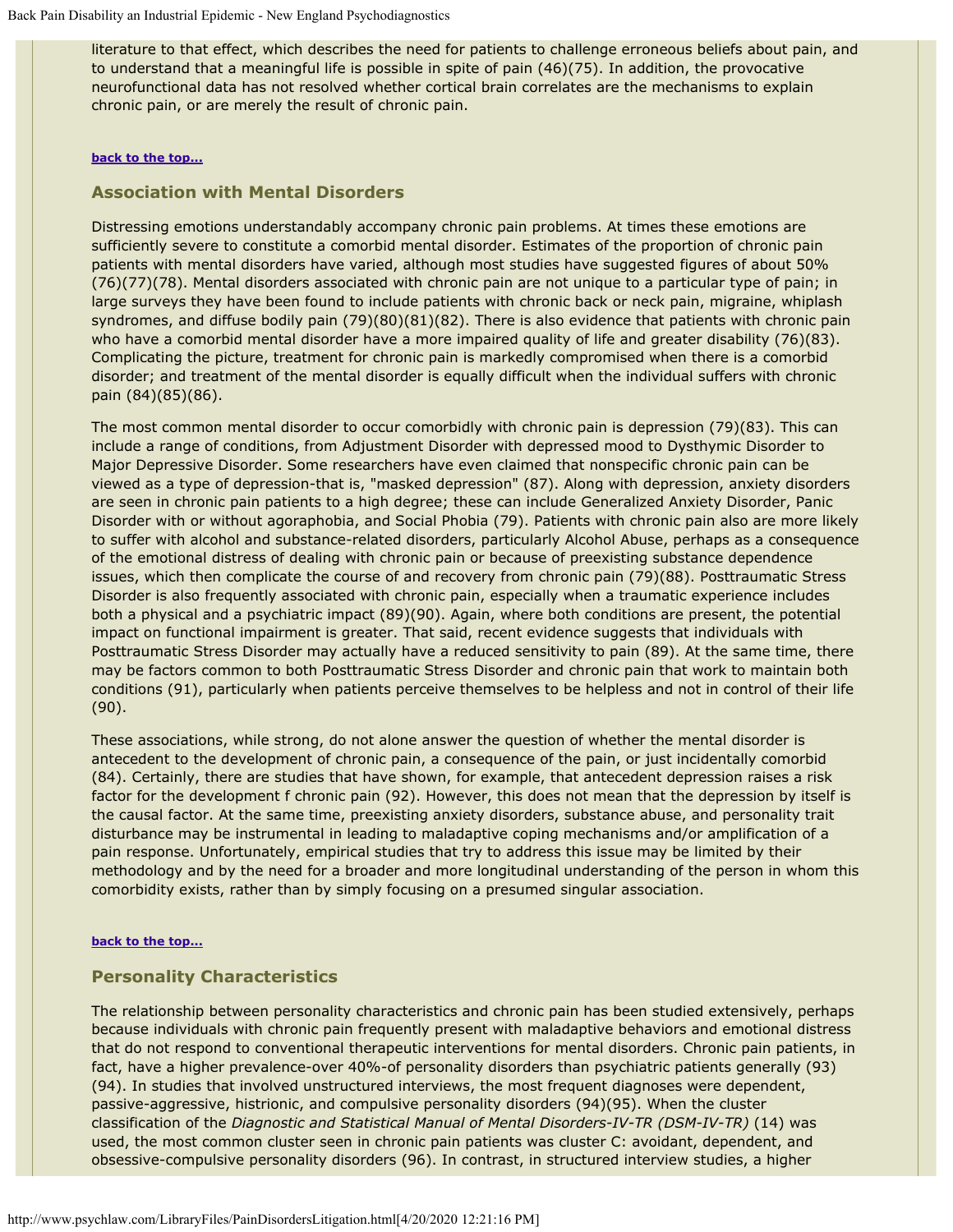prevalence of paranoid, borderline, and obsessive-compulsive personality disorders were identified (97)(98) (99)(100). What emerges is the recognition that no one personality disorder is so clearly linked to chronic pain that it can either explain it or reliably predict its course. On the other hand, identification of unique personality characteristics or traits, apart from a personality disorder diagnosis, may have value. (See [Table](#page-0-0) [B, Personality Theories and Chronic Pain.](#page-0-0))

Historically, one of the earliest proposed theories was that of the *pain-prone personality*, which demonstrated prominent features of guilt, a history of suffering and defeat, an intolerance of success, a strong unfulfilled aggressive drive, and the development of pain subsequent to a loss or threatened loss (18). The pain was thought to reduce the guilt and shame of depression in a face-saving way. This posited theory was expanded further by subsequent researchers who believed that many chronic pain patients, from an early age, had unmet dependency needs and a desire to be cared for; that those needs were concealed; and, instead, these individuals took on an outward personality style of independence, relentless activity (*ergomania*), and excessive caring for others (87). Again, with a significant loss, disappointment, or injury, these patients shifted to assume an invalid role, which is the expression of their old unrecognized dependency needs.

Although these theories have been criticized for lack of compelling empirical data to support them (101) (102), anecdotally, and when longitudinal histories of patients are accurately obtained, similar personality characteristics, with dramatic shifts in levels of premorbid and postmorbid activity, are often seen.

A number of other personality characteristics, which have been observed and studied separately from personality disorders, deserve some attention here. One is the theoretical construct of *alexithymia*, which refers to patients who have difficulty identifying and describing their feelings, and who tend to be concrete, physical reality-based, and have an impoverished inner emotional or fantasy life (103)(104). Such individuals appear to have a predisposition to psychosomatic symptoms, including chronic pain.

Another personality dichotomy that has received attention in pain disorders is that of *extraversion versus introversion*. Hypothetically, individuals with extraversion have higher pain thresholds and are more tolerant to pain. They also may demonstrate adaptive reactions that help inhibit a pain experience, seek out greater social support, express feelings more readily, and maintain more social activity to counter passive invalidism (105). In contrast, individuals with introversion may have a tendency to brood and withdraw from social contact, obsess about their pain, and demonstrate neurotic patterns of adaptation (105). Closely tied is the observation that those individuals who show optimism deal with the pain experience in a more positive way and have a more favorable course, both in terms of subjective symptoms and personal functioning (106).

### Chronic Pain Models and Personality

One model of chronic pain in relationship to personality is that of *diathesis-stress*, in which personality predispositions, diatheses, coupled with the stress of pain and its consequences, lead to what appears to be a personality disorder that perpetuates the pain and the disability (107). Proponents of this model cite the fact that patients and their families will frequently report no signs of a preexisting personality disorder, which, by definition, would then disqualify them from a personality disorder diagnosis according to *DSM-IV-TR*. The model assumes a biological/genetic vulnerability interacting with an environmental stressor such as an injury-producing pain, which then takes a chronic course. The difficulty with this model is obtaining an accurate history, because individuals who have become fixated on their pain and/or injury may reconstruct their own story in an erroneous way, or may not have sufficient psychological insight to recognize a preexisting personality disturbance. Furthermore, the biological underpinnings of the diathesis-stress model may not sufficiently take into account nonbiological factors, underlying psychological needs, and a more active role in maintaining invalidism than the individual may admit to.

A more recent theory of personality and chronic pain has incorporated an earlier psychobiological model, which views personality from the standpoint of *temperament dimensions and character dimensions* (108). Temperament dimensions are thought to be more biologically based, whereas character dimensions represent differences in goals, values, attitudes, and self-concept. Character dimensions tend to be more variable and psychologically governed. When measuring these factors as they relate to chronic pain patients, two significant findings were seen:

The temperament dimension of *harm-avoidance* was significantly correlated with chronic pain patients, even when controlling for comorbid mental disorders (109). This could reflect a neurobiological predisposition to the early emotion of fear and its related automatic behavior, which can help explain the self-defeating fear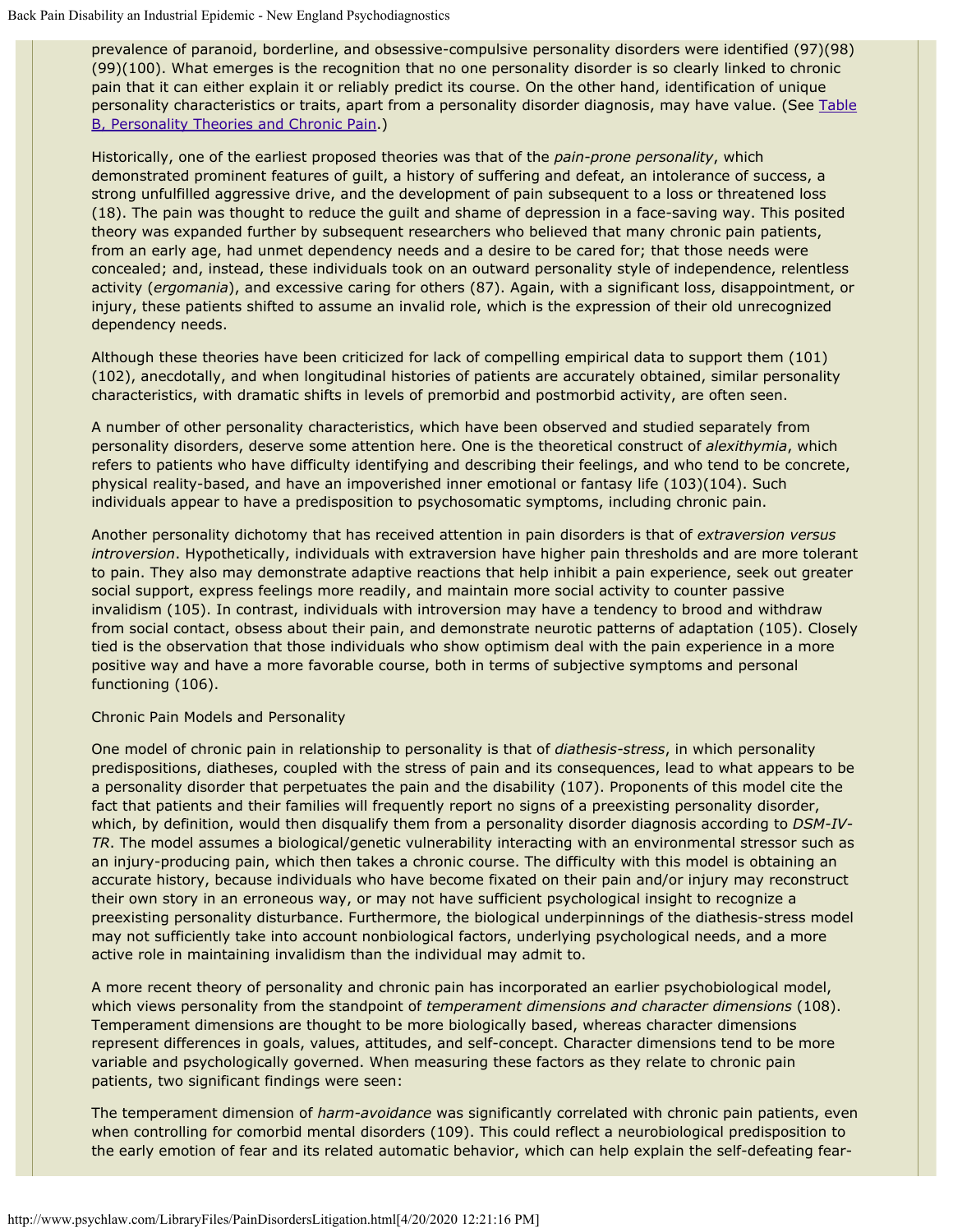avoidance (see above) characteristic in many of these patients.

The character dimensions of *self-directedness* and *cooperativeness* were inversely correlated with chronic pain patients (109). Here, low self-directedness means that an individual does not expect to be able to control and positively influence a distressing situation, and does not participate cooperatively in his or her own rehabilitation. Again, these character dimensions appear to involve higher cognitive processes and represent less of a neurobiological predisposition (108). Also, high harm-avoidance and low selfdirectedness and cooperativeness were significantly related to diagnosed personality disorders within this study; they were seen in over 40% of the subjects (109).

The identification of distinctive personality characteristics that are associated with chronic pain remains a challenge, and no firm conclusions can be drawn beyond the fact that a number of specific characteristics may be important. Of greater relevance is how those characteristics exert their influence in the context of the entire psychobiological makeup of the person and his or her life history.

#### **Table B. Personality Theories and Chronic Pain**

| Pain-Prone<br>Personality                            | An earlier questionably validated theory that pain serves to reduce<br>guilt and shame of depression; and/or a reflec- tion of unmet<br>dependency needs including a desire to be cared for                                                                                         |
|------------------------------------------------------|-------------------------------------------------------------------------------------------------------------------------------------------------------------------------------------------------------------------------------------------------------------------------------------|
| Ergomania                                            | Relentless activity, and often excessive caring for others; pain serves<br>as an expression of unrecognized dependency needs                                                                                                                                                        |
| Alexithymia                                          | Refers to patients who have difficulty identifying and describing their<br>emotional state; and have a predisposition to psychosomatic<br>symptoms including pain                                                                                                                   |
| Introversion                                         | Unlike extroversion, which can help adaptive reactions to pain, there<br>is a tendency to brood and withdraw, and be pessimistic                                                                                                                                                    |
| Diathesis-<br><b>Stress</b>                          | A personality predisposition, not previously seen, but coupled with<br>the stress of pain and its consequences leads to personality<br>disintegration                                                                                                                               |
| Temperament<br>and<br>Character<br><b>Dimensions</b> | A psychological model in which temperament dimensions, e.g.,<br>harm-avoidance, are more biologically based; where- as character<br>dimensions, e.g., self-directedness and coop- erativeness, represent<br>psychological differences in goals, values, attitudes, and self-concept |

#### **[back to the top...](#page-0-1)**

### <span id="page-9-0"></span>**Somatoform Processes**

Pain as a manifestation of psychiatric disturbance has received attention for over a century, especially since the advent of psychoanalytical theory (110). Terms such as *hypochondriasis, hysteria, somatization,* and *psychosomatic disorder* have been variably used to characterize chronic unexplained pain symptoms (110) although to counter the negative implications of these terms, some researchers prefer to use the rubric, "psychogenic pain" (111). Here, pain was seen as a manifestation of underlying anxiety, fear, depression, or as a defense mechanism for unacceptable impulses (e.g., hostility and resentment). Troubled life histories of pain patients seemed to offer support for this concept. As biological underpinnings of pain pathways became apparent, however, the focus shifted away from psychogenic to *neurogenic*. In addition, the role of psychological factors was difficult to identify, even in well-designed empirical studies (81)(82). Recently, an integrated biopsychosocial model has become more popular (112). Under this model, multilevel interactions are assumed, including genetic and biological factors, personal history, social context, and behavioral reinforcers. As a result, the category of Somatoform Disorders in *DSM-IV-TR* reflects this change and, as indicated above, describes these conditions as "not fully explained" by medical pathology, replacing the earlier description of "without" medical pathology (14). Unfortunately, this newer trend sometimes relegates psychological factors to a less important role, or simply attributes them to an excessive reaction to a pain experience. In spite of nominal attempts at integration, there is also a subtle, lingering mind/body dichotomy-that it must be one or the other, psyche or soma. Nevertheless, contemporary studies are demonstrating powerful psychological variables, preexisting and otherwise, that are closely tied to chronic pain and are measurable in well-constructed research methodology, which include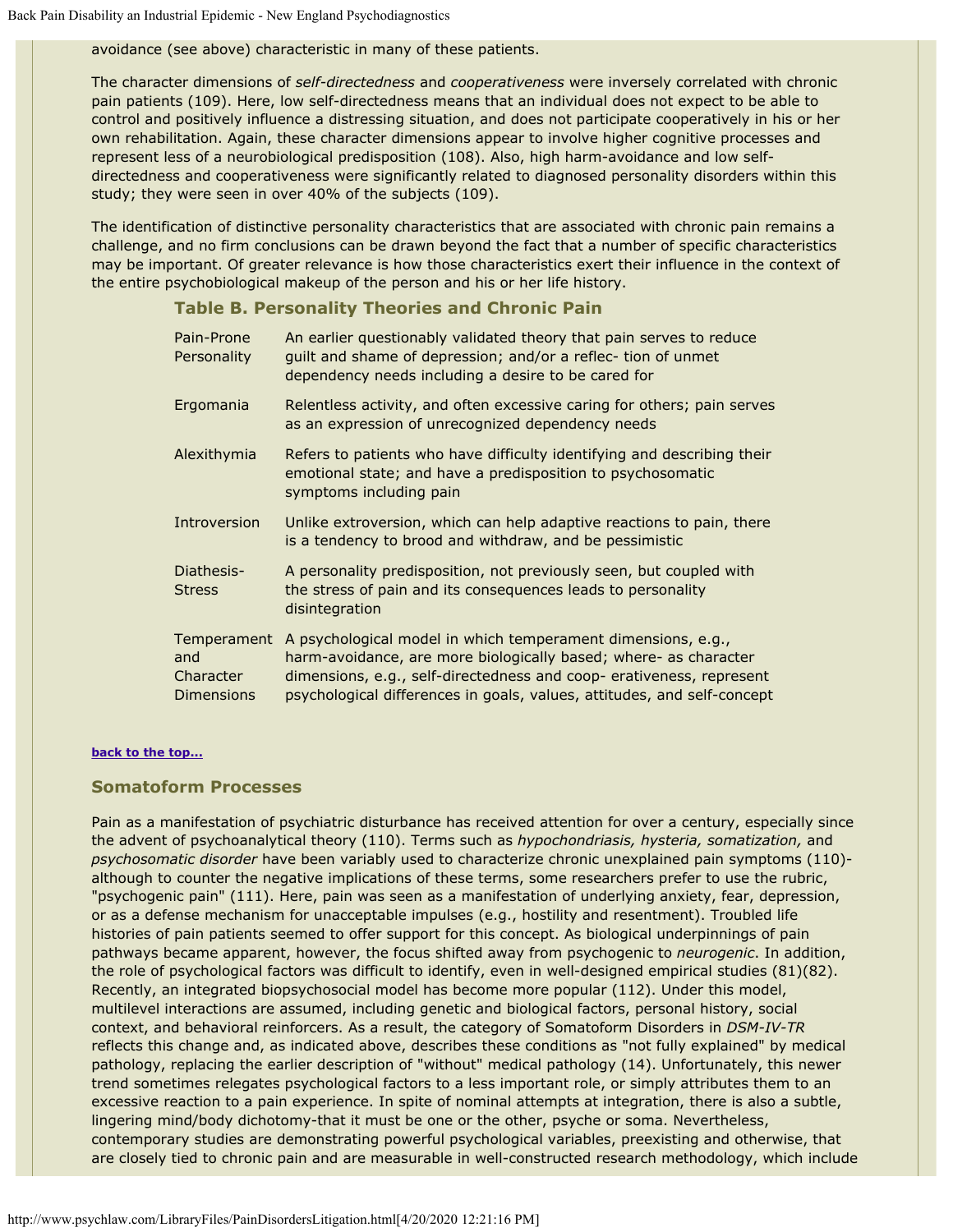the identification of neural substrates to these factors.

Certainly, *cognitive-behavioral models* of chronic pain have by now been well documented. Pain-related avoidance stemming from fear of movement or injury, passive coping styles, and a negative outcome expectancy all result in a poor prognosis for chronic pain (46)(113)(114). This vicious cycle appears to be based on anxiety, not necessarily because of pain but also as anticipation of pain. This pattern independently will predict treatment outcome, and addressing it in a multidisciplinary program greatly improves the prognosis. A dramatic illustration of the deleterious effect of overfocusing on pain, and fear of pain from a prior memory of pain experience, may be seen in the anecdotal reports in the literature of two chronic pain patients who had substantial pain reduction when they forgot their pain (115). The authors reporting this phenomenon described the two patients as having long histories of chronic pain and opioid dependence. Then, incidentally, one suffered multiple epileptic seizures, after which her pain was relieved. The other had a motor vehicle accident and head injury, with retrograde amnesia, after which his pain was relieved as well. The authors also reported on earlier studies with electroconvulsive therapy and chronic pain syndromes, which raised similar questions about the role of memory and/or a direct effect of such amnesic experiences on central pain processing (116).

Another important phenomenon from earlier psychiatric literature, which is now garnering new attention in the understanding of chronic pain, is that of *attachment and loss*. Attachment theory holds that interpersonal experiences in early childhood and onward, such as loss or unavailability of important figures, contribute to the development of one's own self-image (i.e., model of self), as well as perception of others (i.e., model of others) (117). The attachment styles that are so formed govern one's responses to threat in the future. Recent studies have shown that individuals with insecure attachment are more likely to experience chronic pain and more distress from pain (118). Those with a negative model of self tend to appraise pain as more threatening, and so engage in fear-avoidance, catastrophizing, and hypervigilance to pain (119). Those with a negative model of others are less likely to find comfort in closeness, which can result in worse adaptation to pain (120). In addition, an insecure attachment style has an effect on caregivers who, with attachment styles of their own, may then engage in nonoptimal responses to the patient, causing a downward-cycling pattern (121).

Closely tied are observations about the effect of loss on pain, in particular permanent loss. For example, in the extreme, death and bereavement are known to increase maladaptive biological changes; but similar biological effects are seen even in times of crisis or separation from a partner (122). Some have described these biological/bodily changes in relationship to social and interpersonal events as a disruption of homeostasis (123); or have referred to a construct of *psychopathology of the somatic*, in which a physical symptom such as pain is itself the expression of an individual's personal disregulation (124). The propensity for disregulation is, theoretically, established by an initial insecure attachment style. (See [Figure A,](#page-0-0) [Attachment and Psychopathology of the Somatic.](#page-0-0))

*Masked depression* can also be an explanation for chronic pain. The association between pain and depression is well known, but an international survey by the World Health Organization also showed that a large percentage of patients with depression reported only somatic symptoms: half had multiple somatic symptoms, which were unexplained, and a significant number denied depression, even though they met the criteria for it (125). Many patients, of course, do perceive that their pain complaints are exacerbated by depression; but they may be less likely to understand that their depression and their pain may be synonymous. Therefore, simply questioning patients about symptoms of depression may not always be a reliable way to understand its association with pain. More specific scrutiny is needed into the criteria that constitute a patient's depressive disorder-when the depression actually began and what factors are fueling it.

*Early adverse experiences* as a precursor to the development of chronic pain have been studied for decades. Now, data from a large sample in the National Comorbidity Survey appear to confirm this relationship (126). In this study, childhood abuse was clearly associated with more reported pain. Even though childhood abuse is associated with depression, depression was not found to be the primary factor for these increased pain reports. Rather, the childhood abuse and depression seem to contribute independently to the pain. Other epidemiological studies similarly confirm that early adverse experiences (e.g., child abuse, neglect, and family dysfunction) are associated with a significant increased risk for adverse health outcomes generally (127)(128)(129). While the mechanism for this is not entirely clear, recent advances in developmental neurosciences suggest that early-life stressors induce persistent changes in neural circuitry that are implicated in the integration of emotional processing and endocrine/autonomic control (130)(131). This could result in an increased reactivity to the environment, cognitive impairment, pain sensitivity, and predisposition to emotional problems.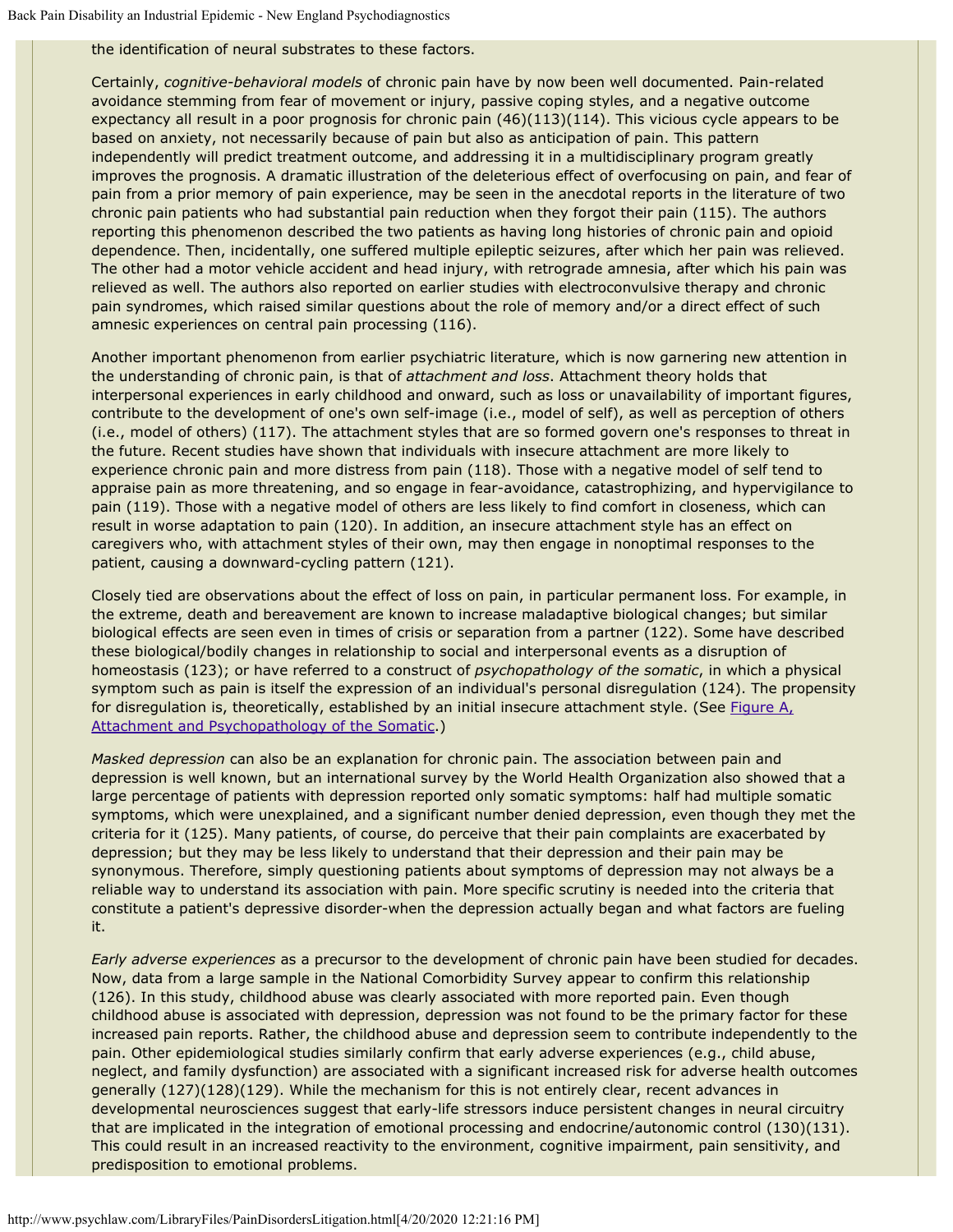#### **Figure A** Attachment and Psychopathology of the Somatic



#### **Pain as Emotion**

Perhaps the most interesting area of research has been in conceptualizing pain as an emotion, and the identification of distinct central nervous system structures that are common to both pain and other emotional experiences (122). Here, of course, it is chronic pain rather than acute pain that shows this association. For example, one study noted that in chronic back pain patients who were diagnosed with fibromyalgia, cortical and subcortical regions of the brain were more active on fMRI than those of controls when presented with a pain stimulus (132). In addition, it appears that some of the areas activated in chronic pain patients are the same as those regularly activated in emotional tasks (133). The suggestion is that the brain areas activated by these chronic pain patients are also related to observed coping styles, such as catastrophizing, overattention, and negative evaluation (134). Moreover, it may be that pain as an emotion may depend in part on an individual's capacity for emotional awareness, both neuroanatomically and psychologically (135).

The hypothesis that follows states that emotional awareness is a cognitive skill, which undergoes a developmental process similar to Piaget's process of concept formation. This could, therefore, result in variations in the degree of differentiation of emotional processing, possibly dependent on how emotions were processed and what emotional information was available throughout development. The proponents of this model suggest five levels of emotional awareness, in ascending order, that have counterparts in both neuroanatomical sites and psychological sophistication (136):

Level I, *Sensorimotor reflexive*: Individuals are primarily aware of bodily sensations, apart from which they may not experience feelings. This is a more visceral activation, originating in the brain stem. Level I, as well as Level II, may be similar to the concept of alexithymia, described above.

Level II, *Sensorimotor inactive*: Individuals are aware of their body in action, enabling them to experience both bodily sensations and an action tendency; however, the ability to experience emotion as a conscious feeling may be absent. This action tendency appears to originate from the diencephalon.

Level III, *Preoperational*: Individuals are aware of separate feelings, but with little gradation and little capacity to appreciate the emotions of others. This more discreet emotion characteristic appears to originate in the limbic system.

Level IV, *Concrete operational*: Individuals experience a more expansive range of emotional experience, and can appreciate blends of feelings. There is a greater capacity to modulate emotional extremes and to engage in more complex emotional relationships. The ability to experience blends of emotions appears to originate in the paralimbic system.

Level V, *Formal operationa*l: Here, individuals are aware of blends of blends of feelings. There is much greater differentiation and integration in one's appreciation of the experience of others in the context of a differentiated awareness of one's own experience. They can make subtle distinctions between emotions, and their descriptions of such emotions are more novel. This blends of blends characteristic appears to originate from the prefrontal cortex.

With regard to pain, individuals on Levels I and II will thus experience a psychologically (psychogenically) induced bodily sensation only as a change in their physical condition, and be unable to connect it to the psychological trigger (137)(138)(139). This model, then, may provide a neurobiologically founded theoretical framework to understand somatoform or psychosomatic processes, and support the concept of pain as an emotion in a substantial group of patients.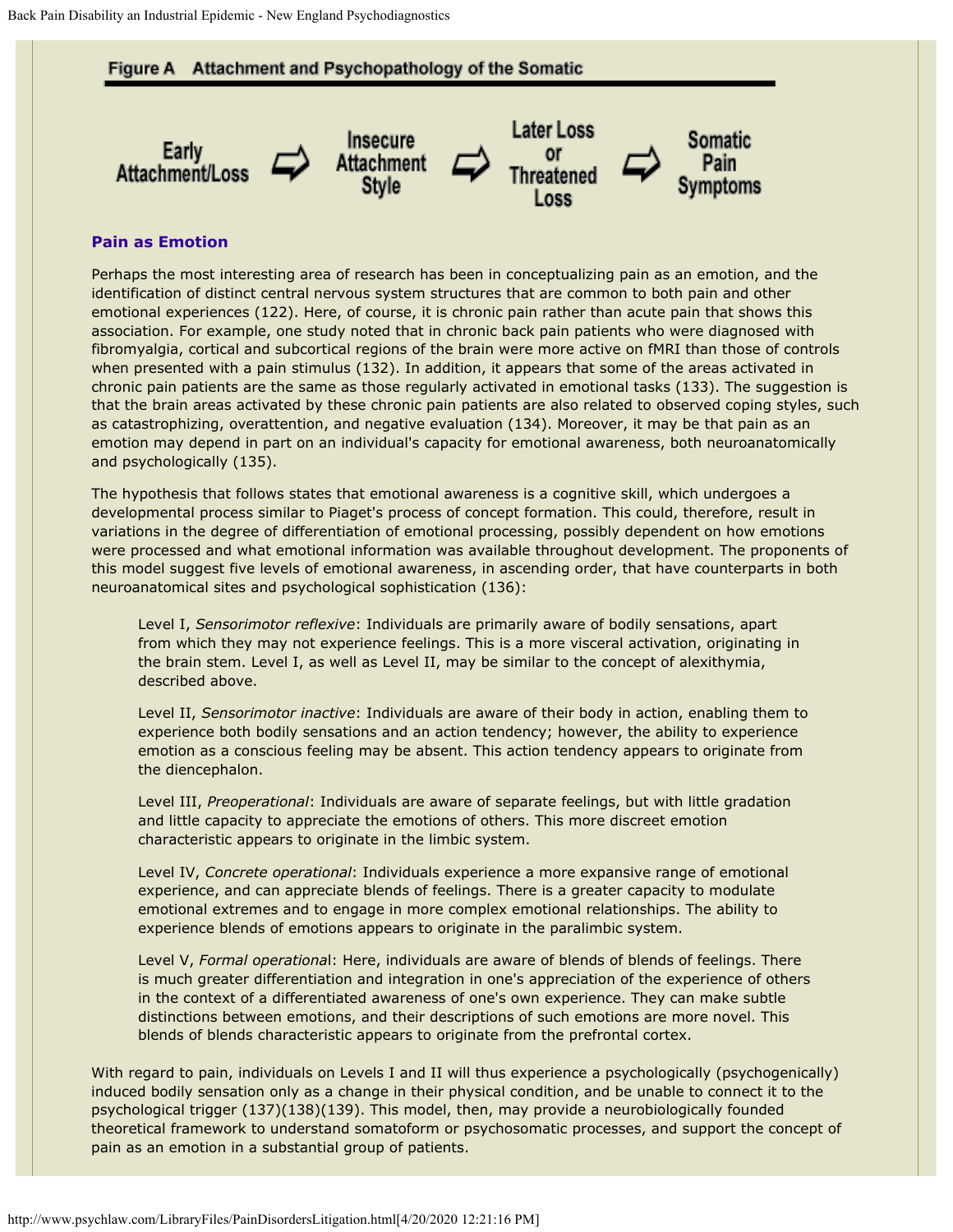#### <span id="page-12-0"></span>**[back to the top...](#page-0-1)**

## **PSYCHOSOCIAL FACTORS**

The term *psychosocial factors* is widely used in pain research and in the characterization of nonbiological variables that are either evident or inferred when dealing with chronic pain patients. Often the term is used generically and there is no articulation of what the psychosocial factors actually are (140)(141). In its broadest use, it can refer to many of the individual factors that are described above. Here, the focus will be more on external correlates from the environment of individuals with chronic pain, which may or may not impact the intensity and course of the pain experience. They include interpersonal, social context, and cultural factors.

## <span id="page-12-1"></span>**Interpersonal Factors**

Familial interactions with the individual who has chronic pain, particularly spousal interactions, have been identified as significant in promoting either disability or health. There is evidence, frequently cited, that spousal *solicitousness* is associated with greater reports of disability (142). These findings are said to be consistent with operant behavioral theory, which posits that solicitous behaviors on the part of the spouse serve as a positive reinforcer for pain behavior dependence and disability. The counterpart to this, then, might be presumed to be that less attention from a spouse should promote greater independence and less disability. This simple paradigm is not always accurate, however; more recent studies have shown that there are, in fact, a number of different types of spousal behavioral responses, giving rise to variable effects (142). For example, spousal solicitousness in association with greater disability is seen as more relevant in male, rather than female, patients. At the same time, many pain patients, both male and female, with solicitous spouses frequently reported experiencing negative feelings in response to the overattention. The range of spousal behaviors also can include: encouraging task persistence; helping to problem-solve; discouraging or, conversely, encouraging, pain talk; shielding the pain patient; offering to help but failing to provide it, ignoring cries for help, providing help, providing help but projecting hostility; expressing frustration; and attempting to distract the pain patient from his or her discomfort (142). It is also true that spouses who project helplessness and engage in catastrophizing in dealing their partners' pain may suffer more distress themselves, as well as reinforce a pain focus in their partners (143); conversely, true *empathy* with the sufferer can have a healing effect, and promote intimacy between the partners (144) (145). Clearly, the response of family members to a pain patient can be complex, hence does not always lead to a predictable effect; but the type of interpersonal reaction is nonetheless important to identify.

#### **[back to the top...](#page-0-1)**

## <span id="page-12-2"></span>**Social Context Factors**

Two factors are relevant to understanding the course of pain and the functional impairment of the sufferer: the social context in which pain arises and where the injury occurred. It is well known that *occupational injuries* that produce a pain condition are associated with poorer outcomes than nonoccupational injuries (146)(147). A number of possible explanations have been proposed for this, including dissatisfaction with the job or the employer, adversarial and secondary gain issues arising out of workers' compensation, preexisting risk factors, differences in treatment availability, and a higher prevalence of malingering (148). Closely linked is the potential reinforcing effect of *disability claims* generally, even outside of an occupational injury. Here, too, job or career dissatisfaction may play a role, as may a lack of motivation, for a variety of personal and psychological reasons, to remain in the workforce (149). Pain that is the subject of damages in *personal injury litigation* can be reinforced by the hope of a large monetary award or by the suggestive influence of the patient's attorney (150). An important distinction needs to be made between pain and disability, even though the two are frequently and closely connected in such settings. Pain alone is rarely sufficient reason for disability, without some type of objective measurement of structural impairment (16). Typically, pain is considered too subjective to establish impairment, and there are marked differences in the degree of functional impairment cross-culturally, as well as in governmental/legal venues where a pain condition may not be recognized for purposes of disability (151).

Another important social context is the impact of the *healthcare system*. For one, the attitudes and beliefs of healthcare practitioners regarding pain can greatly affect outcome in their patients (152). For example, promoting only a biomedical approach, or reinforcing passive treatment, tends to reinforce chronic pain and longer periods of disability, especially where no objective medical pathology exists. Also, there is a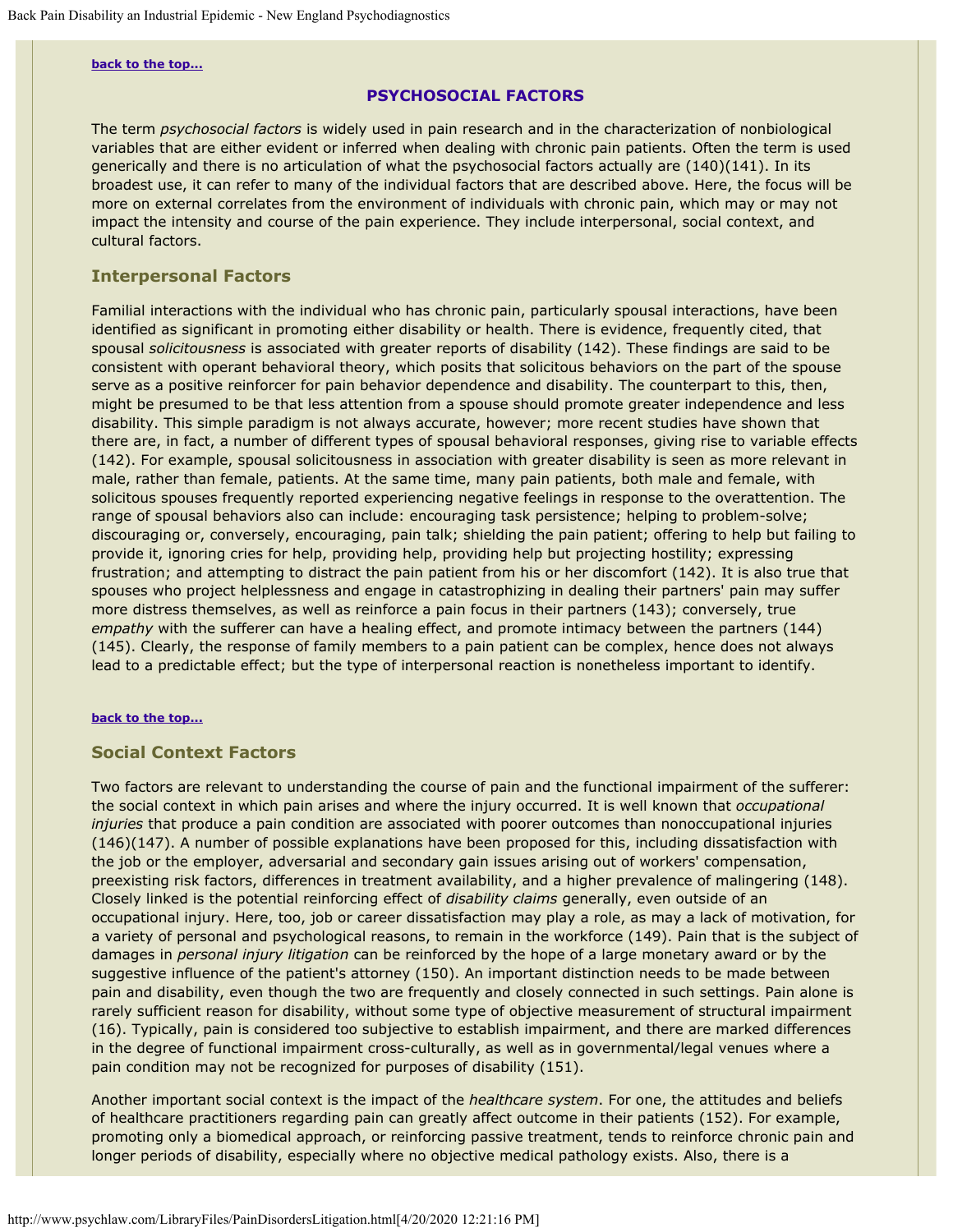suggestive effect possible from health practitioners who work in pain treatment centers, facilities that have become an industry in and of themselves (150)(153).

#### **[back to the top...](#page-0-1)**

## <span id="page-13-0"></span>**Cultural Factors**

Cultural and ethnic differences with regard to the experience of pain have been demonstrated for over 50 years (154). One well-known study looked at differences between Irish Americans, Jewish Americans, Italian Americans, and elderly Americans, and found that elderly Americans and the Irish tended to hide their pain experience through avoidance and minimization, while the Jewish and Italians were much more expressive and willing to seek relief. Ethnic disparities in pain have recently gained increasing attention, as well (155). One such study found that African American and Hispanic American groups that had a strong ethnic identify reported lower pain thresholds and tolerances than controls (156). The reasons for these differences remain unclear; however, possible explanations include some combination of psychological and sociocultural factors, among them: attitudes, gender, language, acculturation, learning and cultural conditioning, degree of expressiveness, chronic stress, education, religion; and socialization of pain expression, heightened attention to painful stimuli, and pain coping styles (157). Some have postulated that the differences arise as a consequence to the lower socioeconomic status among those groups, thereby complicating the healthcare outcome. But lower socioeconomic status does not alone explain the differences (156). Besides the importance of these findings for the treatment of pain conditions, the even greater significance is that the pain experience itself can be shaped by culture. It may be that shared experiences within a culture affect not only beliefs and practices related to pain but also underlying neurobiological processes involved in sculpting it (156).

Culture also may be instrumental in legitimizing pathological conditions, thereby suggesting a condition itself, or at least its form. A look at psychosomatic illnesses, for example, shows that nineteenth-century conditions such as hysterical paralysis and neurasthenia have given way to twentieth-century conditions such as chronic pain and chronic fatigue (158). Statistics certainly demonstrate that at least in Western countries the prevalence of chronic pain has increased dramatically, and may be a reflection of the meaning individuals and culture give to pain within contemporary society (159). To the extent that Western culture emphasizes science and technology in dealing with pathological conditions, the relevance of meaning may be lost, and the potential for cultural suggestibility obscured (150).

#### **[back to the top...](#page-0-1)**

## **FORENSIC PSYCHIATRY EVALUATIONS**

### <span id="page-13-1"></span>**Historical Assessment**

In addition to obtaining a standard psychiatric history along the lines of a traditional assessment, the evaluation of patients with pain disorders presents unique challenges, and so requires a specialized approach. The threshold problem in these evaluations is *patient resistance* (22). Although seeing a psychiatrist may not carry quite the same stigma as it did years ago, because people today, in general, have had greater exposure to mental health intervention, many still are understandably apprehensive, embarrassed, or reluctant to tell a total stranger, even a mental health professional, about their personal difficulties. In addition to these factors, patients with pain disorders commonly demonstrate resistance when referred to a psychiatrist or psychologist; and this extends to the evaluation itself and to the difficulty in obtaining an accurate history.

There are a number of possible explanations for patient resistance in these circumstances. First, many patients who have been distressed over pain have medical pathology, or in some cases undiagnosed medical pathology. Therefore, they sense intuitively that something is wrong with them, so that exploration of psychiatric issues may appear irrelevant. Second, when the referral from a medical or surgical treatment provider is first broached, the patient may assume that he or she is no longer believed as having a genuine pain problem. Third, if there are independent psychological problems, personality trait disturbance, lack of motivation, or secondary gain factors, a patient may be afraid that the psychiatric evaluation will expose issues that will undermine the validity of his or her pain complaints and/or pain impairment. Of course, psychological resistance in a psychoanalytic context has been described extensively in early twentiethcentury literature (160)(161), and breaking this type of resistance in order to reach unconscious conflicts is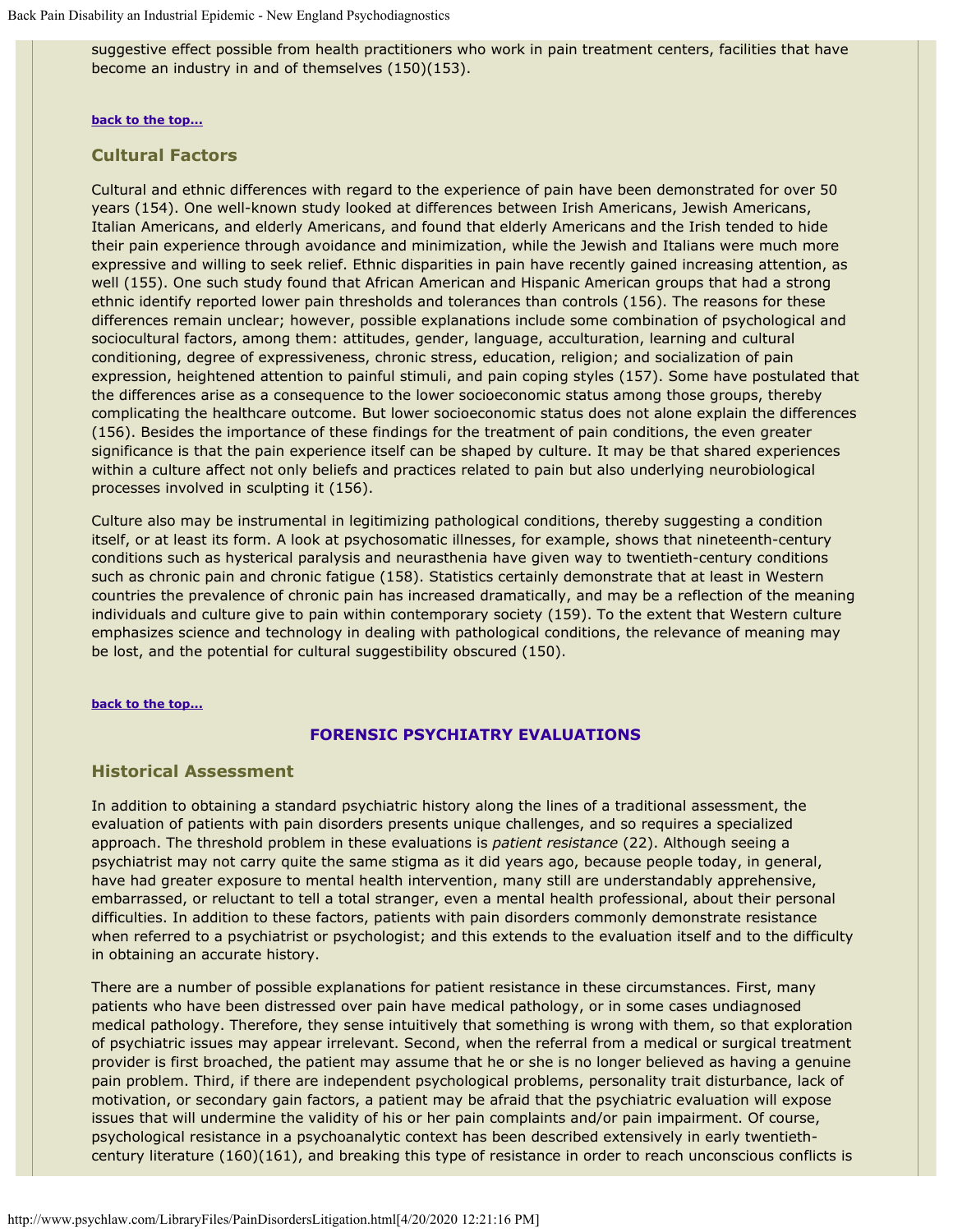known to require careful interpretations over a considerable period of time, during which a psychotherapeutic relationship is built (162). Therefore, to the extent that a pain disorder has unconscious or conscious psychological factors that help maintain it, it would be presumptuous to assume that breaking the resistance would be any easier. It is likely that this is one of the reasons that modern psychological pain management has shifted to a more cognitive-behavioral approach, which is more time-efficient, less intrusive, and more palatable to patients. Sometimes, resistance can be extremely intense, and be accompanied by powerful emotional displays. As long as the psychiatrist has not triggered this with an unempathic approach, the intensity of the resistance does not necessarily validate the legitimacy of the pain. In fact, for those pain patients who demonstrate some degree of malingering, intense resistance is frequently used to counter any implication of invalidity.

It should be clear, then, that the *psychiatrist's attitude* is an important consideration, and can have a major impact on the historical assessment (160). It is helpful to inform patients up front that the purpose of the evaluation is not to discount or discredit their pain, and explain to them that psychiatric evaluations are commonly performed where pain is particularly distressing or has persisted for a period of time, and that similar evaluations are conducted in almost every pain center in the country. It may also be helpful to personalize the conversation-for the psychiatrist to tell the patient about his or her own experience in dealing with pain disorders. It is also necessary that the psychiatrist develop rapport with the patient, take an empathic approach, and refrain from projecting skepticism. Even if there are serious questions about the legitimacy of a patient's pain complaints, especially in a dramatic or hysterical presentation, the psychiatrist should never impugn the patient's credibility or direct challenges to the claim. Not only will doing so thwart the historical assessment but it will compromise the purpose of the evaluation. This is not to say that inconsistencies or contradictions in the patient's account and presentation be ignored; and they may need to be addressed in the evaluation report. However, usually it is self-defeating to try to do that with the patient directly, other than by making a very neutral inquiry about some of the more relevant noncorroborating data that may be contained in records or from other independent sources.

Psychiatrists should also be aware of their own unconscious reactions to a pain patient's personality and demeanor (i.e., *countertransference*). This can become a major problem when the psychiatrist faces a patient who is presenting extreme helplessness and dependency, or expressing dramatic negativity toward the psychiatrist. Accepting the patient's presentation as it is, without exhibiting irritability or skepticism, helps to move the evaluation process forward and allows for more complete information gathering. It also is the more ethical way to deal with a suffering individual, regardless of one's own opinions about the nature of the distress.

Finally, psychiatrists who perform evaluations on patients with pain disorders should be familiar with medical terminology, diagnostic descriptions, medical and surgical procedures, and the various diagnostic tests that are performed by medical treatment providers. Obtaining a history without background knowledge of this kind impairs the credibility of the psychiatrist. At the same time, psychiatrists should take care not to use this knowledge inappropriately-to go outside the bounds of their expertise to directly comment on medical or surgical care.

### **Pain History as Narrative**

Obtaining a *pain history* that is both accurate (at least from the patient's perspective), and allows for a freeflowing exchange between the patient and the psychiatrist, is the foundation of a good historical assessment. Because patients with pain disorders typically are apprehensive about seeing a psychiatrist, the best starting point is to discuss the pain itself. The psychiatrist should ask about the onset of the pain and the setting in which it first occurred; for example:

What were the characteristics of the pain at the time of onset, and how did the pain progress over time?

What is its pattern?

Is this the first time the patient has experienced pain, or have there been repeated flare-ups?

Is the pain diffuse or focal?

A detailed inquiry such as this establishes the psychiatrist's interest in the pain and acknowledgment that it is the central problem. It also allows the psychiatrist to witness how the patient describes the pain experience, and the emotional effect that accompanies that description. Also, the more familiar the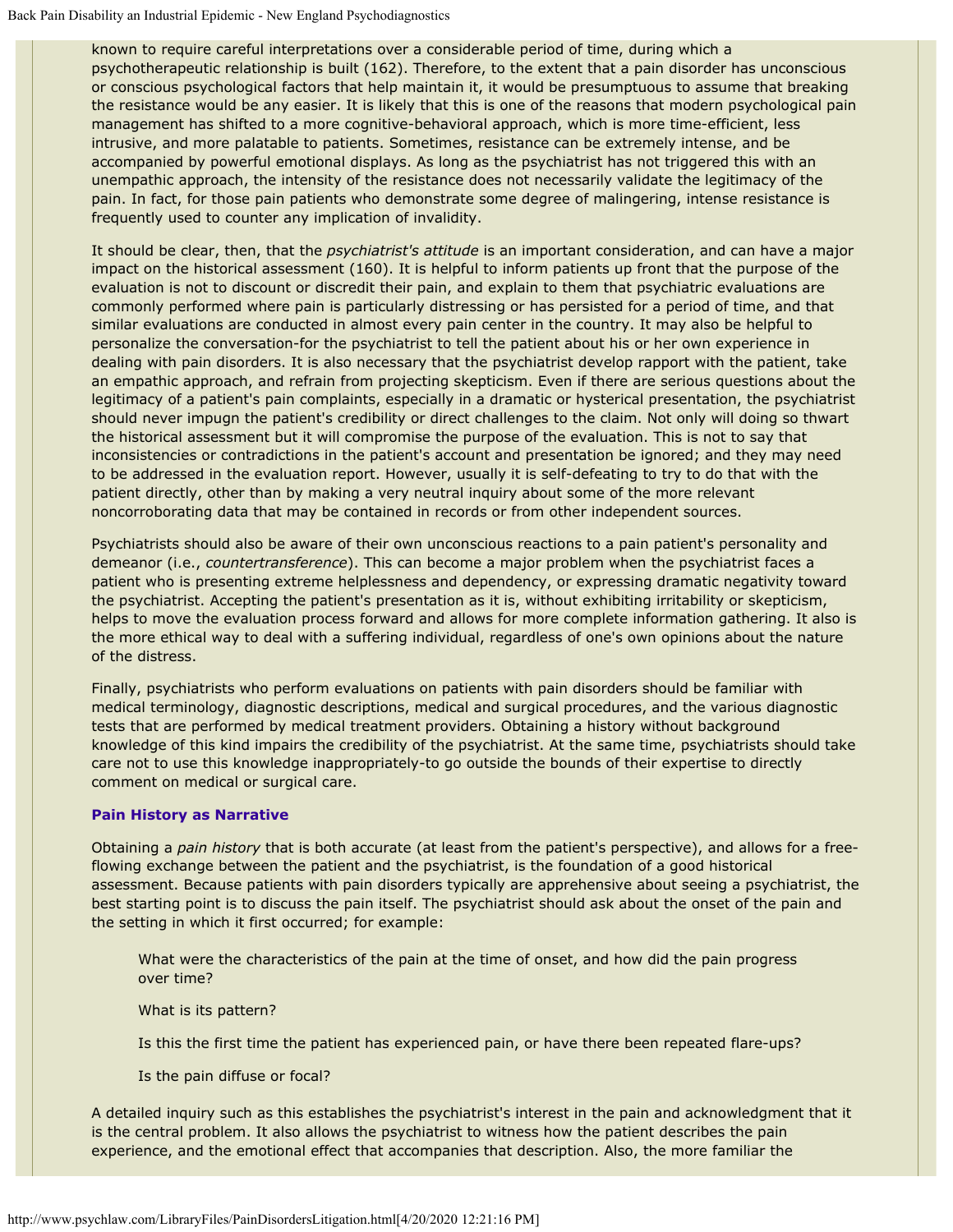psychiatrist is with relevant medical terminology, and medical and surgical treatment, the more credibility he or she will have as someone who can perform this type of evaluation.

An important concept that has gained renewed attention among pain practitioners is that of *narrative* (163). By this is meant the story that patients tell about their pain and suffering, and the meaning of pain in their lives. It requires that patients be given the opportunity to tell their story, and that they be comfortable with the psychiatrist to whom they are telling it. Every story involves a transaction between the teller and the listener; and the story changes over time, based on the circumstances of the transaction and the impact of life events on the story, both past and present. The story may be an expression of the disastrous consequences of pain in the life of the patient, or a metaphor for the patient's life.

The more closely a psychiatrist listens to the story, the more understanding he or she will gain about the pain and the patient. On the first telling, the story should not be examined overcritically, especially if it is not told logically or coherently. Also, the true meaning of story will never be understood if is the psychiatrist interrupts too often by asking questions from checklists. A narrative approach to the history is much more useful, in that it allows for the various levels of the pain experience to become manifest and for the meaning of pain to be recognized. Therefore, regardless of the information that is necessary to be elicited in a historical assessment, the psychiatrist must take the time to listen to the patient's narrative.

## **Longitudinal History**

The ultimate aim of a good historical assessment is to establish an accurate and detailed *longitudinal history* of the patient's life and the pain experience. This comes, of course, from the patient's own account and the narrative of his or her life, which he or she wants to present; but it also comes from the integration of corroborating information from many different sources. The importance of this cannot be overstated. A good longitudinal history is vital to a proper understanding of the framework in which pain has occurred, its antecedents, how it is received and withstood, and where it fits within the other independent struggles of a person's life. Is the pain a new experience or just one of a number of similar pain experiences at other times? Does it present now as the single focus of distress, or is it one of many diffuse pains and stressors? Does the patient's narrative really coincide with the time of onset of pain, attempts at rehabilitation, and earlier accounts of well-being? Obtaining an accurate longitudinal history and collating it from myriad sources of factual material often contained in records is a painstaking task. It is seldom done in the ordinary treatment situation by a clinical psychiatrist, much less a medical treatment provider. Yet, psychiatric and medical treatment providers often erroneously presume that the longitudinal history they have been given is accurate, hence may proceed to draw conclusions about causation and degree of impairment, which ultimately prove to be unreliable.

The timeline for a longitudinal history should extend back into childhood and early familial as well as developmental experiences, and proceed through the individual's life in all the traditional areas of psychiatric inquiry, weaving in medical and pain experiences as they arise. Where there are inconsistencies and contradictions, they may need to be reconciled or reexplained. The longitudinal history should include the impact of pain on the individual's life in personal, familial, and occupational functioning; the perception of the pain and its meaning through the course of medical and surgical treatment; and the response and effect of the pain in the patient's environment.

#### **[back to the top...](#page-0-1)**

### <span id="page-15-0"></span>**Mental Status Examination**

In addition to gathering historical data, all psychiatric evaluations include a mental status examination. This is no different in the evaluation of pain patients. Certainly, identifying features of a psychiatric disorder can be important since comorbid conditions with chronic pain affect the prognosis and treatment efforts. Moreover, there are particular aspects of a mental status examination, and observations of pain patients generally, that need discussion.

First, the general *appearance and attitude* of pain patients can vary tremendously. From the initial meeting, pain patients often present in a manner that reveals their level of psychic frustration. Some patients, of course, will attempt to appear normal and show that they are bearing their discomfort stoically, whereas others will make no effort to disguise the fact that they are visibly suffering. Patient posture and gait are also informative. Some will be hunched over and ambulate with labor; others will have a grotesque or distorted look to their physical stature. While a physical examination is not part of a typical psychiatric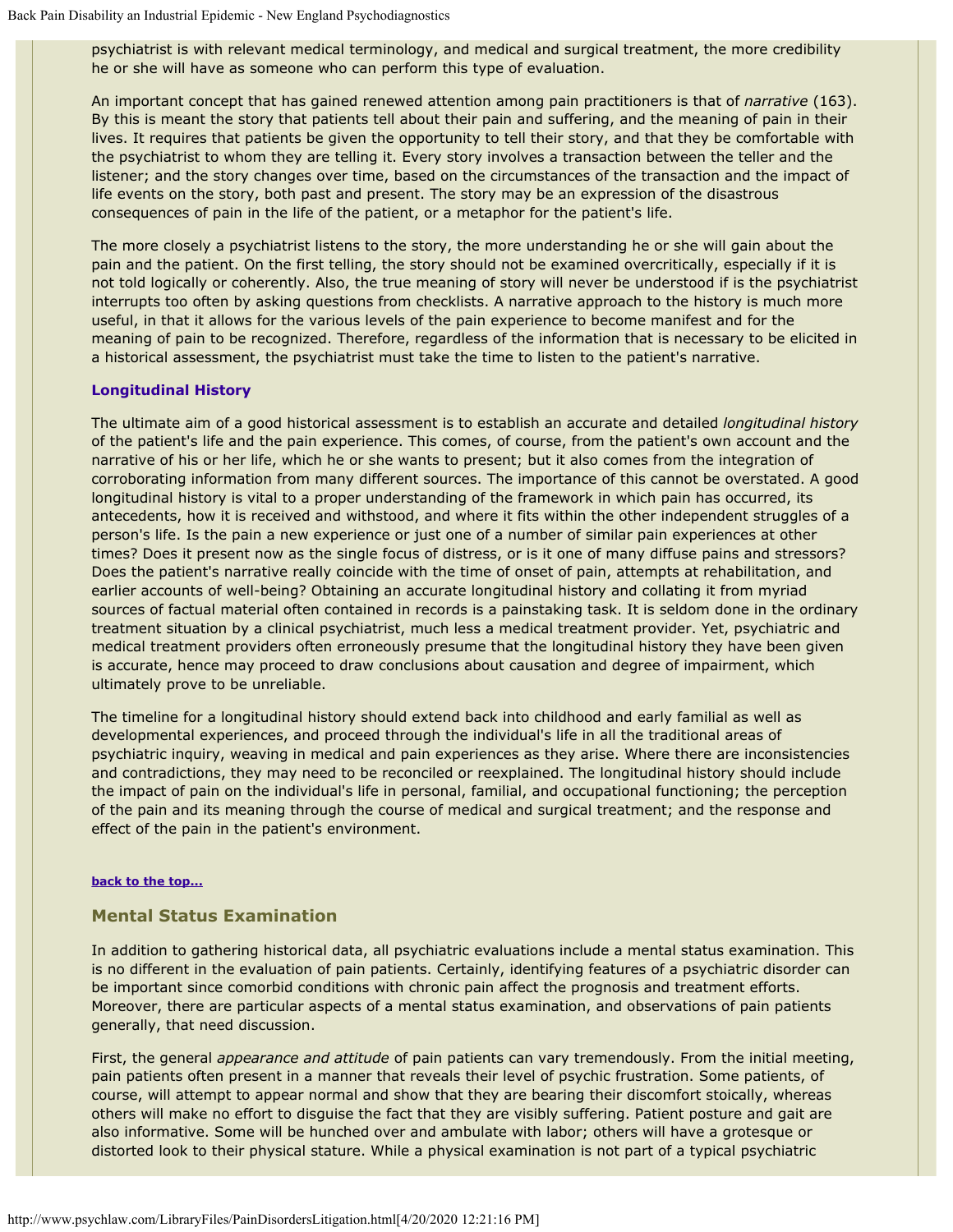evaluation, nonetheless visual inspection of a pain area, palpation for tenderness or exaggerated response, as well as other non-intrusive measures may at times be indicated and can provide relevant information. Likewise, it is important to note the "pain paraphernalia" that patients bring to the interview-canes, braces, cushions, crutches, wheelchairs, and so on. In terms of attitude, they may project their contempt for having to be at the evaluation in the first place, especially because of the implication that their pain is not real. These patients can often appear resistant or even combative. Their cooperativeness or hostility may be important factors in how easily treatment providers will be able to engage them in the rehabilitation process, and what obstacles they may be facing (22).

The *flow of thought* in a patient's speech is also a necessary subject of observation. To begin, the psychiatrist should note how spontaneous or reticent the patient's speech is. Some patients are extremely withdrawn, and great effort must be made to assess their history and feelings. This posture may reflect a resistance to the psychiatric interview, or may signal more troubling personality pathology. At times, the inability or unwillingness to communicate may also mean that an individual is unable to express his or her feelings, or can do so only in the form of describing bodily sensations. (Refer to the discussion on alexithymia, above, as it relates to psychosomatic illness.) In other cases, the patient's speech may be excessive, rambling, disorganized, or incoherent. Such a presentation could indicate that the person cannot order his or her thoughts in a meaningful way because of stress, personality disturbance, intellectual deficits, or more severe mental illness, thus creating another challenging obstacle to rehabilitation.

The patient's *mood and affect* are obviously of paramount importance in evaluating chronic pain. This includes the emotional state that is visibly projected, as well as that which is concealed. Careful observation of pain patients can usually lead to the identification of current feelings, which can then be correlated with their history. Patients may present with visible signs of worry, anxiety, and anger. Tension can be seen in their countenance, and autonomic arousal can be observed through flushing, sweating, and shakiness. Some patients reveal intense mood disturbance in the form of depression and despair; others are irritable, frightened, or even panicked. Still others will claim that they are emotionally unaffected, while at the same time they easily become tearful or even give way to sobbing. Some may cry while discussing the severity of their pain; but their sadness has become so pervasive that doing so obviously points to another level of emotional involvement. Others may display dramatic evidence of catastrophizing their discomfort, which precludes an objective approach to pain management and recovery. Inappropriate mood or emotional expression must also be noted, especially if it is markedly inconsistent with the patient's descriptions of symptoms and complaints.

The *content of thought* of pain patients can have unique characteristics, which need to be identified. As indicated above, the narrative history of symptoms is important because it leads to an understanding of what meaning the pain has in the patient's life, and how the pain is conceptualized. It is also important to query patients about their belief in what causes their pain. Often these descriptions are quite unusual and entirely inconsistent with medical data. Closely linked to this is whether patients believe in their physicians' explanations and/or have confidence in the treatment direction. Patients will frequently have visual depictions of bodily structural damage (e.g., tearing, grinding, or neural pressure) that are anatomically unfounded. Furthermore, they may be terrified that the pain represents increasing damage and, possibly, permanent injury or paralysis. Patients often have compelling irrational cognitive distortions about their pain. They may think categorically, so that the limitations the pain has caused in their lives may now present erroneously as total incapacity. This overgeneralization can be seen in their descriptions of what the pain has done to their lives, as well as what they believe they are still able to do. A discussion of the patient's general level of activity during the course of the day is helpful, and can reveal the presence or absence of self-efficacy and resilience. It may also demonstrate counterproductive behaviors and a preoccupation with pain. Patients will sometimes describe in exhaustive detail minute aspects of their pain and its course, so that it appears their life revolves entirely around those physical sensations. A telltale sign of obsessive preoccupation is when a patient produces a voluminous notebook or diary (without having been requested to do so) that tracks the hour-to-hour course of symptoms, sometimes illustrated with pictures and diagrams.

In addition, *cognitive screening* may be necessary as a general assessment of brain function. This can be done through a standard Mini Mental Status Examination, or other traditional means. At times brain impairment can signal an accompanying diagnostic problem which can complicate the prognosis of a chronic pain condition. It also can reflect on overmedication from narcotic analgesics and other sedating medications.

**[back to the top...](#page-0-1)**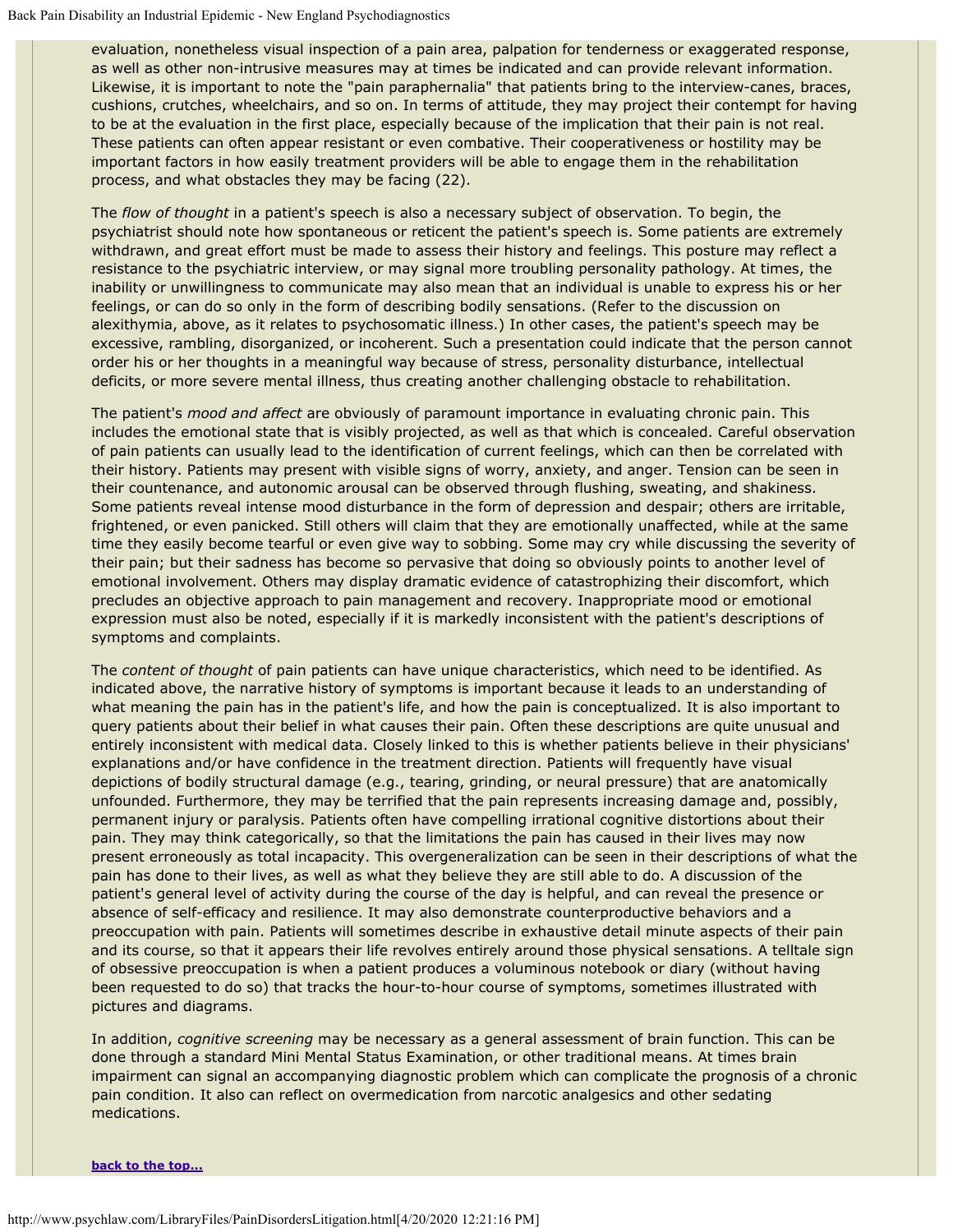## <span id="page-17-0"></span>**Pain Behaviors**

It has long been known that patients with chronic pain may exhibit behaviors of suffering that are not necessarily consistent with their own self-report of pain intensity or with the degree of objective medical pathology (164)(165). These behaviors help reveal signs of helplessness, symptom magnification, disability exaggeration, and invalidism. Their presence does not, however, mean that objective medical pathology cannot also exist. In some individuals, long-term suffering with pain that has been unresponsive to traditional treatment can bring on learned behaviors of this kind. In other cases, psychological factors are operative as an independent source of suffering, or simply as a reaction to pain (166). Recently, there has been an interest in distinguishing the functions of pain behaviors into two types, one being a *protective function*, which may be quite personal and linked to fear of injury, and the other a *communicative function*, which conveys information to observers about the internal state of the individual (167). A number of specific pain behaviors can, therefore, be grouped with regard to those differences in function, as follows (22)(167):

#### **Protective Function**

*Guarding*: Abnormally stiff, interrupted, or rigid movement while shifting from one position to another.

*Bracing*: A stationary position in which a fully extended limb supports and maintains an abnormal distribution of weight.

*Rubbing*: Touching, rubbing, or holding the affected area of pain for a minimum of three seconds.

#### **Communicative Function**

*Grimacing*: Obvious facial expression of pain, which may include furrowed brow, narrowed eyes, tightened lips, corners of mouth pulled back, and clenched teeth.

*Sighing*: Obvious exhalation of air, usually accompanied by shoulders first rising and then falling.

*Moaning*: Vocal expressions of suffering, usually with a difference in voice quality or pitch.

The precise reason for the development of pain behaviors is not clear. Behaviorists have argued that operant conditioning is the mechanism, with pain behaviors being reinforced by reward from the environment, including responses from significant others (168). By looking at protective and communicative functions, though, it may be possible to understand pain behaviors more in their adaptive context-that is, to escape from the cause of pain or mitigate its effect; command attention and promote vigilance; or, perhaps, in the longer term, encourage energy conservation during healing (169). In any case, pain behaviors do not need to be proportional to the extent of tissue damage, but may represent patients' perspective about or their need to communicate illness.

#### **[back to the top...](#page-0-1)**

#### <span id="page-17-1"></span>**Physical Inconsistencies**

Typically, psychiatrists who conduct evaluations on individuals with chronic pain will not perform physical examinations. However, they will routinely review the physical examinations of nonpsychiatrists and medical treatment providers. Within those descriptions, they will often find references to physical inconsistencies, giving them some indication of the type of physical signs that are relevant and should be noted. Both from the standpoint of the patient's history and the physical examination, the most notable issue is the *distribution of pain*, in conjunction with the patient's own sensory experience that outlines that distribution. Commonly, physicians evaluating pain complaints will attempt to demarcate an area of numbness, tingling, or other related pain discomfort that is consistent with the dermatomal patterns that follow particular nerve root innervation. Diagnostically, the examination can then either confirm or refute the involvement of a specific nerve such as might be suggested by a herniated disc or noxious injury to a nerve root. When the distribution of pain is not consistent with dermatomal patterns, there may be a presumption that no nerve is involved. Moreover, even though other conditions exist that can at times be nondermatomal, it is not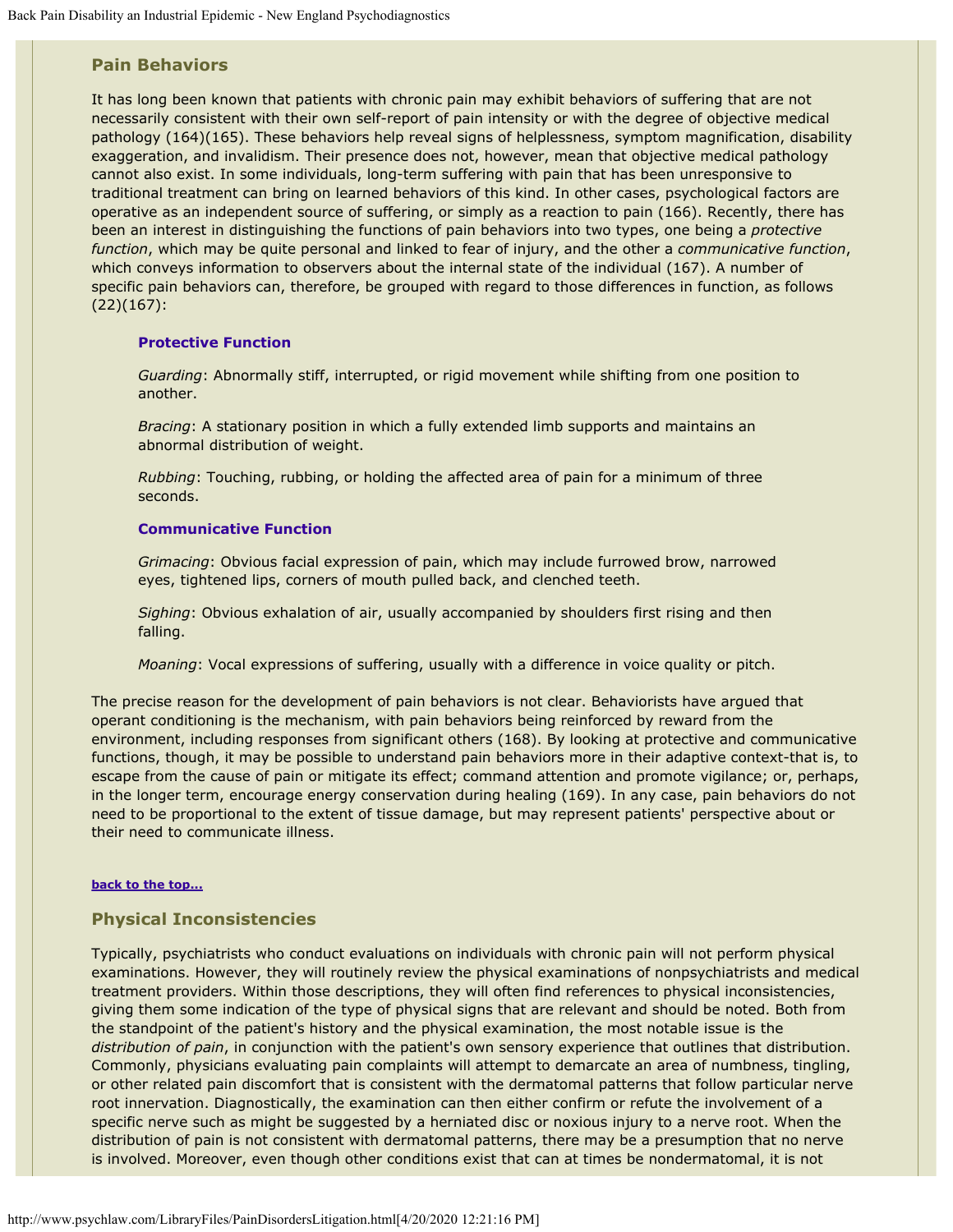uncommon to question the legitimacy of the patient's complaints generally when poorly explained nondermatomal symptoms are present (22). The physical examination can also include specific attention to nonorganic signs, which, as has been outlined for example with chronic back pain, are based on abnormal behavioral responses rather than purely physical pathology (166). These include assessing tenderness that is either superficial or nonanatomic (i.e., covers a wide area and crosses musculoskeletal boundaries); simulation tests in which it appears superficially that a pain-related movement is being required on examination, when that is not the case; distraction of the patient followed by observation to determine whether the same pain response is apparent; and demonstration of inconsistent regional weaknesses and sensory changes (166). It is important not to conclude that the presence of nonorganic signs on physical examination means that medical pathology is necessarily absent; that said, this observation does contribute to the overall clinical picture and can help to expose operative psychological factors. It is similarly important to understand that nonorganic signs may be seen with widespread neurological illness (more commonly in elderly patients) and can vary among different cultures (166).

Surveillance is a controversial area for obtaining corroboration of pain and pain impairment (170). Surveillance pictures or films within a discreet period of time may not accurately reflect an individual's overall functional ability. By necessity, many disabled individuals must exert themselves briefly beyond their actual capability, and then pay the physical consequence afterward. It is always difficult to assume that a discreet period of surveillance is representative of total functioning ability. Similarly, a surveillance tape may not be able to capture internal emotional states. However, if an individual suffering with chronic pain has represented that certain activities are impossible or never performed, then surveillance may be able to disprove this representation. Where this is observed in multiple settings or over a prolonged period of time, the inconsistencies may be relevant to actual versus claimed impairment.

#### **[back to the top...](#page-0-1)**

### **PSYCHOLOGICAL TESTING**

In forensic psychiatry evaluations of individuals with pain disorders, psychological testing becomes a valuable supplement to historical assessment and observational data. Many of the tests used are straightforward questionnaires that have been developed to enhance an understanding of key psychological factors frequently seen in chronic pain patients. As such, they do not necessarily require a psychologist for interpretation; and manuals are provided with detailed instructions on scoring and interpretation of data. However, forensic psychiatrists who do not use a psychologist to administer such questionnaires should have some familiarity with psychological testing generally; statistical analysis, particularly with regard to issues of validity and reliability; and the limitations in drawing conclusions from psychological test data alone. Not infrequently, a psychological test may show results that are internally inconsistent or contradictory. This is often seen where multiple tests are used, and where it is sometimes difficult to reconcile variable findings. For those psychological tests that are more sophisticated than just a simple questionnaire, computer-programmed scoring of data is available, together with a narrative that provides interpretation and analysis of the data. Both psychiatrists and psychologists are cautioned to avoid relying too much on one or another description of the patient within the narrative, which could either be not representative of the test results as a whole or an erroneous description that is not consistent with the entire history and the total evaluation.

There are literally hundreds of psychological tests available today, a number of which may have relevance to pain disorders. No specific battery of tests should necessarily be used, and much depends on the availability of newer and more improved testing instruments or on more advanced knowledge within the research literature on pain disorders. Below is an outline of a number of categories of relevant data that takes into account factors identified in evidence-based studies, as described above, along with representative tests for those categories. Choosing which test or tests in each category to use is largely a matter of preference and/or the experience of the administrator. It is important to note that tests which do not have internally built validation scales, e.g. Beck Depression Inventory and others, may have limited usefulness in a forensic evaluation since they merely report the subjective account of the individual tested. Therefore, it is important to include in any battery of tests some instruments which include validity measures, exaggeration scales, and means to address inconsistencies. The following do not necessarily comprise the best or most used tests, but are representative of the areas of inquiry that are important to address in pain evaluations:

Mental Symptom Assessment Beck Depression Inventory (171)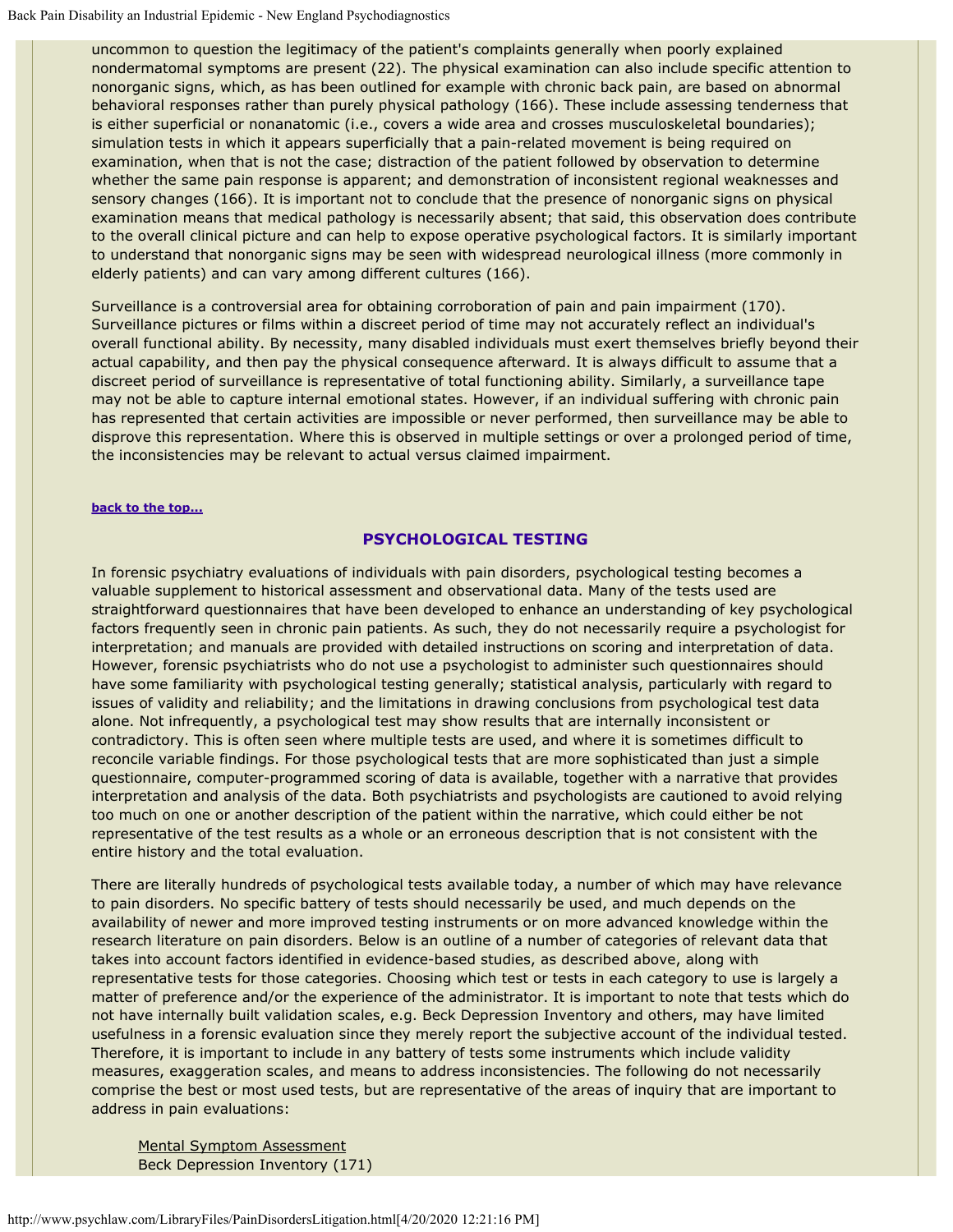State Trait Anxiety Inventory (172) Symptom Checklist-90R (173) Comprehensive Mental and Personality Assessment Personality Assessment Inventory (174) NEO-Personality Inventory-Revised (175) Minnesota Multiphasic Personality Inventory-2 (176) Symptom Magnification, Catastrophizing, Fear-Avoidance Pain Drawing Test (22) Visual Analogue Scales (177) McGill Pain Questionnaire (178) Pain Catastrophizing Scale (179) Tampa Scale for Kinesiophobia (180) Emotional Awareness Measures Toronto Alexithymia Scale (181) Levels of Emotional Awareness Scale (182) Sickness Impact Oswestry Back Pain Disability Questionnaire (183) Sickness Impact Profile (184) Pain Locus of Control Scale (185) Dallas Pain Questionnaire (22) Pain Self-Efficacy Questionnaire (186) Comprehensive Pain and Coping Assessment Multidimensional Pain Inventory (187) Chronic Pain Coping Inventory (188) Profile of Chronic Pain: Extended Assessment Battery and Screening (189) Coping Strategies Questionnaire (190) Millon Behavioral Health Inventory (191)

#### **[back to the top...](#page-0-1)**

#### **CHRONIC PAIN SYNDROMES**

Pain disorders are a regular feature of civil litigation and workers' compensation claims. They can be subsumed under the more generic label of *pain and suffering*, or as one of a number of pain conditions often described as a *chronic pain syndrome*. The latter term is an offspring of concepts such as psychogenic pain or somatoform pain, in which psychological factors play a role in the onset, severity, exacerbation, or maintenance of the pain. As indicated above, many people with chronic pain in one location of the body have chronic pain in another as well. The reason for this is not clear, but may include a propensity for chronic pain, shared risk factors, or some connection in etiology between the two; for example, knee pain as a result of abnormal posture to accommodate back pain (192). The specific pain syndromes discussed in this section are those prevalent in litigation.

#### <span id="page-19-0"></span>**Low Back Pain**

Low back pain is the primary cause of absenteeism and disability in every industrialized society (166). It often follows personal injury from an accident, or is a work-related injury. However, only 3% to 5% of all back-related disorders have a clear medical source (e.g., herniated lumbar disc) (193). Of these individuals, about 25% have a long-term reduced work capacity, and they contribute the most to the economic and social burden of low back pain (194). Many low back pain cases follow unsuccessful surgery, and are sometimes referred to as having a *failed back syndrome*. Studies have persistently shown the presence of psychological factors that contribute to chronic low back pain and disability (195)(196). Dissatisfaction with work is also a consistent predictor of poor outcomes in treatment and rehabilitation (197). Interestingly as well, in spite of advances in medicine and a greater understanding of pain disorders, chronic back pain and disability continue to increase (22). Claims of back pain disability are often seen in individuals whose work requires heavy lifting, carrying, or other physical labor. Those who have little education or other work skills may have difficulty finding new vocational directions. At the same time, because such a small percentage actually demonstrates clear objective medical pathology, low back pain litigants are often viewed skeptically and become the subject of adversarial legal proceedings.

**[back to the top...](#page-0-1)**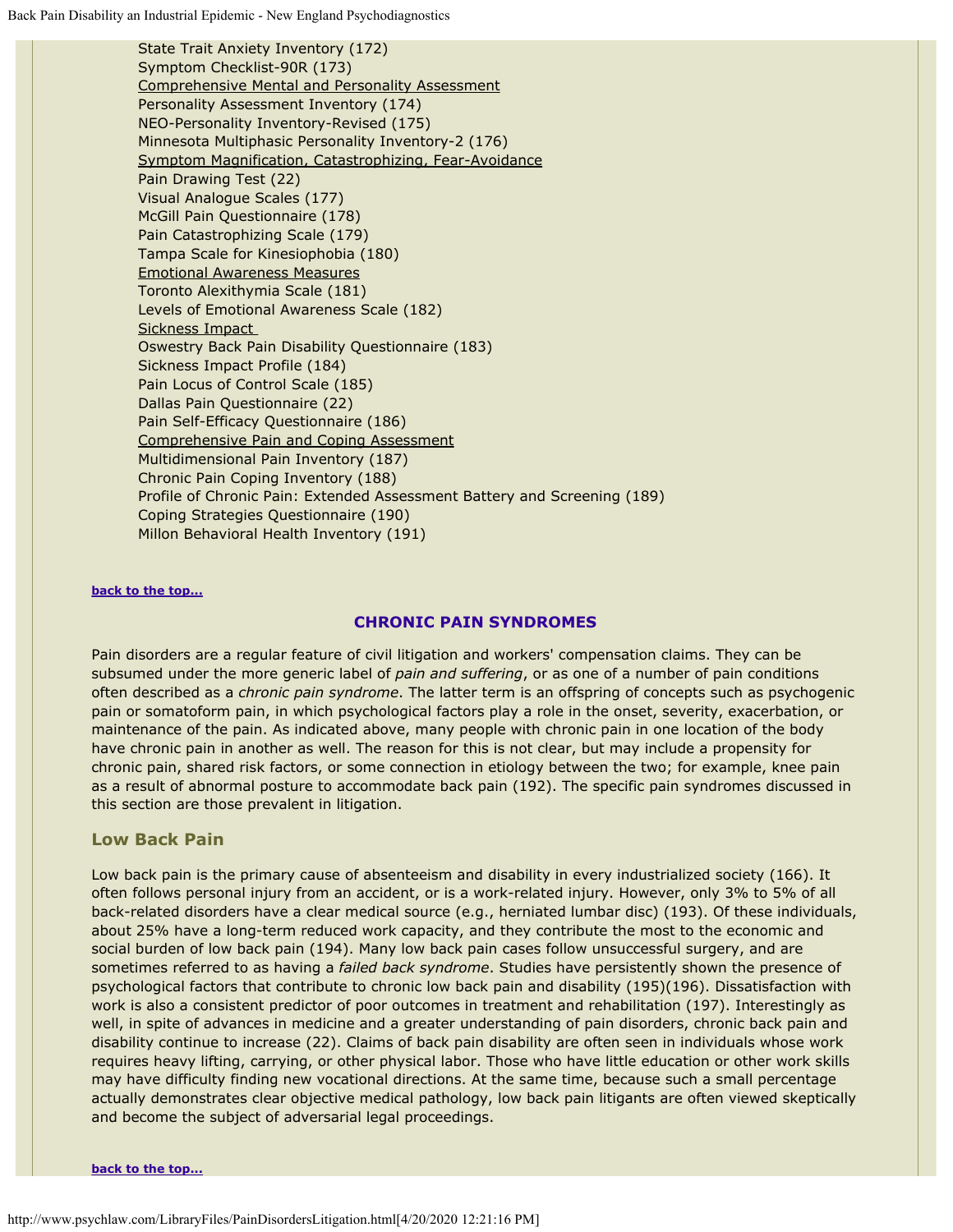# <span id="page-20-0"></span>**Fibromyalgia and Myofascial Pain**

Fibromyalgia is a chronic pain disorder characterized by widespread musculoskeletal aches, pains, stiffness, and tenderness (198). It may be associated with sleep disturbance, fatigue, and depression. There is considerable controversy about whether it represents an actual disease entity or simply a group of nonspecific symptoms (199)(200). Many researchers believe that the concept of fibromyalgia is so broad as to include many unrelated possibilities. Similarly, there is no consensus that fibromyalgia originates from trauma, meaning that it may not be a legitimate personal injury for litigation (198).

In contrast, *myofascial pain*, a widely used term that is short of the full spectrum of fibromyalgia, is often claimed to be the reason for chronic pain following trauma. This is not, however, well established in the scientific literature, especially because trigger points and/or tender points that are purportedly identified on physical examination have shown poor interrator reliability (201). No other diagnostic studies can confirm the diagnosis. Therefore, both fibromyalgia and myofascial pain should be scrutinized closely for psychological factors when they present as the basis for physical damage.

## <span id="page-20-1"></span>**Complex Regional Pain Syndrome**

Pain that spreads beyond the site of an original injury, usually to an entire extremity, and persists without evidence of structural damage is sometimes attributed to an abnormal sympathetic nervous system mediated response (202). Where there is direct damage to a peripheral nerve, which is the original trauma, this has been known as causalgia. Where there has been no direct nerve damage, it has been known as *reflex sympathetic dystrophy* (RSD). Typical sympathetically mediated symptoms include exquisite pain even to light touch, edema of the skin and subcutaneous tissues, temperature and color changes, mottled or shiny skin, increased hair growth, and disturbed hair growth. Where the typical symptoms have not been present, so that a sympathetically mediated response is not confirmed, persistent pain does not have a good medical explanation.

More recently, these conditions have been renamed as *complex regional pain syndrome* (CRPS-I and CRPS-II) (203). This new classification was purported to be an attempt to create a better definition; it has, however, subtly allowed conditions with no known medical explanation to receive a legitimate medical label. Specifically, CRPS can be subclassified into sympathetically and nonsympathetically mediated pain. To the extent that it is sympathetically mediated, CRPS-I would then include the earlier RSD classification, and CRPS-II would include causalgia. But when the pain is nonsympathetically mediated, it has no known medical explanation, in which case the diagnosis of CRPS is misleading. In such instances, CRPS may in fact be largely related to psychological factors. This becomes particularly significant because CRPS usually follows trauma, and simply making a diagnosis of CRPS implies that it is a medical condition as a result of that trauma, when in fact there may be no medical connection at all. In the *AMA Guides*, 6th Edition, this issue is specifically addressed as follows:

"Since a subjective complaint of pain is the hallmark of (CRPS), and many of the associated physical signs and radiological findings can be the result of disuse, the differential diagnosis is extensive; it includes somatoform pain disorder, somatoform conversion disorder, factitious disorder, and malingering. Consequently, the approach of the diagnosis of these syndromes should be conservative and based on objective findings."(16).

### **[back to the top...](#page-0-1)**

## <span id="page-20-2"></span>**Repetitive Motion Injury**

The most common types of repetitive motion injury are *carpal tunnel syndrome* (wrist) and *cubital tunnel syndrome* (elbow). Typically, these conditions arise in the workplace where manual tasks involving the corresponding muscle groups are overused, leading to swelling and pressure on the median nerve or ulnar nerve, respectively. There also are a wide variety of tendon injuries or inflammations from similar overuse. At times, physical signs point conclusively to the underlying medical pathology, but often they are equivocal. Where pain persists even after repetitive motion tasks have been eliminated, psychological factors have been implicated along similar lines to other chronic pain syndromes (204). In addition, some studies have shown that along with localized pain a variety of generalized symptoms can be associated, and are seen in somatoform (psychosomatic) disorders-among them, fatigue, sleep disturbance, dizziness, nausea and gastrointestinal disturbance, difficulty in concentration, memory impairment, anxiety,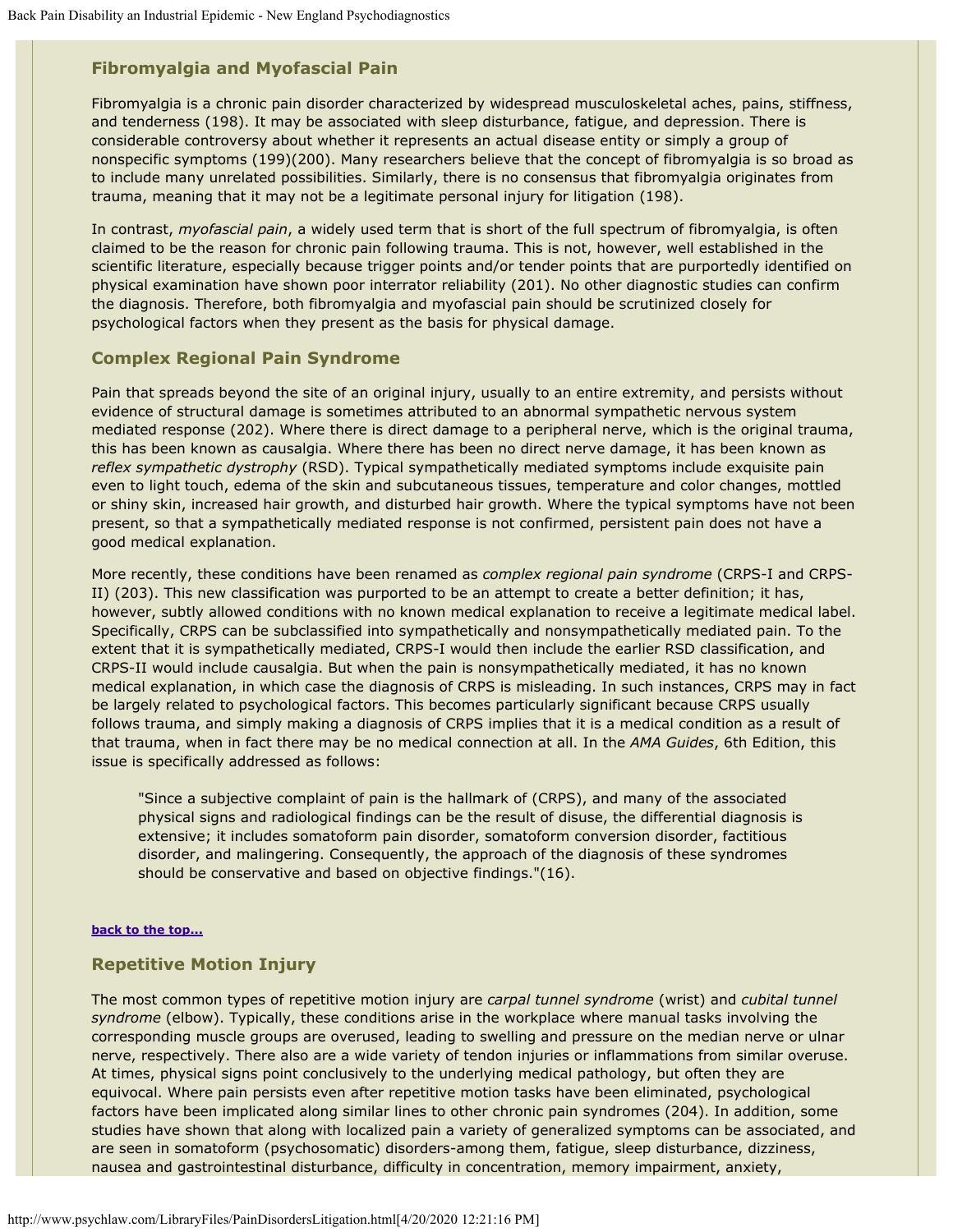depression, and headache (204). There is also evidence that repetitive motion injury complaints are associated with the availability of disability payments. For example, at one time repetitive motion injuries of the upper extremities affected large numbers of Australian workers (up to 30% in some settings), until the diagnosis was no longer deemed legitimate and disability benefits were curtailed (205). There have also been concerns at times that surgical intervention in these injuries is complicated by a poor outcome due to psychological factors, and then by the additional damage from surgical invasion and scarring. Not infrequently, patients will have had multiple surgical procedures without significant improvement and with gradual entrenchment into chronic pain and invalidism.

#### **[back to the top...](#page-0-1)**

#### <span id="page-21-0"></span>**Whiplash**

Whiplash injuries are the most common pain problem resulting from motor vehicle accidents (206). Although the vast majority of these patients recover within a few weeks, a substantial proportion do not (14% to 42%, depending on the study); and 10% report constant, severe long-term pain (207). Although a number of factors have been studied with regard to predicting which patients will develop chronic pain, psychological variables, higher levels of somatization, sleep difficulty, and helplessness appear to be associated with long-term symptoms and disability (208)(209)(210). There have also been, in recent years, a number of large population-based studies of potential prognostic factors. Two in particular are quite provocative. First, in Lithuania, a survey of all motor vehicle accidents during a particular time period showed a very low incidence of persistence whiplash syndrome; it was theorized that this was due in part to the fact that most drivers did not have personal injury insurance and, so, the likelihood of disability compensation was remote (211). The second study, conducted in Saskatchewan, Canada, showed a striking decline in whiplash injury, coupled with improved prognosis for the condition, following a change to the tort compensation system for traffic injuries in 1995, which disallowed future payments for pain and suffering (212). These psychological and socioeconomic variables should, again, point to the need for a comprehensive evaluation of such patients, one that includes attention to nonmedical/nonneurologic forces.

#### **[back to the top...](#page-0-1)**

#### <span id="page-21-1"></span>**Neuropathic Pain Disorder**

As described above, pain is broadly characterized, based on its etiology, as either *nociceptive or neuropathic*. In nociceptive pain, tissue damage triggers a chemical or inflammatory reaction in tiny sensory nerve endings known as nociceptors. This reaction transmits the message of pain first to the peripheral and then to the central nervous system. As long as the noxious stimulus persists at the nociceptor site, the message continues to be transmitted (213). Neuropathic pain, on the other hand, may start with an initial nociceptive response to trauma but continue even after the tissue damage has healed; it appears to be generated from within the peripheral and central nervous systems, including the autonomic nervous system (214). This type of mechanism has been linked to commonly found conditions such as diabetic neuropathy, postherpetic neuralgia, trigeminal neuralgia, phantom limb pain, and others (215). It also appears to be a mechanism that can be responsible for more nonspecific and persistent pain syndromes that have some common features but otherwise cannot be explained by readily demonstrated medical pathology. While the concept of neuropathic pain is no longer in doubt, the diagnosis is made mainly on the basis of characteristic symptoms and signs apparent on physical examination. The symptoms include tingling pain, numbness, and increased pain with touch (16). The signs are allodynia (a painful response to light-pressure stroking), hyperalgesia (an exaggerated painful response to a painful stimulus- e.g., a safety pin), and decreased sensation to pin prick (16). Assessment tools have been used to address both symptoms and signs in a formal fashion (e.g., Self-Administered Leeds Assessment of Neuropathic Symptoms and Signs-S-LANSS), but the validity of this and, by inference, other screening tools has not clearly been demonstrated (216)(217). Yet, clinicians are often quick to assume that nonspecific and otherwise unexplainable pain syndrome must represent neuropathic pain, for which fairly aggressive anticonvulsant treatment is typically employed. It is likely that psychological factors play a role in at least some of these cases, either as secondary complications of chronic pain or as factors in its onset and maintenance. It is not uncommon to see false positives diagnosed as neuropathic pain, as well as other chronic pain syndromes, in which a recognized diagnosis is adopted clinically on spurious grounds.

**[back to the top...](#page-0-1)**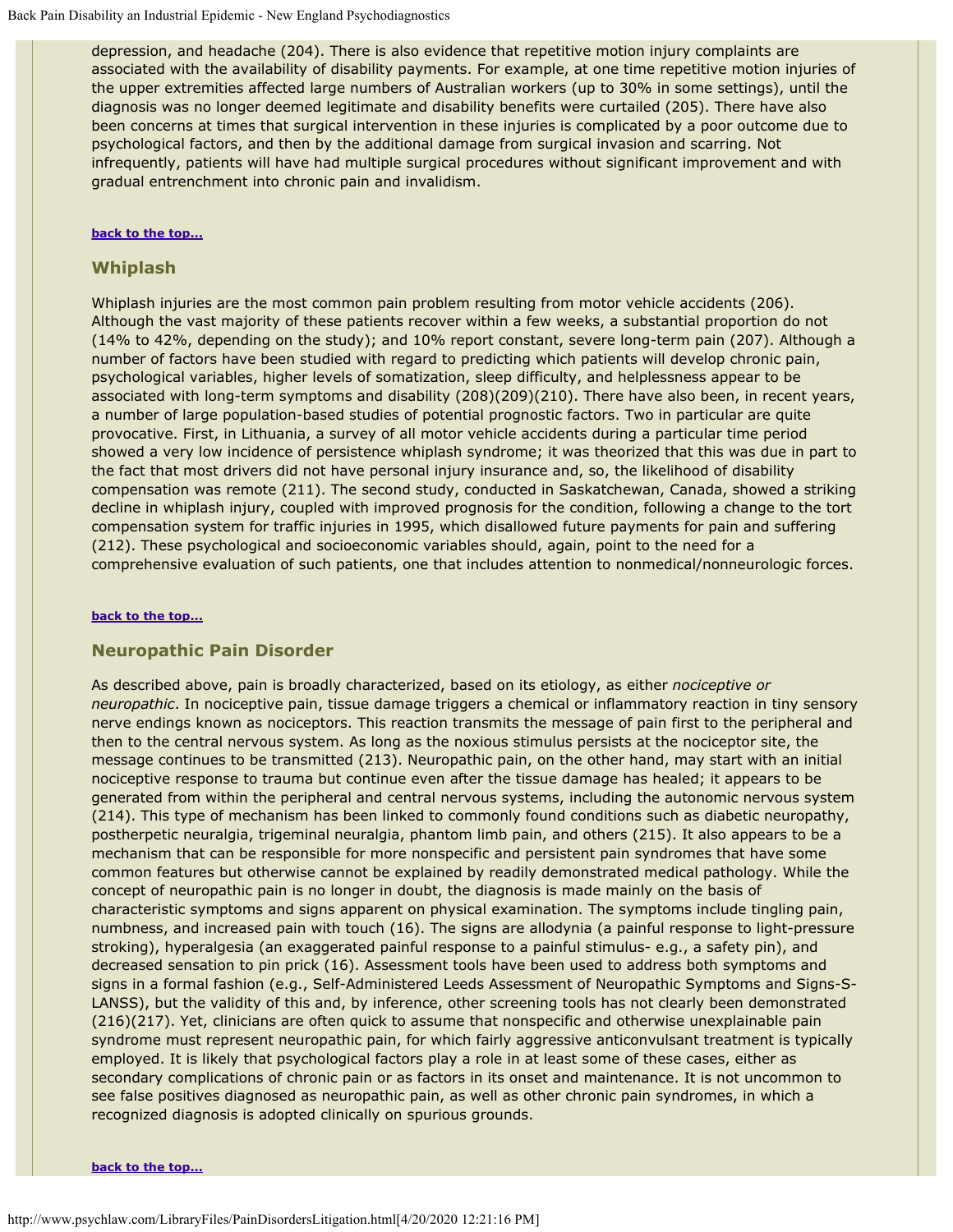#### **ASSESSING THE REASONABLENESS OF TREATMENT**

Although the treatment of chronic pain is rarely in the hands of psychiatrists alone, and usually is not solely focused on psychological factors, psychiatrists may be in a position to assess the reasonableness of treatment because of the impact of psychological factors on the prognosis. Treatment of chronic pain is always challenging, and as months of pain accumulate, the prognosis becomes more guarded. In virtually every community there are professionals from various disciplines who undertake this treatment. Often, claims of success are not supported by validated research on the effectiveness of the treatment, or those successes are short lived. Even when there has been initial improvement, it may not be from the therapeutic methods employed but from the hope and promise communicated to the patient. It is also troubling to track how chronic pain patients move from one treatment resource to another, exhausting each in turn, at the same time incurring substantial costs for treatment. At times, the treatment proposed is no different from those the patient has already tried; all that is new is the treatment provider, who may implement what seems to be an innovative formulation for the pain problem. Along the way, patients frequently become disillusioned, deconditioned, and dependent (22).

Many of these treatment failures can be explained by the absence of two fundamental elements for successful treatment: the patient's *ownership* of the problem and *coordinated care*. Ownership means that the patient must assume an active and optimistic role in his or her own rehabilitation, even if cure is not possible. Rarely will restorative work succeed without this. The traditional medical model of diagnosing disease and supplying necessary treatment does not work well in chronic pain. Coordinated care means that the treatment plan and the various treatment providers who participate in it are unified in their approach. A multidisciplinary format is typically the best approach, and is needed both in the assessment of the individual as well as throughout the treatment process. Even with good communication between treatment providers, fragmentation can easily occur. One reason is that the treatment providers may have different perspectives on the approach, even when treatment goals have been clearly defined. Fragmentation can also occur when the treatment providers do not communicate with each other; and, inadvertently, some providers may emphasize or minimize aspects of the pain problem differently from other providers. This is especially likely when treatment is not going well. Here, a common tendency of the patient is to "split" treatment providers; the patient, consciously or unconsciously, plays them off against each other. A psychiatrist who is asked to assess the reasonableness of treatment may, therefore, focus in the first instance on whether the two fundamental elements for success, ownership and coordinated care, are present. In addition, psychiatrists may be able to address specific pain treatment methods that can be influenced directly or indirectly by psychological factors.

[Table C, Treatment of Chronic Pain](#page-22-0), outlines typical treatment methods used in chronic pain conditions. The following sections provide brief descriptions of those treatment methods, together with how they may have relevance in a psychiatric assessment.

Pain treatment can be divided into three categories: physical treatment, pharmacotherapy, and psychological treatment. With regard to physical treatment and pharmacotherapy, two important considerations are necessary. The first is, again, whether or not the patient has accepted ownership of his or her pain problem and has taken an active role in the rehabilitation process. This is closely tied to the concept of self-efficacy described earlier. The more patients expect an external solution to their pain, rather than recognizing they will need internal resources as well, the less chance there is for success of any physical treatment. Therefore, two considerations come into play in understanding the various types of treatments described below. First, in assessing the potential effectiveness of any treatment process, it is paramount that psychiatrists keep in mind the overriding issue of the patient's perspective of the treatmentas an external versus internal solution. The second consideration, which is clearly within the province of a psychiatric assessment, is the presence of psychological factors that play an important and/or major role in the chronic pain condition. The greater the contribution of those psychological factors, the lower the chance that these treatments alone will be effective.

## <span id="page-22-0"></span>**Table C. Treatment of Chronic Pain**

Physical Treatment

Physical Therapy Manipulative Medicine Anesthesiologic Pain Management Acupuncture and Acupressure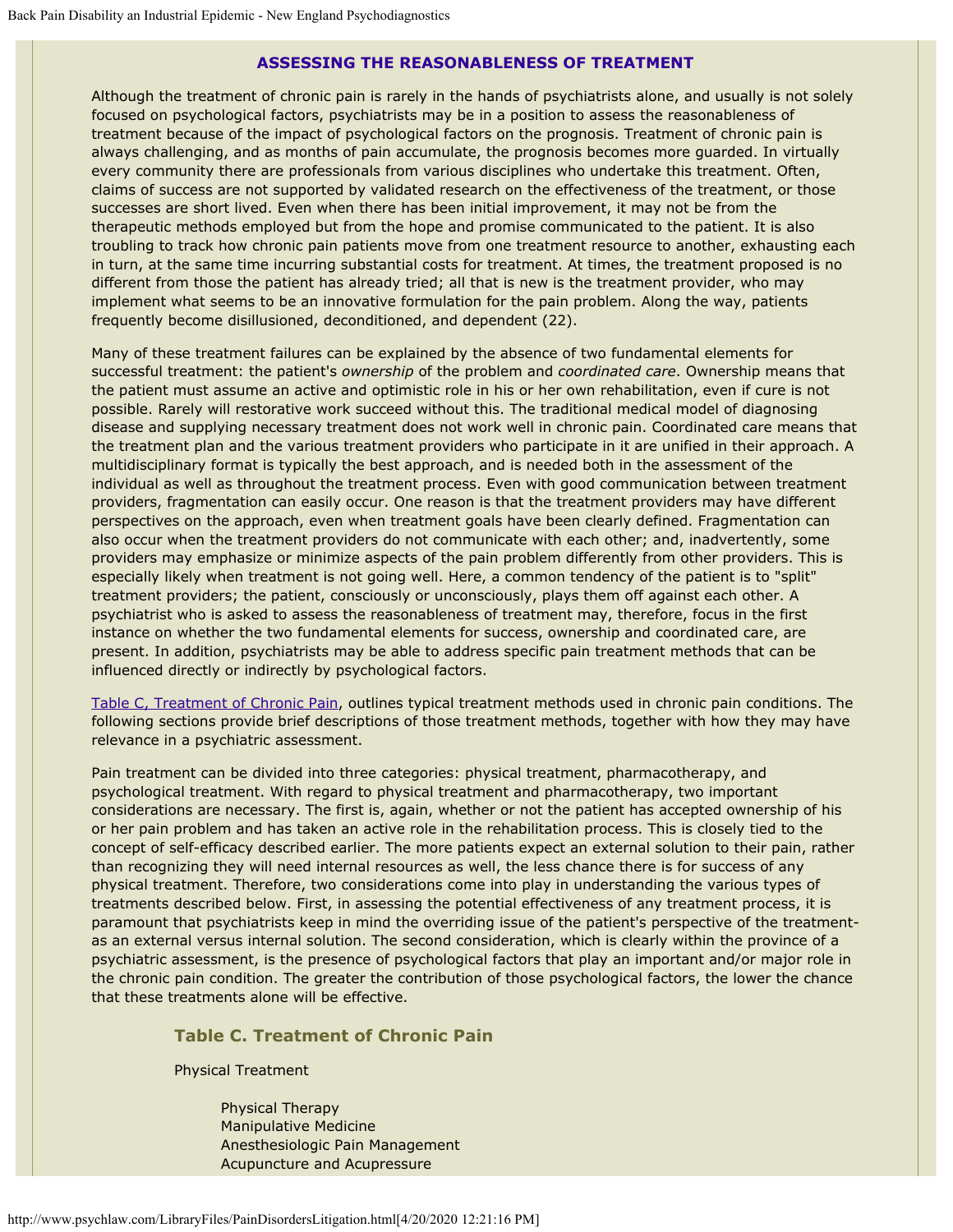## Electromedicine Spinal Cord Stimulation

#### Pharmacotherapy

Anti-inflammatories Opioid Analgesics Muscle Relaxants Anticonvulsants Psychiatric Medications Placebo

Psychological Treatment

Cognitive Behavioral Therapy Relaxation and Mindfulness Biofeedback Guided Imagery Hypnosis Traditional Psychotherapy

#### **[back to the top...](#page-0-1)**

<span id="page-23-0"></span>**Physical Treatments**

### **Physical Therapy**

*Physical therapy* is probably the most common initial treatment method used with pain patients where more aggressive surgical treatment is not indicated. The general objectives of physical therapy were outlined years ago, although specific variations have evolved over time and the approach has diversified (218). Ultimately, the goals of physical therapy are to gain control of symptoms and improve functioning. Not uncommonly, chronic pain patients will have undergone numerous rounds of physical therapy with one or more therapists, and they will often complain that the therapy made their pain worse. Therefore, in a psychiatric assessment, where physical therapy has become protracted, indefinite, or repeatedly ineffective, there should be a greater level of scrutiny for the presence of psychological factors, or at least lack of ownership for the pain problem on the part of the patient.

More recently, there has been an interest in ordinary or light-resistance *exercise* for the treatment of chronic pain. For example, light-resistance exercise without aggressive physical therapy can have a statistically significant level of alleviation in the intensity of both headache and neck symptoms when combined with limited guidance and monitoring (219). Also, in chronic back pain patients, the combination or ordinary exercise and cognitive intervention has been shown to be as effective as a surgical fusion of the back (220). Since more intense physical therapy presumably accelerates the effects of exercise alone, these studies may show that the variable that leads to success may be cognitive outlook and active participation in rehabilitation, rather than formal physical therapy.

### **Manipulative Medicine**

Closely akin to physical therapy are treatment procedures that can be labeled as *manipulative medicine*; these are represented by three main specialties: osteopathic medicine, chiropractic, and therapeutic massage (22). Although their origins share many common elements, their theoretical basis and the specific techniques employed can differ markedly, as follows:

In osteopathic medicine, the goal is to increase circulation so that the body can heal itself more effectively. This is accomplished by manual pressure on soft tissues, as well as spinal manipulation.

In chiropractic therapy, the principle is one in which a manipulatable lesion, known as subluxation, is identified within the spinal column and thought to cause impaired joint function and joint mobility. Chiropractors will apply a passive manual maneuver in which joints are carried beyond their normal physiological range for a brief sudden thrust, which is said to lead to greater joint mobility.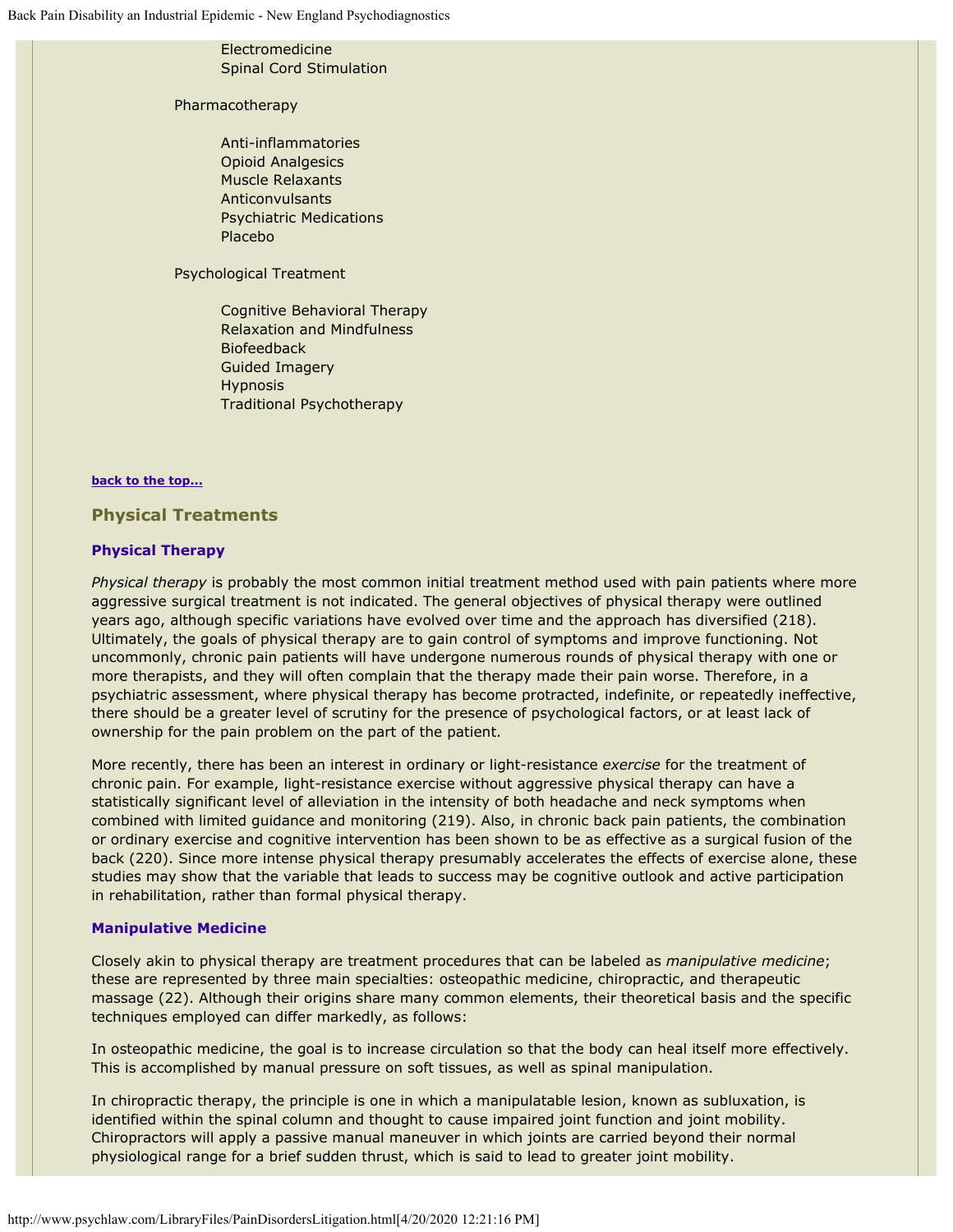Therapeutic massage is another method of loosening soft tissue structures, increasing circulation, and soothing muscular spasm.

All of these manipulative medicine therapies can have a legitimate place in chronic pain treatment. Regardless of which one is chosen, the issue remains the same: that the core elements of patient ownership and coordination of care are maintained.

#### **Anesthesiologic Pain Management**

In the last 15 to 20 years, *anesthesiologic pain management* has taken a central role in chronic pain treatment. Many anethesiologists have had advanced training in this field, and can add board certification in pain management. Much of their work involves therapeutic injections and blockades (22). In the hands of a skilled practitioner, dramatic results can be shown. Typically, injections are given into the epidural space covering the spinal cord and exiting spinal nerves, the nerve roots themselves, facet joints, and trigger points. Both steroids and anesthetics are used. Success depends on the method, the accuracy of the injection, and the underlying pathology of the patient. In epidural injections, nerve root blocks, and facet joint injections, the underlying pathology is thought to be deep in the nerve and connective tissue structures of the spinal segment. In trigger point injections, the pathology is thought to be in the myofascial (muscle and fascial covering) unit, and is more superficial. In trigger point injections, saline alone can be used. In principle, therapeutic injections and blocks are merely facilitating devices that help patients move sufficiently beyond their pain so that they can participate in the rest of the rehabilitation process.

Anesthesiologists also often assume the primary role in pharmacotherapy (see below), including narcotic and nonnarcotic medications. Here, too, if the patient harbors too great an expectation that these external solutions will solve his or her pain problem, results can be disappointing.

#### **Acupuncture and Acupressure**

*Acupuncture and acupressure* are treatments derived from oriental medicine, and based on an entirely different physiological orientation than that of Western medicine (221). Through the use of needles or manual pressure at specific points on hypothetical body meridians, a therapeutic benefit to various bodily systems is proposed. The mysterious nature of these techniques can provoke high expectations and a placebo response (see below), but more recent studies do show efficacy and safety in the use of acupuncture for certain chronic pain conditions (222)(223). Some studies have suggested that acupuncture may stimulate the production of the body's own opioid substances (endorphins). For example, where opiate antagonists (e.g., naloxone) are used, or where there are defective opiate receptors, the beneficial effects of acupuncture seem to be canceled (224). Other studies have compared acupuncture and acupressure to techniques that interface with gate control mechanisms in the peripheral and central nervous systems (224). Further research will be needed to determine whether these treatment methods have lasting value.

### **Electromedicine**

*Electromedicine* has a long historical tradition in the treatment of pain disorders (22). The ion-contained fluids of the body can serve as a conductive medium through which therapeutic electrical stimulation has its effects. A number of electromedical methods continue to be popular, and have strong proponents; these methods include alpha stimulation, cranial electrotherapy stimulation, galvanic stimulation, and microcurrent electrical therapy (225). Another electromedical approach, transcutaneous electrical nerve stimulation (TENS), is through a device; when attached to the skin, in theory, it stimulates fast-conducting sensory fibers, which in turn inhibit slow-conducting fibers that carry pain impulses. This, too, is based on the hypothesis of gate control mechanisms that can increase or decrease the pain response (22).

One analogous electromedicine approach that has become widely used in pain centers is spinal cord *stimulation* (SCS) (226). This method is also based, in part, on the gate control theory of pain. Electrical stimulation is through implanted devices in the dorsal column of the spinal cord itself. Earlier studies indicated that pain in the extremities is more responsive to SCS, but more recently it has been used on various kinds of pain, including back pain (227). Frequently today, SCS is thought of as the last resort to treatment of chronic pain, where there has been little effect from other treatment methods. Its use has been controversial, however, largely due to its substantial cost, which can easily exceed \$50,000. Moreover, surgical complications with SCS are not uncommon, and the benefit may be not much more than 50% pain relief in 50% of subjects. As a result, SCS is usually done in stages: a trial implantation, if effective, can lead to the permanent implantation. In addition, most centers using SCS will require a psychiatric or psychological evaluation, either of which has the potential to be misleading. In the first instance, patients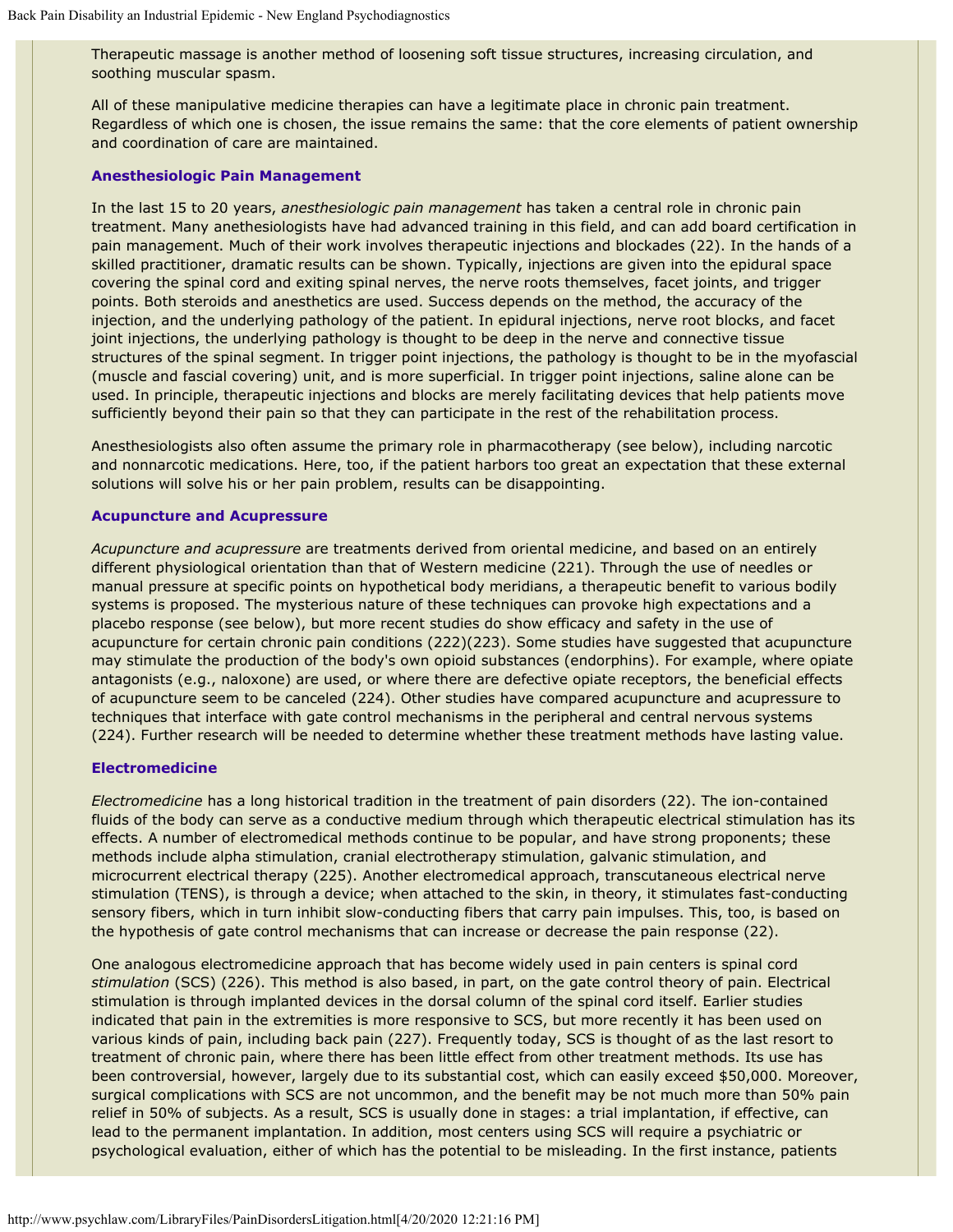are often so hopeful about SCS, and know that without a positive response in the trial implantation they will not have a permanent implant, so that the potential for early placebo effect is high. The psychological evaluation can be misleading, too, because patients will be reluctant to discuss psychological factors for fear that doing so would exclude them as a candidate for SCS. This results frequently in superficial psychiatric or psychological evaluations that are more perfunctory than probative. Ultimately, of course, the decision for SCS is a medical/surgical one; but where psychiatrists are involved in the assessment of its reasonableness, very thorough evaluations should be the rule.

#### **[back to the top...](#page-0-1)**

#### <span id="page-25-0"></span>**Pharmacotherapy**

Contemporary pharmacotherapy of chronic pain is through the use of four groups of medications: analgesics, muscle relaxants, anticonvulsants, and psychotropics. The analgesics are of two types, antiinflammatory drugs and opioid (narcotic) analgesics. Both groups of medications have been helpful to patients, in combination with other therapeutic approaches. At the same time, both groups have limitations in the maximum expected benefit, adverse side effects, and complications of prolonged use.

#### **Anti-inflammatory Drugs**

The *anti-inflammatory* drugs are divided into two categories: nonsteroidal and steroidal. As their name implies, they have the effect of reducing inflammation from chemical processes that are taking place at peripheral nerve sites; that is, they act where the tissue injury has taken place. They also may have a central nervous system effect, which is still poorly understood. By reducing inflammation, and thereby pain, patients are able to move more freely. This, then, hopefully, enables patients to participate more fully in their other therapies.

Nonsteroidal drugs are usually the first line of analgesic treatment in an acute pain problem. Prolonged use in chronic pain, however, has a host of potentially troublesome and dangerous side effects. These include gastrointestinal disturbance, bleeding ulcers, headache, dizziness or drowsiness, ringing in the ears, kidney damage, and various skin eruptions. Steroidal drugs, which also have a remarkable capability to inhibit the inflammatory process, tend to be a second, more aggressive, line of analgesic treatment. Most often they are used in a short trial. Extended use of steroids is fraught with many serious side effects, spanning multiple organ systems (22)(228).

#### **Analgesics**

*Opioid analgesics* have been known for centuries to have a beneficial effect on pain. These drugs primarily act in the central nervous system and have their effect by binding to naturally occurring opiate receptors. These receptors are normally the places where the body's own opiate substances, enkephalins and endorphins, bind. The use of opioids has gone through an evolution in pain management. Earlier, it was felt that their potential for dependence, tolerance, and rebound limited them to acute pain conditions or to chronic pain in a patient suffering with a terminal illness such as cancer. Physicians were duly apprehensive about ongoing use of opiate analgesics in benign pain conditions, and licensing boards would severely scrutinize such use as well (229)(230). In recent years, however, there has been a surge of pressure on physicians to prescribe opioids on a long-term basis even for benign chronic pain, concomitant to a strong movement of patient advocacy for the right to have one's pain relieved (231). The earliest excursion into this type of treatment included a number of guidelines to prevent inappropriate and dangerous use of opioids (232). Some of these, as well as other important principles, are outlined in [Table D, Guidelines for](#page-27-1) [Long-Term Narcotic Treatment.](#page-27-1)

Unfortunately, the routine long-term use of opioids has now become the rule more than the exception at pain centers, with a primary focus on purported pain relief rather than functional improvement (233). This does not mean that opioid therapy is without benefit. In fact, there are many patients that can receive opioids in a controlled fashion indefinitely without serious problems and with much improved functioning. However, newer studies have raised concerns that the diminished effectiveness of opioid use may be related to underlying psychopathology (234)(235); that the long-term use of opioids can result in abnormal pain sensitivity and rebound pain (236); that genetic factors may be related to opioid analgesia, tolerance, and dependence (237); and, most importantly, that long-term opioid users report significantly more moderate/severe or very severe pain, poorer self-rated health, and lower quality of life scores (238). There is, additionally, a close association between opioid use and low levels of physical activity and employment,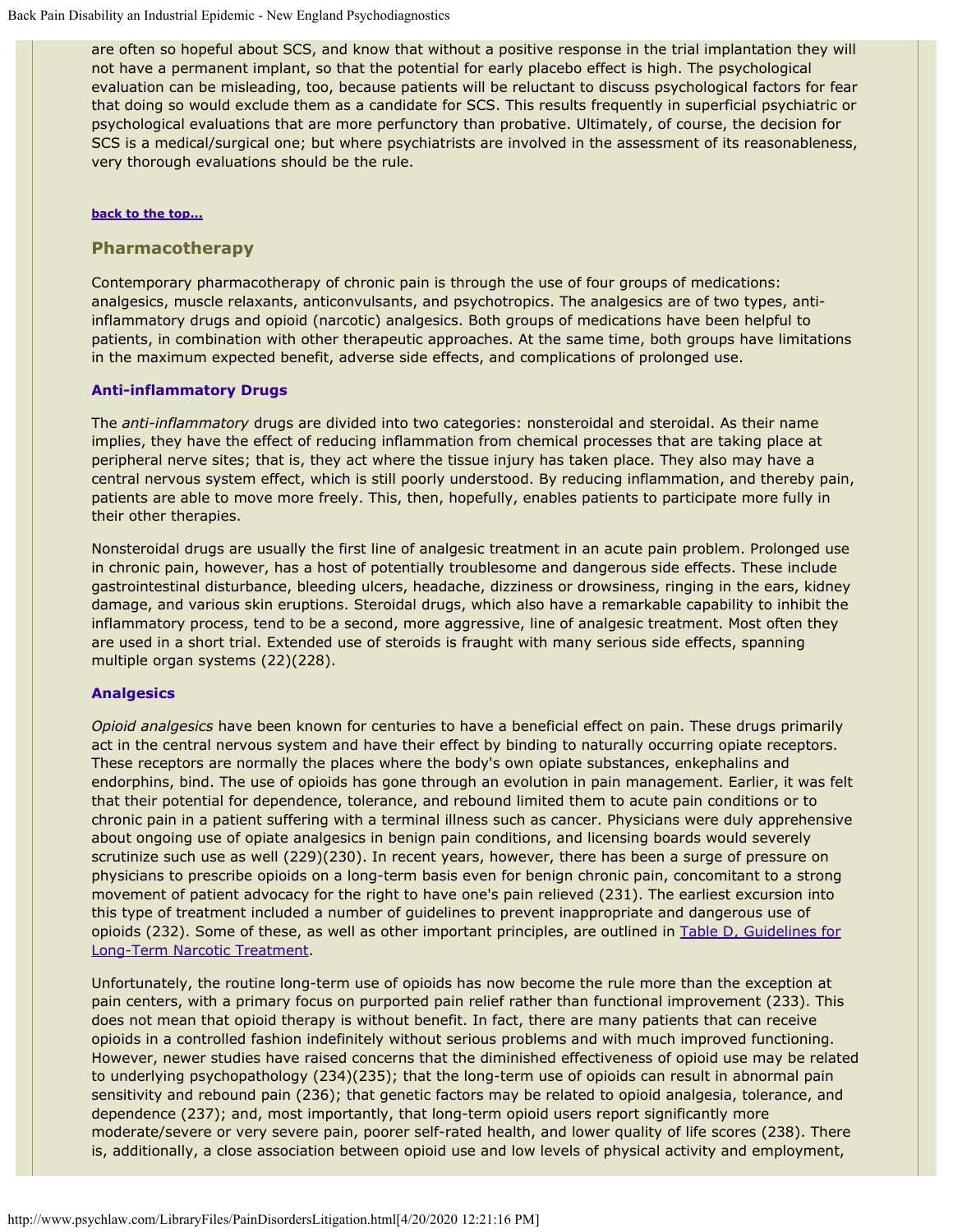and high levels of healthcare utilization (239). From a psychiatric assessment standpoint, therefore, where an individual is receiving long-term opioid treatment for benign pain, attention should be drawn to the level of functional improvement, if any, provided by the opioids; the level of apathy and dependency; secondary sedative and cognitive effects of the opioids; the presence of persistent psychopathology; the possibility of rebound effects; and addictive behavioral patterns in the patient's and the patient's family history. Because of these issues, the use of long term opioids should include a contract with the patient that delineates what would constitute a violation, abuse, or misrepresentation. Also, long term use of opioids should include some type of random drug testing for verification of contract compliance.

### **Muscle Relaxants**

*Muscle relaxants* are also used in pain control, and are believed to work somewhat similarly to antiinflammatory drugs; that is, by relieving pain they can promote greater mobility and, thereby, raise the potential for rehabilitation (240)(241). Muscular spasm, local pain and tenderness, and limitation of motion all have been shown to decrease with the use of these drugs. They are usually well tolerated in patients, but can cause side effects of sedation, dizziness, dry mouth, and gastrointestinal complaints. Particularly in combination with other pain-relieving drugs that have sedative effects, they can cause fatigue, apathy, and cognitive impairment; consequently, the impetus needed for investment in the rehabilitation process may not be there.

#### **Anticonvulsants**

*Anticonvulsants* are now used ubiquitously by physicians and pain specialists for the treatment of chronic pain. Hypothetically, their effect is for neuropathic pain (see above), but since neuropathic pain may present simply as nonspecific findings, they are inevitably prescribed, at least on a trial basis, for most patients who suffer with chronic pain. Examples of these agents include gabapentin, valproic acid, carbamazepine, and lamotrigine (241). From a psychiatric standpoint, it is known that the same medications are used in the treatment of mood disorders unrelated to pain (e.g., bipolar disorders, mood disorders, complicated depressive disorders). Although there seems to be evidence for at least some of these agents to be effective in chronic pain, the overlap with mental disorders may mean that there is a primary psychiatric effect operative, as well.

These drugs frequently are used in very high dosages, so that in patients who have signs of sedation, anergia, or cognitive sluggishness, a careful assessment of their benefit should include objective evidence of functional improvement and/or significant pain relief, along with consideration of any deleterious effects from sedation.

### **Psychiatric Medications**

*Psychiatric medications* are also frequently used in the treatment of patients who have chronic pain. This is not only because of obvious comorbid mental disorders, but also because there has been a direct analgesic effect noted from some of these agents. In particular, antidepressant medications (e.g., amitriptyline, nortriptyline, desipramine, venlafaxine, duloxetine) are now frequently used to relieve pain, often in smaller doses than for depression, and can be quite effective (241). Also, anti-anxiety agents may be used (e.g., clonazepam, diazepam), which have a muscle relaxant effect, as well as a beneficial influence on autonomic arousal that helps maintain pain symptoms. However, both antidepressant medications and, more so, antianxiety agents may have their own sedative properties, which can lead to a serious additive effect with other pharmacological treatment. For example, when a pain patient is being prescribed large doses of opioid analgesics, muscles relaxants, anticonvulsants, and psychiatric medications, the additive effects can be dramatic. Thus, the assessment of their usefulness will be most revealing when attention is directed at the patient's functioning, rather than analgesia. When pain relief is the only variable measured, a vicious and destructive cycle of increasing medications that promote invalidism can easily be overlooked.

### **Placebo and Nocebo**

A discussion about pharmacotherapy would not be complete without some attention to the phenomenon of *placebo*. Of course, placebo effects are not only related to medication but, as discussed above, can include any type of pain treatment. There is a great deal of controversy about whether placebo effects are real, and whether a placebo can cause a true biological change (242). Commonly, it is thought that where a placebo effect does occur, the underlying disorder must be either psychological or fabricated. These assumptions do not appear to be true. Mounting evidence shows, for example, that placebos do produce brain activation, such that there may be very real effects in the endorphin network of the nervous system (243). Other studies, however, indicate that the effects are more consistent with desire and expectation, rather than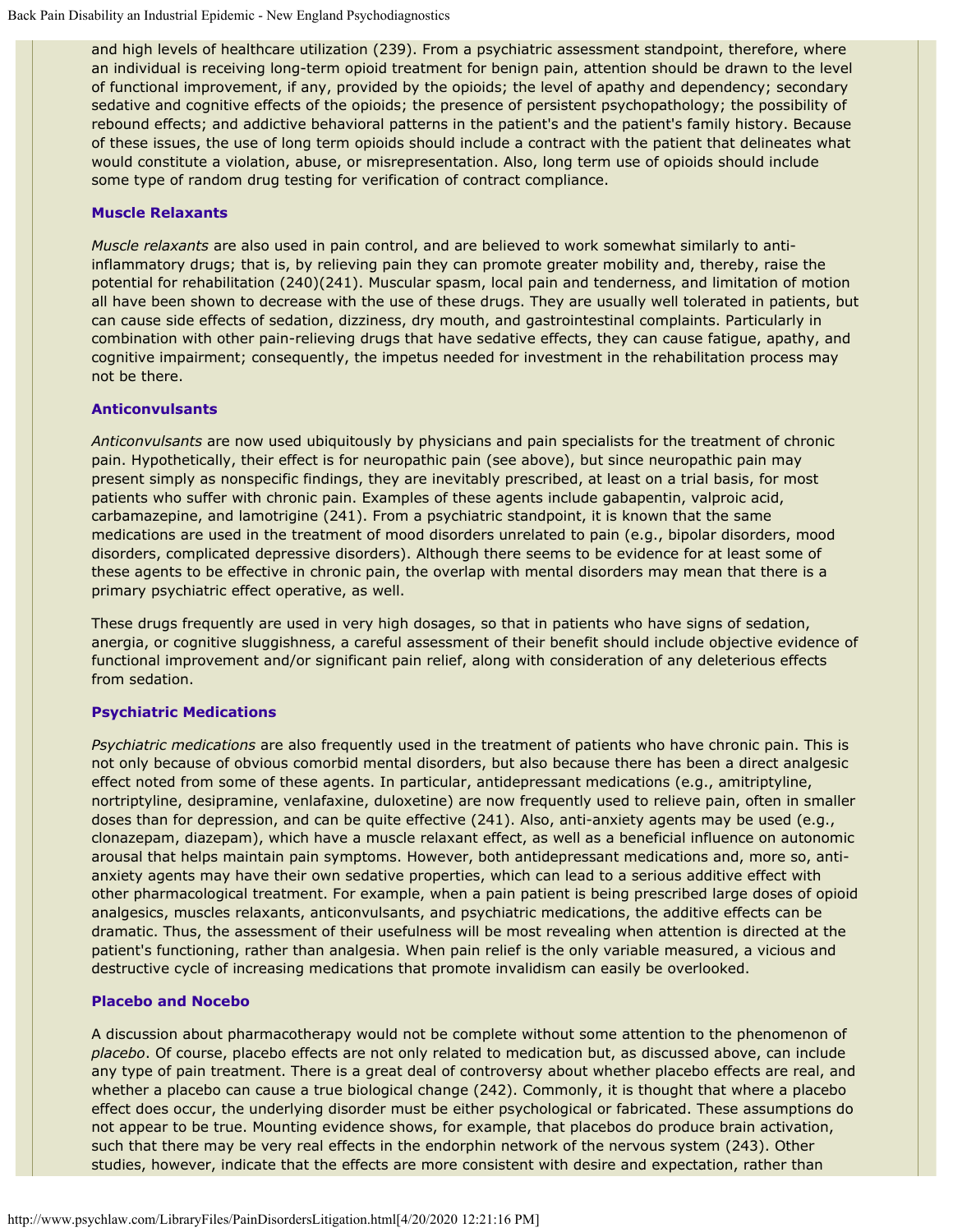endorphin mechanisms (244). It has also been shown on functional magnetic resonance imaging (fMRI) that placebo analgesia is accompanied by reductions in neural activity in pain-related areas of the brain during the time of stimulation and pain processing (245).

There may, in fact, be many types of placebo responses (246). Placebo effects may center on the surrounding psychosocial context in relationship to an individual's personal, physiological, and psychological makeup. This may have practical significance in ordinary treatment situations where manipulation of desire and expectation can produce results regardless of which treatment is used. The danger, in any case, is that the effects of placebo are typically short lasting. Therefore, treatment providers who are extremely enthusiastic about their methodology may initially have success in treatment, thereby seeming to validate the treatment method. But long-term value of the treatment is another matter, and personal, psychological, and psychosocial variables that significantly impact pain can be overlooked. It is no longer accepted that some individuals are placebo responders and others are not; but the effect of placebo can be robust, at least in the short term. The reciprocal issue, however, is even more provocative; namely, if desire and expectation can affect a therapeutic placebo response, and this is even measurable in brain functioning, do desire and expectation also affect the intensity and course of chronic pain?

In fact, there is such a counterpart, known as the *nocebo* effect. This is a negative equivalent in which there is a worsening of symptoms after treatment when an individual expects a negative outcome from that treatment (247). Interestingly, though, the mechanisms of action in nocebo are not just the reciprocal of that proposed in placebo. For example, it is possible to block the endorphin response in placebo with an opioid antagonist such as naloxone, but it is not shown that naloxone increases the nocebo effect. Instead, nocebo appears to be related to a separate network in the nervous system, endogenous cholecystokinin (CCK) (248). So, when a CCK antagonist is given, the nocebo response is blocked and the placebo effect is enhanced. This suggests that there may be a balance between the endorphin and CCK mechanisms that is responsible. In any event, research data shows that nocebo suggestions are capable of producing both hyperalgesia (i.e., an increase in pain sensitivity) and allodynia (i.e., the perception of pain in response to innocuous stimulation) (248). Therefore, in pain conditions where both hyperalgesia and allodynia are demonstrated, but without other objective medical findings, the role of expectation cannot be minimized. Similarly, after a period of treatment failure, the expectation of continued pain and misery may not be without its impact.

## <span id="page-27-1"></span>**Table D. Guidelines for Long-Term Narcotic Treatment**

- 1. Patients must have had a complete screening for correctable organic pathology and must be failing an intense and adequate conservative multidisciplinary treatment approach at functional improvement.
- 2. Patients must have had a thorough psychological evaluation to identify contra- indications to opioid use such as psychiatric disease, markedly unstable social conditions, sociopathy or addiction potential, lack of motivation, or the absence of any functional direction.
- 3. Patients should be prescribed opioids in a strictly controlled and monitored fashion that is directly linked to continued functional improvement toward a specified objectively measured level.
- 4. Treatment should include informed consent, a single practitioner taking primary responsibility, achievement of at least partial analgesia at low initial doses, regu- lar physician contact, and elimination of the program when there are signs of drug hoarding or other inappropriate drug seeking behavior.

#### **[back to the top...](#page-0-1)**

### <span id="page-27-0"></span>**Psychological Treatment**

Psychological treatment for chronic pain is, correctly, a regular adjunct to a multidisciplinary approach. Often, standard psychiatric/psychological treatment methods appear to be appropriate because of the emotional distress and comorbid mental disorders that accompany chronic pain. However, it is difficult to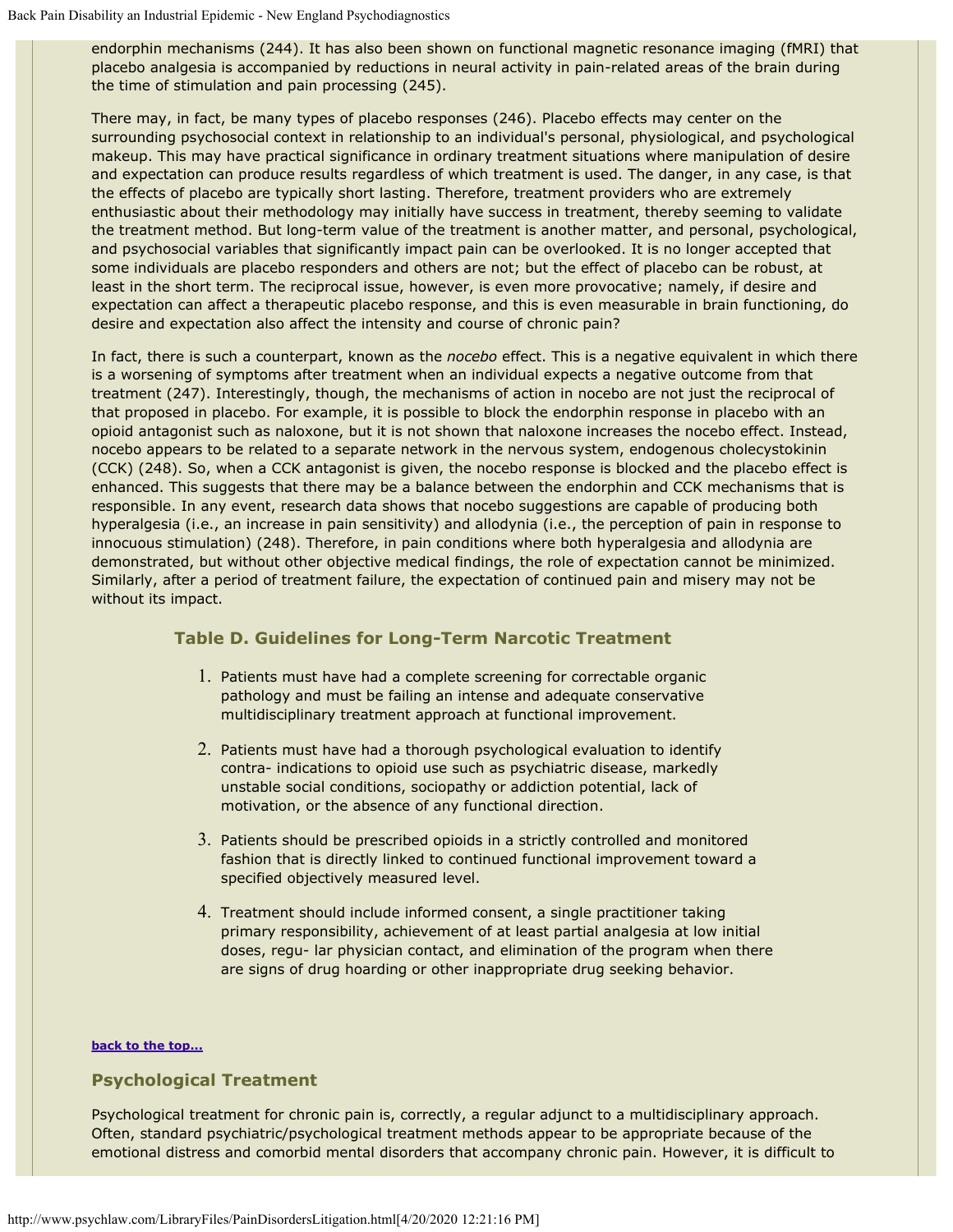measure the true effectiveness of psychological treatment in chronic pain and to design credible randomized control trials to show its success. That said, several types of psychological treatment are known, and have shown effectiveness outside of psychiatric medications alone.

## **Cognitive Behavioral Therapy**

*Cognitive behavioral therapy* has been studied the most, and includes those methods that aim to decrease maladaptive cognitions and increase adaptive coping to the pain experience (249)(250). As part of the treatment, and consistent with the types of psychological factors discussed earlier, the goal is to decrease catastrophizing, increase perceived control over pain, and improve functional activity (251). Both brief and longer-term cognitive behavioral therapy has shown effectiveness in a variety of chronic pain conditions (252). A word of caution is in order here, however, because focusing on individual parameters of pain response, such as catastrophizing or self-efficacy, may sometimes lead to devaluing the more complex psychosocial context of a chronic pain patient, and in turn to a superficial formulation of the psychological problem (253). Notably, even though cognitive behavioral therapy has produced significant results, substantial numbers of chronic pain patients who have undergone this type of treatment remain distressed and nonfunctional. This should make clear the complexity of these problems. An interesting recent study, for example, showed that another less examined variable, the role of values, can be an important predictor of success with cognitive behavioral therapy. Here, the investigators found that higher success at living according to one's values, and fewer discrepancies between one's sense of importance and success, were correlated with less physical, psychosocial, and "other" disability, and with less depression, depressionrelated interference with functioning, and pain-related anxiety (254). The authors indicate that these results are consistent with the interpretation that when values function as guides for action, patients with chronic pain experience have relatively higher levels of daily activity and better emotional functioning. Such findings are consistent with studies that show better results in treatment when chronic pain sufferers struggle less for control over pain, continue to engage in life activities in the presence of pain, and have found ways to accept their pain. This may now be enhanced by an additional focus on value-based treatment (254).

### **Relaxation and Mindfulness**

Another frequently used psychological treatment incorporates techniques of *relaxation and mindfulness*. This comes from the understanding that chronic pain sufferers become overly focused on their pain, think in negative terms about their situation, and become fixed in recurrent patterns of unsuccessful struggling with pain. Relaxation and mindfulness are intended to reduce the contribution of emotional distress on chronic pain through a practice of present-focused and behaviorally neutral awareness (255). The goal of relaxation and mindfulness is not to alter the content of what is experienced but to change how it is experienced and the influences it exerts on behavior. This treatment method works on the principle that, in chronic pain, changing what is felt is much more difficult than changing one's behavior in relationship to what is felt (256). Recent studies have demonstrated that the use of these techniques has a significantly positive effect on general health perceptions, emotional well-being, cognitive functioning, sleep, pain, and family and role limitations (257). In general, there appears to be far better functioning when such techniques were followed. Practically, the introduction of relaxation and mindfulness techniques is quite common, but their effectiveness relies greatly on the patient continuing to practice those techniques regularly. Therefore, identifying that a patient has been taught those techniques is not enough to conclude that they were or were not effective, without knowledge of how faithfully they were actually practiced.

### **Biofeedback**

Closely akin to relaxation and mindfulness is *biofeedback*, which increases awareness and voluntary control over a patient's arousal states by a direct measure of physiological functioning, which is communicated back to the individual (22). The most common forms of feedback are electromyography (EMG), which measures muscle activity; electroencephalography (EEG), which measures brain waves; thermal, which measures temperature and blood supply; and galvanic skin response (GSR), which measures sweat gland activity (258). Feedback, which can be auditory or visual, creates awareness at a much lower threshold than would otherwise be possible. With time and practice, the degree of change becomes apparent on a subjective level, too. Without this microfeedback, many patients would give up trying to alter their physiological functions, since they would not know whether their efforts were making a difference. Thus, microsuccesses create incentive for further practice and skill development.

The use of biofeedback in pain conditions is a natural development because of the overarousal states that so frequently are present. These states are closely linked with emotions of anger, fear, frustration, and agitation. It has been shown that biofeedback does have a significant effect on lowering muscular tension, a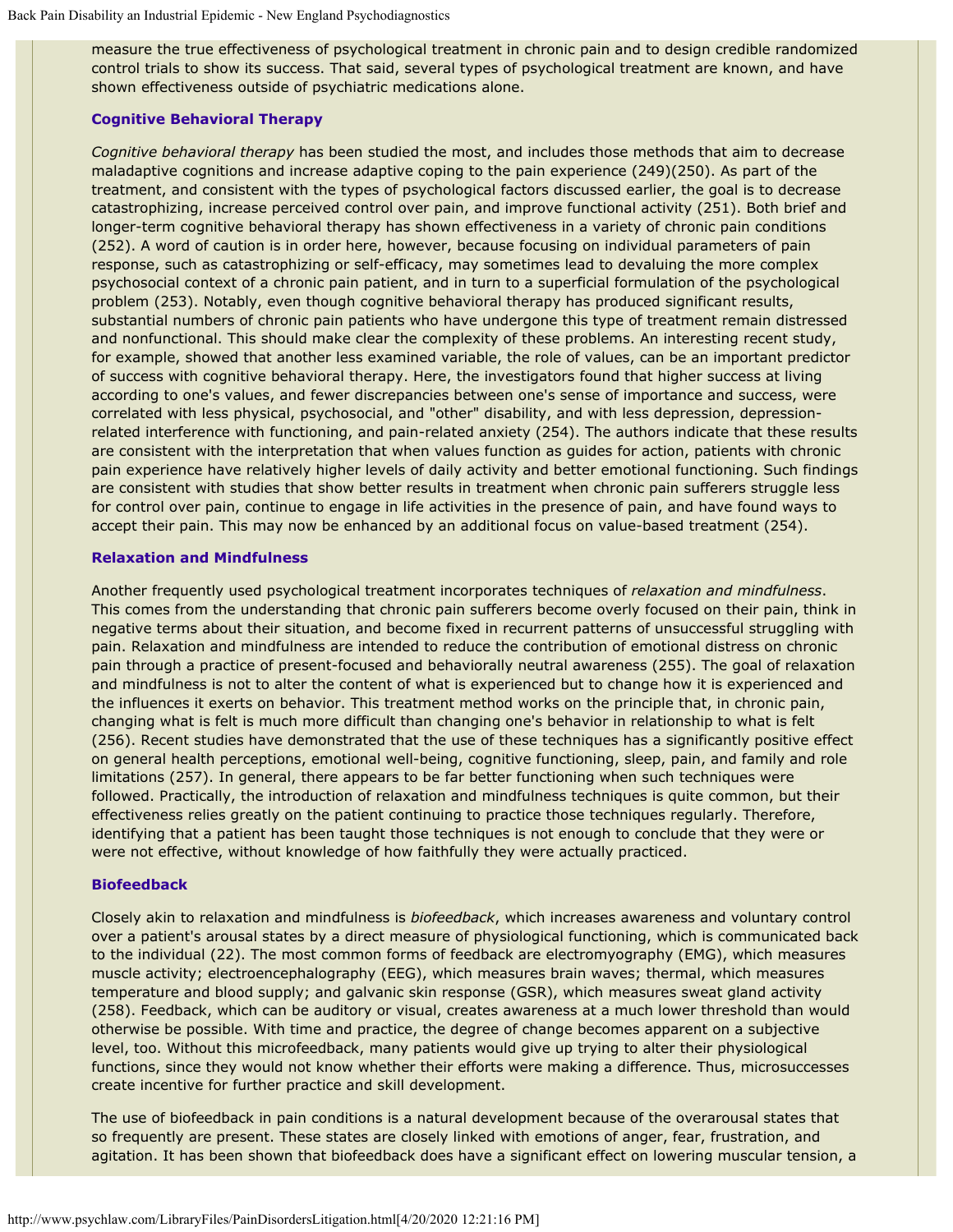reduction in need for medication, and an increase in levels of activity (259) (260). One of the pitfalls of this treatment, however, is that it may reinforce the perception of an external solution to the pain patient, since reliance on an instrument can lead a person away from the necessary mental attitude of acceptance and self-mastery. Biofeedback also lacks the deeper philosophical stance of relaxation and mindfulness training, which includes a greater awareness of one's self and one's body as a whole, and the capabilities that one retains in spite of chronic pain.

#### **Guided Imagery**

*Guided imagery* is a strategy for pain treatment that is based on the hypothesis that mental representations have a profound influence on physical processes, emotions, and behavior (257)(261). Visualization is a necessary component of planning for future projects or entering a new situation, even beginning some new physical activity. Visualization and imagery are thought to have some effect on disease processes, perhaps through a psychobiological mechanism, and therefore could be utilized to help deal with pain more effectively. They operate by helping patients to relax muscles by visualizing them relaxing, diverting attention from pain to something more pleasant and distracting, attenuating the negative reactions the patient has to the painful sensory experience, and replacing negative meanings that are attributed to pain with positive ones. For example, visualizing a tight band that is loosening or falling away, or muscles that are becoming loose and limp, may actually diminish the intensity of the painful sensory experience that is attached to the visualization. Patients can often find their own images that work best for them. In its simplest model, seeing pain going away can actually help it go away, or at least to become less prominent in the person's life.

#### **Hypnosis**

For over one hundred years, *hypnosis* has been used as a means of pain relief (262). The specific mechanism by which hypnosis works in that regard is not clear, but psychological as well as neurophysiological mechanisms are now proposed. Hypnotic induction methods are very similar to relaxation and mindfulness, but in hypnosis there appears to be another level that is operative. Recent studies have also shown that highly hypnotizable subjects show greater response to analgesic suggestions following a formal hypnotic induction than in the waking condition (263). Long-term beneficial effects of hypnosis have not been shown, but in situations where an individual is taught to practice autohypnosis, it may help reinforce other treatment methods. Because hypnosis carries an impression of being a mysterious phenomenon, it is easy for patients to believe in this external solution, which, in the end, may have little gain.

#### **Traditional Psychotherapy**

Finally, *traditional psychotherapy* is often used in patients who have chronic pain, because pain treatment specialists will refer an individual who is emotionally distressed to someone for counseling and/or psychiatric/psychological intervention. While this may appear to be appropriate-and where there are significant comorbid mental conditions, it probably is helpful-psychotherapy by itself has not been shown to have a substantial beneficial effect in pain disorders. In fact, in most cases, psychotherapists may be unfamiliar with psychological treatment methods that are helpful in chronic pain, hence may not realize how their treatment can inadvertently reinforce pain and invalidism. It is not unusual to see a pain patient continuing psychotherapy at an intense level for years with absolutely no significant change in the pain status. This does not mean that psychotherapy has no value, and it may be subjectively helpful to the patient, but it is not well suited to the type of therapeutic approach that is needed in these complex cases.

#### **[back to the top...](#page-0-1)**

#### **IMPAIRMENT AND DISABILITY**

Psychiatrists are frequently called upon to provide opinions on impairment and disability, but pain disorders present unique issues. In the first place, impairment is defined in the *AMA Guides* as a significant deviation, loss, or loss of use of any body structure or body function in an individual with a health condition, disorder, or disease (16). It appears, therefore, that rating impairment addresses bodily or physical limitations that are more in the province of medical, rather than psychiatric, evaluators. Disability is defined as activity limitations and/or participation restrictions in an individual with a health condition, disorder, or disease. Here, the language does not appear as restricted to bodily limitations; but since disability is a product of impairment, physical limitations may be implied. Indeed, in earlier editions of the *AMA Guides*, rating mental impairment was restricted to qualitative, not quantitative, ratings because, it was said: "There are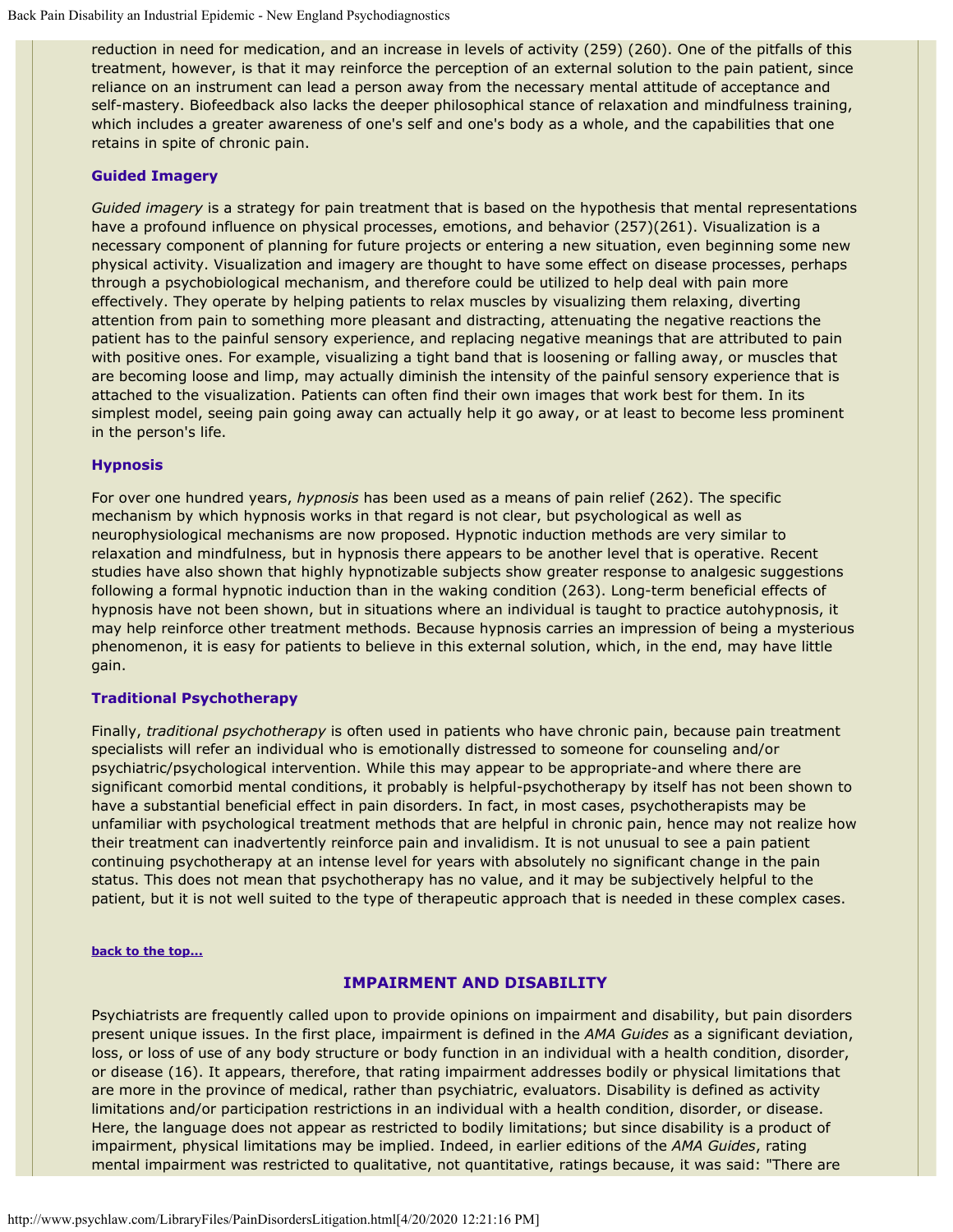no precise measures of impairment in mental disorders. The use of percentages implies a certainty that does not exist."(15). The sixth and most recent edition of the *AMA Guides* modifies that position, but allows that only impairments for selected well-validated major mental illnesses are considered (i.e., mood disorders, anxiety disorders, and psychotic disorders) (16). It specifically indicates which mental disorders are not ratable, and these include "psychiatric reaction to pain" and "somatoform disorders" (16). Instead, the impairment rating for a physical condition, which presumably is provided by a medical evaluator, already should take into account both the pain and the psychological distress associated with the physical impairment. It would seem, then, that psychiatrists should not be involved at all in impairment ratings of pain disorders. For example, if a patient has two herniated lumbar discs at multiple levels, and on the basis of physical criteria is rated as Class 3, 15% to 24% whole-person impairment, a severe pain impairment could be included as a modifier within a net adjustment formula, to result in a final rating of 19%. The painrelated impairment is determined by using the Pain Disability Questionnaire, which is made up of a functional status component and a psychosocial component (264). It is important to note that in this example the pain disorder was accompanied by objective findings of injury; therefore, the pain-related impairment does not by itself add to the percentage of whole-person impairment, but only indirectly within the net adjustment formula. Here, clearly, a medical evaluator would be providing the impairment rating, and modifying it according to the formula that takes into account pain-related impairment.

At times, however, psychiatrists may become involved in the rating of pain disorders when specific circumstances present. The first of these is when a pain disorder is not accompanied by objective findings. For example, if a patient suffers a cervical sprain (i.e., whiplash), but radiological evidence shows no abnormalities, the physical examination is normal, and the symptoms are only subjective. From a purely physical standpoint, this would lead to a Class 0, or 0% whole-person impairment. No pain-related impairment as a modifier would be included. This condition, psychiatrically, might correspond to a Somatoform Disorder-that is, Pain Disorder associated with psychological factors, in which the psychological factors are playing the major role. Here, the *AMA Guides* would allow an impairment rating based directly on the pain-related impairment (16). Again, this would be calculated using the Pain Disability Questionnaire, but only within a range of 0% to 3% whole-person impairment. So, if the whiplash patient would score a moderate degree of pain-related impairment on the Pain Disability Questionnaire, using the table provided in the *AMA Guides*, 6th Edition (16), the resulting whole-person impairment would be only 1%. The reason behind the low cap of 3% is articulated in the *AMA Guides*, 6th Edition, and is based largely on the problems of reliability and validity of any pain-related impairment assessment. Some opponents of pain-related impairment have even argued that it should be given no percentage rating because it is so dependent on subjective factors (16). In situations where pain is not accompanied by objective findings, it is again arguable that psychiatrists could provide an impairment rating, especially where psychological factors appear to play the major role.

The second instance where a psychiatric opinion may be sought is where pain disorders are accompanied by a comorbid mental disorder such as a Mood Disorder or an Anxiety Disorder. Taking the above example of a patient with two herniated lumbar discs who may warrant a 19% whole-person impairment medically, if the patient has developed a secondary Major Depressive Disorder, he or she could warrant an additional impairment rating as defined in the "Mental and Behavioral Disorders" chapter in the *AMA Guides*. The difficulty presented, however, is that symptoms comprising the psychosocial component in pain-related impairments can overlap with symptoms of the mental disorder. So, it is not unusual for patients with a pain disorder to have difficulty with sleep, concentration, depression, tension, and anxiety, symptoms so closely tied to the pain itself that without it those symptoms would disappear. Most patients, in fact, will acknowledge that the only reason they have such symptoms is because of their pain. Should this, then, really be classified as a separate mental disorder, or simply as part of pain-related impairment? Often, in attempting to rate impairment for the mental disorder, psychiatrists will use the Global Assessment of Functioning Axis (GAF) in *DSM-IV-TR* (14). However, two issues arise with the use of the GAF. The first is that is specifically does not include impairment in functioning due to physical limitations. So, for example, when a patient appears to have serious impairment in social or occupational functioning that could lead to a rating of 50 out of 100, is it possible to accurately separate the degree of impairment that is due to the mental disorder alone, where, typically, the patient's predominant focus is on the pain and is the overwhelming reason that the patient sees himself or herself as impaired? The second problem using the GAF is that it provides only a means of reporting impairment, not one to actually assess it (265). For example, a GAF score in the range of 41 to 50 could note serious symptoms or serious impairment in functioning, but the scale does not help in making the assessment as to whether the person was in fact impaired and unable to function. Only limited objective information can be obtained through a psychiatric history and mental status examination, without a great deal of corroborating information about the patient's actual day-to-day function. Furthermore, to the extent that a psychiatrist may believe that a separate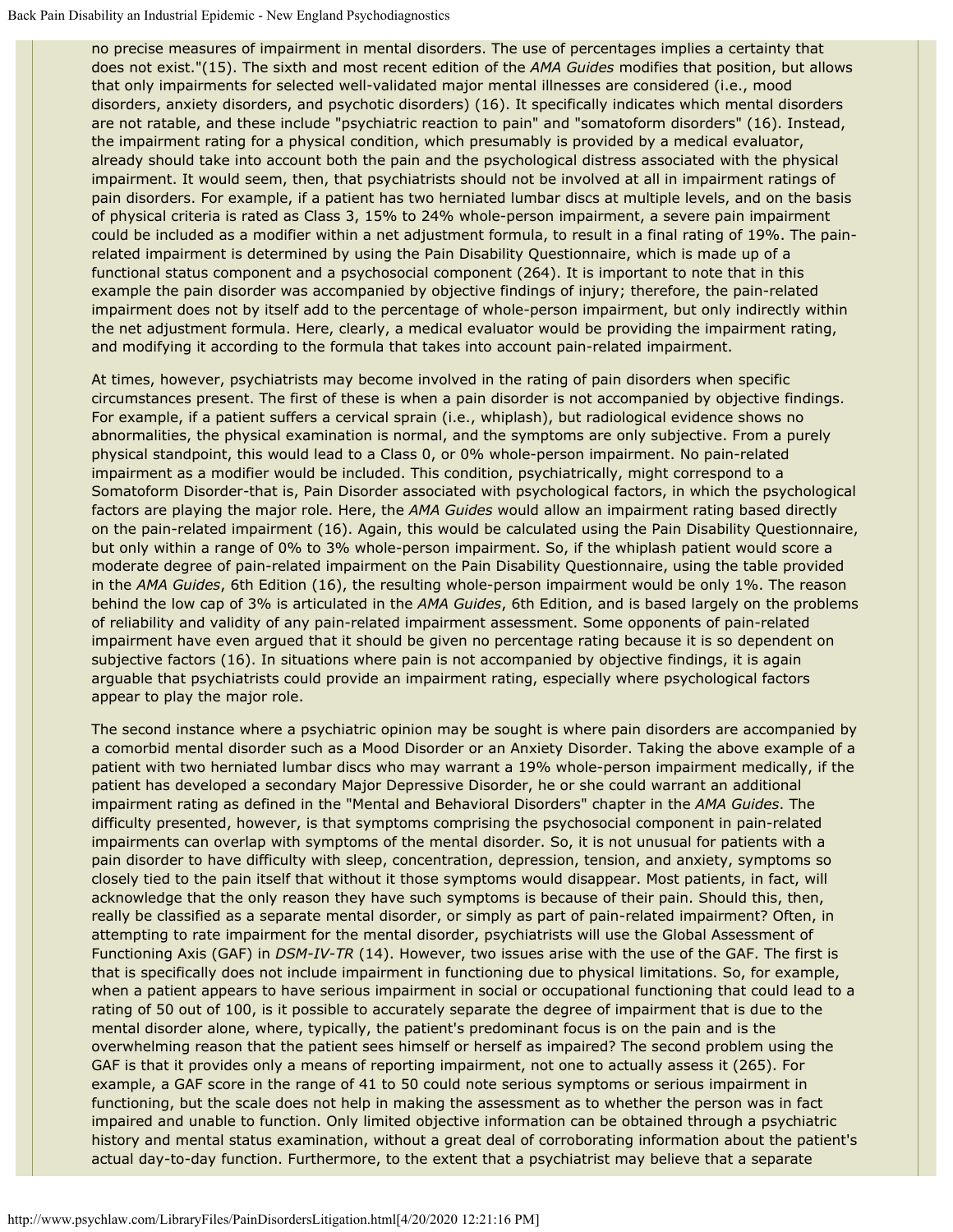impairment for a mental disorder is warranted, should that percentage be greater than that of the painrelated impairment, which is, typically, the main focus of the patient?

In summary, psychiatrists should be cautious when venturing into determinations of impairment and disability in pain disorders. In most cases, the determination is really a medical one. Where psychological factors or an independent mental disorder may warrant an impairment, care should be taken that the lines between physical and mental impairment do not become blurred.

#### **[back to the top...](#page-0-1)**

### **CAUSATION**

The cause of pain disorders is an important consideration in litigation that involves these conditions, and is typically an element that the plaintiff or claimant has to prove in order to receive recovery damages. These claims are primarily of two kinds: personal injury and workers' compensation. This section first addresses general legal principles in both of these types of claims, related medical legal issues, and the role of psychiatrists in providing causation opinions.

## <span id="page-31-0"></span>**Personal Injury Claims**

Personal injury claims for pain disorders are usually brought on the basis of an intentional tort or negligence. In both, the threshold question is whether the defendant's conduct was a *cause in fact* of the pain (150(266). A cause in fact is established by a simple but-for determination-that is, *but for* the defendant's conduct, the plaintiff would not have been harmed. Because intentional torts involve the willful acts of a defendant, little more is required in most cases. An alternative analysis is whether the defendant's conduct was a substantial factor in causing the harm (i.e., a necessary element); but even with that, causation may not be that difficult to prove. In negligence claims, on the other hand, there is an additional requirement to show *proximate cause*. In many ways this is merely a means of limiting the scope of a defendant's liability. For example, while there may be some causal connection between the defendant's conduct and the pain, the harm is too insignificant, remote, logically unrelated, or just beyond what a defendant should be held liable for. Traditionally, proximate cause centers on the question of whether or not the harm was foreseeable.

The chain of causation in personal injury claims can be broken by an *intervening cause* (266). This is considered a new force that can intervene to trigger the injury after the defendant's action and their consequences have come to conclusion; in which case, the responsibility now falls on the new intervening cause. However, there is a limitation by which the intervening cause must be unforeseeable and superseding. For example, if a plaintiff is injured and then unsuccessfully treated by a physician, the original defendant might still be liable because treatment for the condition is not guaranteed. Where pain disorders are so often subjective, there is a potential for physicians to use biased methods of diagnosis and treatment, which could reinforce or suggest an erroneous diagnosis. Lawyers for the plaintiff may also have a theoretical bias due to specializing in personal injury law, hence can, perhaps inadvertently, shape symptoms or reinforce invalidism that is more likely to lead to a higher damage award. In addition, cultural acceptance of certain pain conditions, as well as plaintiffs' own investment in legitimizing their condition, can have be powerful influence in suggesting a greater harm than the injury itself would have caused (150) (see [Figure B, Sources of Suggestibility](#page-32-1)). In such instances, the question is, did the defendant's conduct only create an opportunity for suggestibility to become an intervening, superceding cause of the continuing pain disorder. Similarly, did the plaintiff's own actions or needs create avoidable consequences that should have been mitigated?

Courts also make a distinction between the nature of the harm and its extent. In general, a defendant is liable if he or she could reasonably foresee the nature of the harm done, even if the total amount of harm turns out to be quite unforeseeably large. This is closely tied to the concept of the *thin skull or eggshell skull rule*. Here, the defendant may have no reason to know of a particular susceptibility to pain that the plaintiff may have, but must take the plaintiff as he or she finds him or her (266). The difficulty, again, for someone who is demonstrating only subjective pain symptoms is that there could be unlimited possibilities of recovery when this rule is applied liberally. Unlike in pure mental damage cases in which a psychological stressor can be further scrutinized as to whether it would have severely distressed a reasonable person at the time of alleged injury, in pain disorders there typically has been a physical impact, which purportedly makes the claim more objective. Yet, if psychological factors are playing the major role, should the pain disorder be treated differently from other types of mental disorders where both are mostly subjective?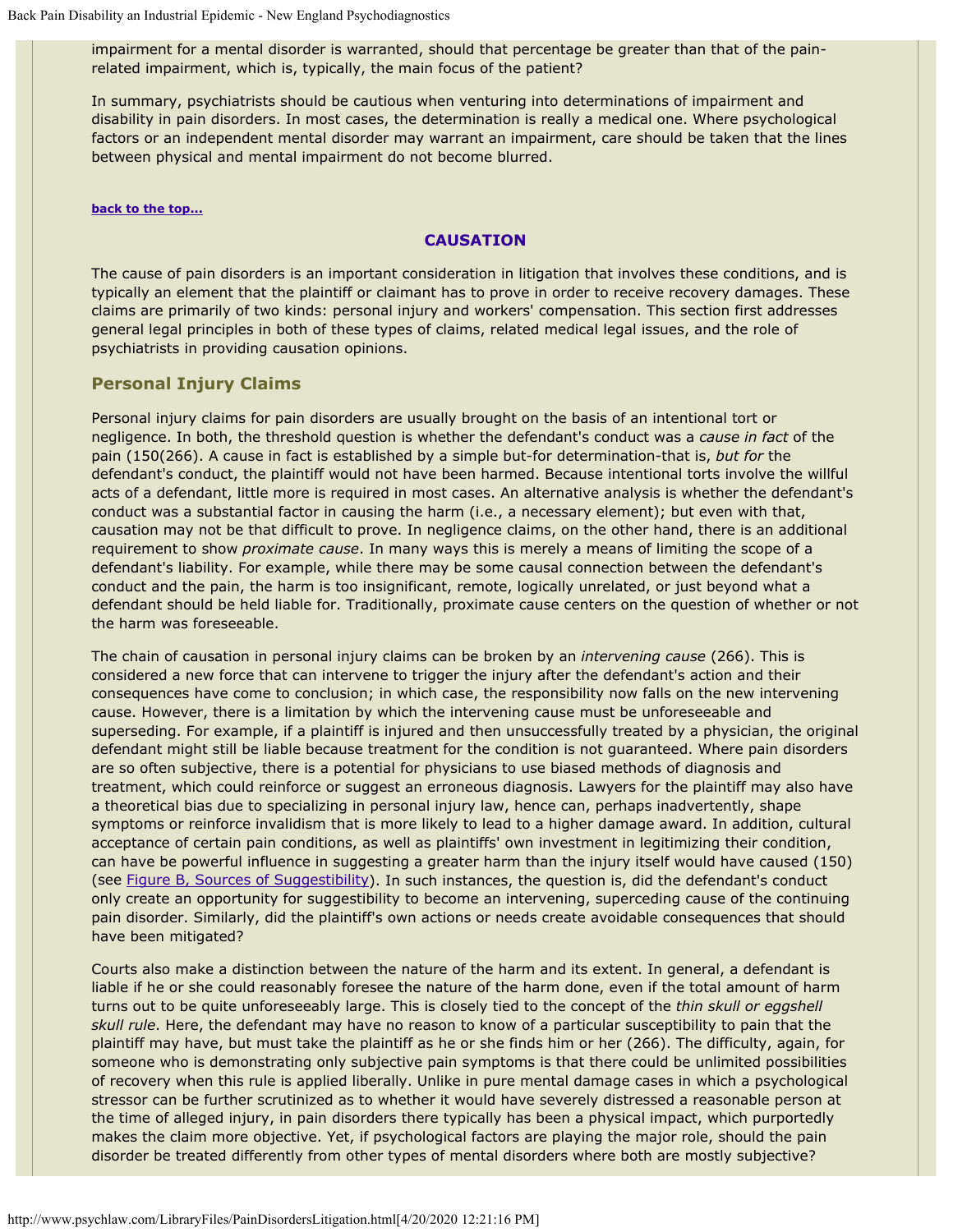## (267)(268).

Complicating the matter further is the ongoing controversy about how to classify psychiatric disorders. This has particular relevance when psychological factors in a pain disorder are playing the major role. In this instance, the pain condition is substantially a psychiatric disorder, and may not fit the causation models used for medical disorders. The history of medicine shows that a "true disorder" was initially established by the discovery of a discreet and unique cause (269). This type of thinking may have been rooted in infectious diseases where a clear etiological agent was identified. It may not have a counterpart in many medical conditions where the etiology is not yet known or is based on more than one factor, and may have little analogy to psychiatric disorders that are too complex to assign an etiology/cause. Even seeking a substantial cause varies with current scientific thinking and theoretical differences that can exist simultaneously. Therefore, to reiterate, causation in pain disorders may not follow a linear analysis.

<span id="page-32-1"></span>



#### **[back to the top...](#page-0-1)**

### <span id="page-32-0"></span>**Workers' Compensation**

Many of the same issues described above with regard to causation for personal injury claims apply as well to workers' compensation; at the same time, there are some unique differences. In the first place, workers' compensation is a no-fault system so, in theory at least, the claimant does not have to show that the defendant inflicted injury either intentionally or negligently. Instead, it must be shown that the injury *arose out of and in the course of employment* (270). This is usually not as difficult to prove as a personal injury claim, but it also results in limited damages set by statute (i.e., a percentage of the worker's pay and the cost of related medical treatment). All U.S. states have workers' compensation statutes, and most federal employees are similarly covered. To reiterate, since a pain disorder typically arises from a physical impact and/or may be considered a physical manifestation, these conditions are purportedly more objective than a pure mental injury claim. Although the states vary as to how the general law of workers' compensation is applied, in general the injury must be shown to have a sufficient relationship with employment in order for benefits to be available (270). There are also variations with regard to the level of certainty required for an opinion on causation, as well as the requisite terminology used to communicate such opinions. It is important, therefore, to not assume that the ordinary meaning of *work-related* will apply or be sufficient.

In evaluating whether a work injury caused a pain disorder, it is also important to explore the potential impact of *personnel issues* (271). This becomes particularly critical where the pain disorder may present with symptoms that are greatly out of proportion to objective medical findings or to the nature of the injury itself. Personnel issues refers to administrative or personnel actions by the employer that surround the time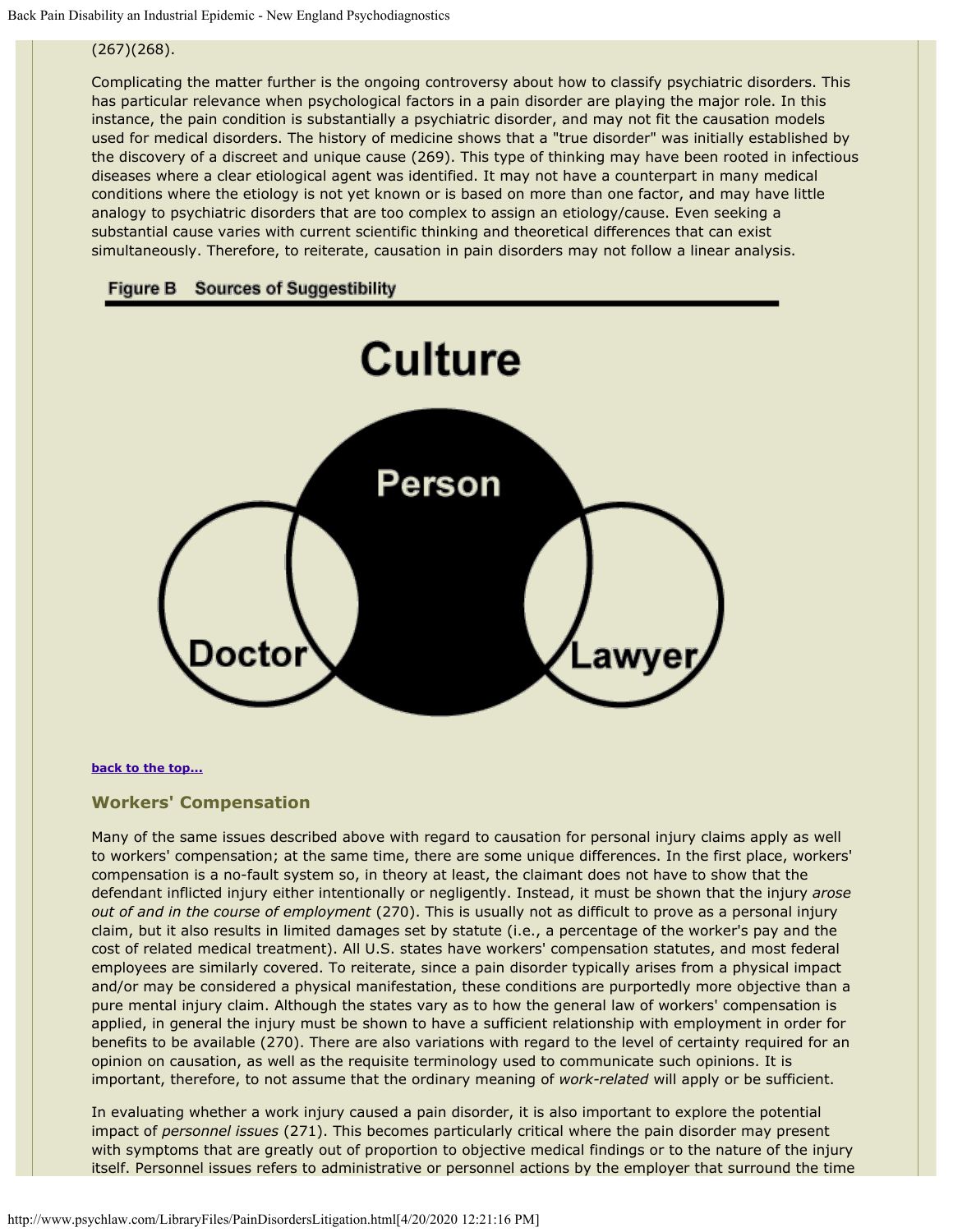of the claimed injury and that can provide an independent reason for psychological factors that may affect a pain disorder or an incentive for a work injury claim. In most states, good-faith actions by an employer, even if stressful, are not sufficient grounds for a workers' compensation stress claim. But in pain disorders, the stress may be legitimized because there appears to be a physical injury. These personnel issues may be covert and come to light only as a consequence of a more in-depth evaluation of what has actually been occurring at the workplace. They include such areas as:

Performance problems (e.g., poor productivity or quality of work) Personality disturbance (e.g., maladaptive or disruptive interpersonal behavior) Motivational issues (e.g., job dissatisfaction or malcontent) Employee misbehavior (e.g., harassment, pranks, or misappropriation) Employment insecurity (e.g., fear of layoff or termination)

#### **[back to the top...](#page-0-1)**

### <span id="page-33-0"></span>**Related Medical-Legal Issues**

A number of major medical-legal issues are related and need attention in any causation analysis of pain disorders.

First, in determining whether a medical condition exists, and its medical etiology, increased attention has been paid to the reliability of the scientific foundation for medical and, by extension, legal opinion. Known as *evidence-based medicine* (EBM), this looks to the conscientious, explicit, and judicious use of current best evidence in arriving at medical decisions (272). In spite of the great numbers of research studies published every year, good, controlled, and randomized clinical studies are not always easy to design; and some of the issues that arise with both mental and pain disorders may not lend themselves readily to those types of studies. Nonetheless, an effort should be made to rely as much as possible on the best scientific evidence available. In 1993, in *Daubert v. Merrell Dow Pharmaceuticals*, this principle led the U.S. Supreme Court to outline criteria that must be met for expert opinion to be admissible (273). Now known popularly as the "Daubert issue," which may require a separate hearing by the court, four specific criteria must be met:

The methods on which the testimony is based are centered on a testable hypothesis. There is a known or potential rate of error associated with the method. The method has been subject to peer review. The method is generally accepted in the relevant scientific community.

In regard to pain disorders, there is extensive research by practitioners in various disciplines, but this often leads to polarization and to opposing schools of thought. This may result in:

Questions about whether a pain condition is satisfactorily recognized through objective scientific criteria (e.g., complex regional pain syndrome, or fibromyalgia)

Proposed methods of measuring a pain response in order to objectify the pain (e.g., thermogram, or fMRI)

Psychiatric and psychological methods of analysis (e.g., psychological tests that claim to show evidence of somatization)

Therefore, it is essential that the methodology used to derive opinions about pain disorders be scrutinized as to its accuracy and its limitations.

Another consideration in the analysis of causation is whether a particular injury is regarded as an aggravation of a preexisting injury even if not the original cause. Some jurisdictions distinguish between an aggravation that is temporary and does not actually change the underlying condition-that is, only exacerbation, which may not be compensable-and a permanent worsening of the underlying condition, which is compensable. A closely tied concept is one of *apportionment*, in which more than one cause to a pain disorder may be implicated, and the damage or compensation that is claimed must weigh the relative contribution of each (274). In medicine, multiple factors in the etiology of any disorder can almost always be implicated, yet the legal question is more narrow and requires a different though related analysis. It is necessary, therefore, to know the legal standard in the respective jurisdiction that needs to be addressed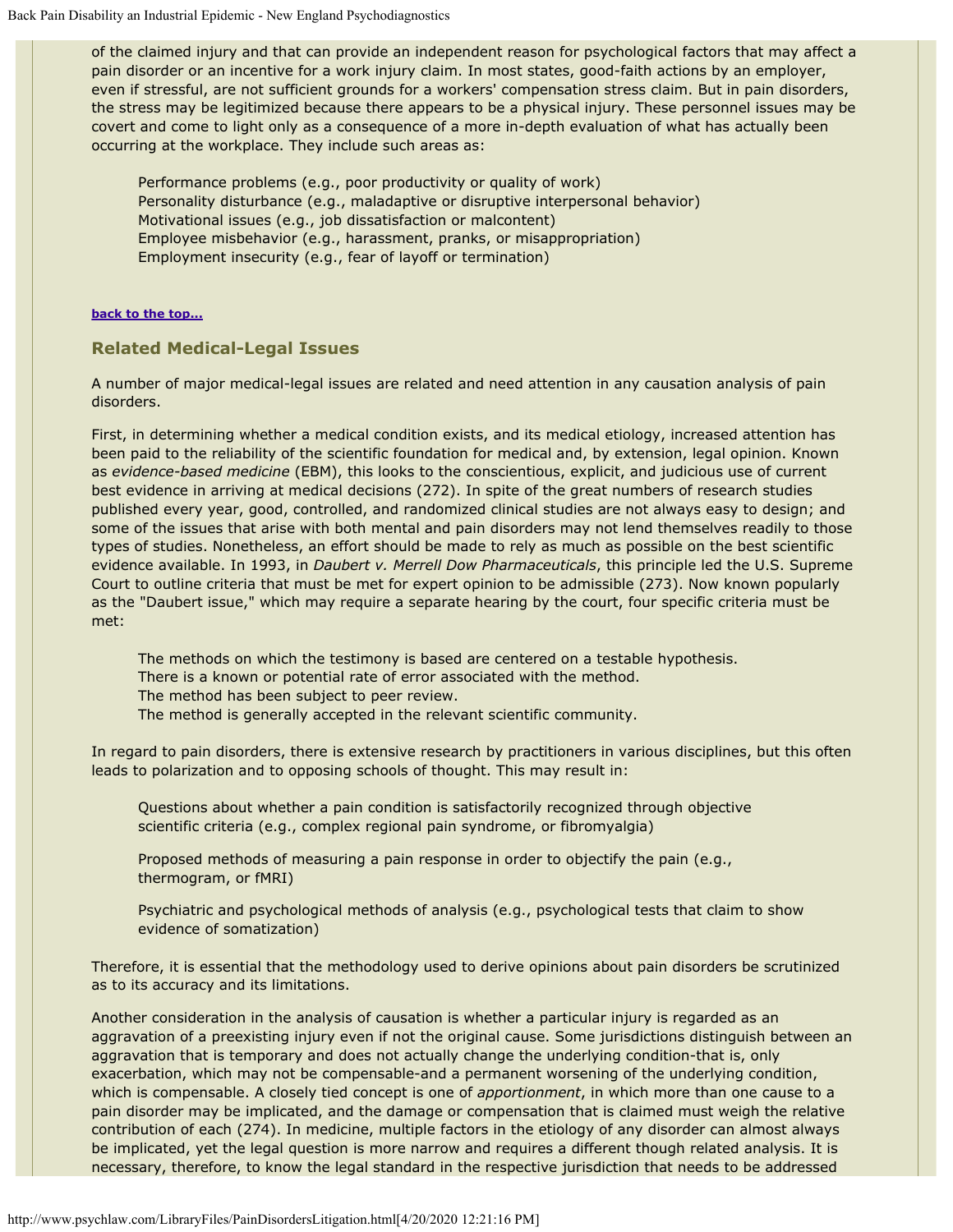## when forming such opinions.

Mental as well as physical symptoms can be maintained by a process known as *secondary gain* (275). Unlike the unconscious conflicts that directly lead to mental conditions such as Conversion Disorder, which are known as *primary gain*, secondary gain refers to those perhaps unexpected environmental responses to symptoms or impairment that sustain the disorder by reinforcing it. Pain disorders are no different in being susceptible to this influence. Examples include financial reimbursement from a potential damage award or disability compensation (sometimes both), attention from family members that was heretofore lacking, or avoidance of less than satisfactory work conditions. Secondary gain not only influences the symptoms themselves but the reporting of symptoms by the patient. The history can, therefore, easily have elements of exaggeration and distortion. This is not necessarily a conscious process, but can, nevertheless, be a powerful one. Secondary gain is a significant potential factor to be considered in pain disorders, and what can cause and maintain them. Arguably, every pain disorder for which there is litigation could be assumed to involve secondary gain; but scrutiny as to the relative weight of psychological factors, the apparent motivation toward recovery, and the financial and personal circumstances of the individual may be helpful in assessing the actual degree of secondary gain.

#### **[back to the top...](#page-0-1)**

#### <span id="page-34-0"></span>**The Role of a Psychiatrist**

For the most part, causation of pain disorders is a medical, not a psychiatric determination, at least initially. In the diagnosis of Pain Disorder associated with both psychological factors and a general medical condition, where the psychological factors are playing an important but not major role, then the psychiatric opinion is relatively limited. This, of course, is the diagnosis in most chronic pain disorders or chronic pain syndromes. The psychiatrist may address the varied sources of psychological factors, both preexisting and subsequent, as obstacles to recovery, but would not have the chief responsibility to address causation, degree of impairment, and medical treatment. On the other hand, if the diagnosis is Pain Disorder associated with psychological factors, then those factors have the major role, and this becomes mostly a mental disorder. The diagnosis at times may also be Undifferentiated Somatoform Disorder, which, along with pain symptoms, may include a variety of sensory and motor complaints that cannot be adequately explained by objective medical pathology. Here, too, the psychiatrist can have a primary responsibility. However, in both instances, objective medical pathology that would be consistent with a general medical condition must be ruled out or discounted as to its importance by a medical determination. Frequently, of course, there are differences of opinion among medical practitioners who evaluate pain disorders. Where substantive differences exist, the psychiatrist's opinions can only be contingent on resolution of the initial dispute about the presence of objective medical pathology. Two caveats to this analysis must be mentioned. The first is that the absence of objective medical pathology does not automatically put the condition in the diagnosis of Pain Disorder associated with (mostly) psychological factors, since the psychological factors in that instance need to be clearly demonstrated as well. Second, even if the diagnosis is a Pain Disorder associated with psychological factors and/or an Undifferentiated Somatoform Disorder, this does not equate with the earlier concept of psychogenic pain, which seemed to imply that the pain was imaginary. Today, the pain experience itself is viewed phenomenologically as a true physical sensation of pain, which is based on a complex of interrelated mechanisms that drive and maintain it. Those mechanisms can include very prominent psychological factors, which provide a greater understanding about the degree of suffering and the resultant claims of impairment and disability. In fact, psychological factors affecting impairment and disability may be even more relevant than the analysis of the pain experience itself, since there are tremendous differences in individuals personally, socially, and cross-culturally, as to how much impairment pain causes. Practically, though, the challenge is to determine to what extent psychological factors are involved, if at all, and what they consist of.

Unfortunately, the difference in schools of thought with regard to pain disorders has generated major controversy, which invariably enters the arena of litigation. Opposing experts from the same and from different disciplines are frequently at odds with one another, and may knowingly or unknowingly reflect strongly divergent interests. Psychoanalytic thinking that formed the theoretical base for earlier beliefs regarding psychogenic pain is not currently regarded seriously; thus, explanations of pain as merely the expression of some internal conflict, guilt, aggression, or a need for love are generally rejected in favor of behavioral and physiological explanations. This has been fueled by a large pain treatment industry that, for the most part, must-at least where litigation is concerned-accept the pain as due to accidental or workrelated injury for financial reimbursement (150). This, in part, has led to a backlash from critics who use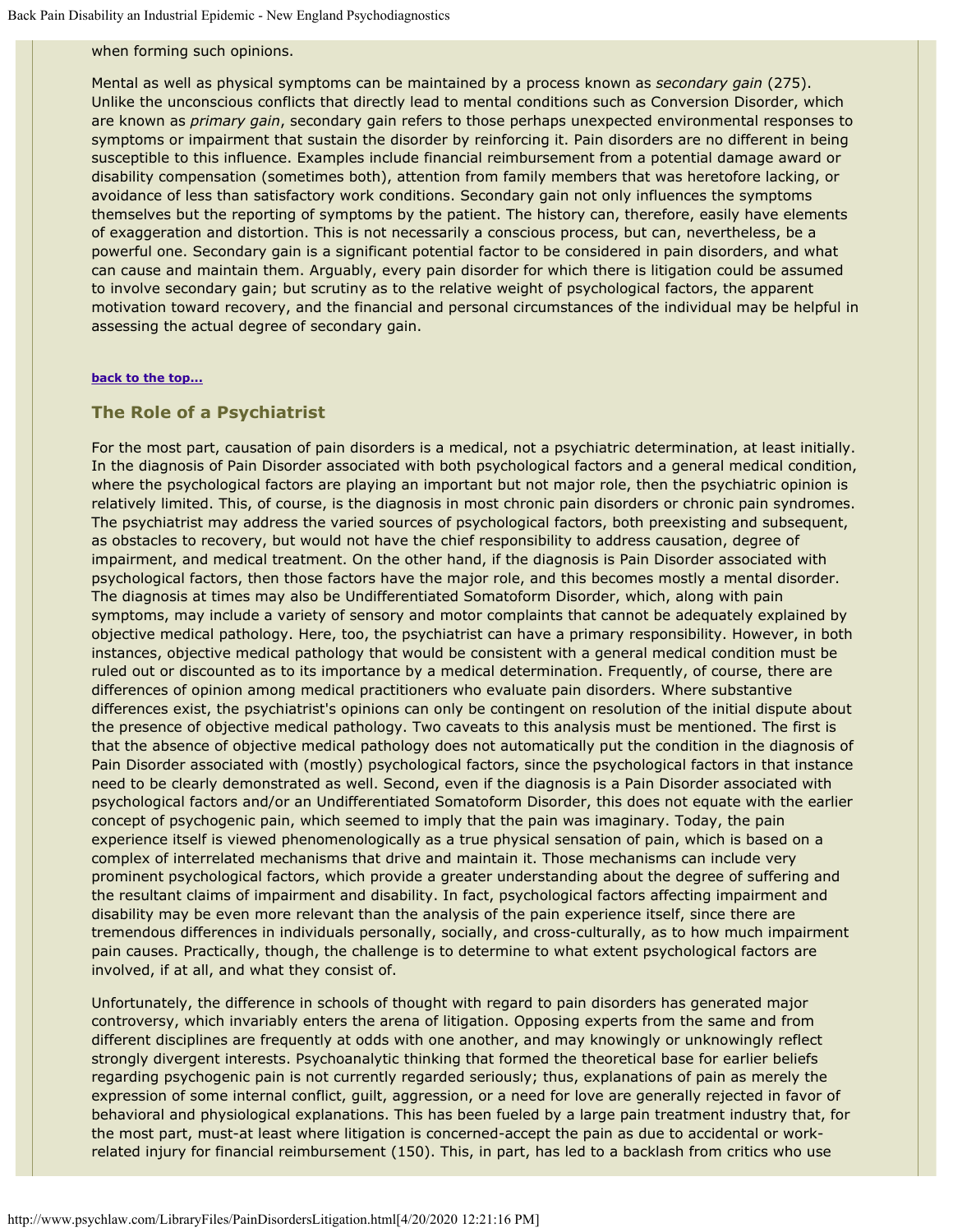claims of somatization, secondary gain, and disproportionate disability to argue against the legitimacy of many pain conditions and their connection to an actual injury (276). Historically, somatization and the psychosomatic components of pain disorders have had support as well, since it has been shown how more primitive psychosomatic conditions in previous centuries (e.g., hysteria, psychogenic paralysis) have been replaced in more recent times by growing numbers of individuals claiming fatigue and pain (277). On the other hand, there are equally strong proponents who say that pain disorders have a neurophysiological base, in which psychological factors play a relatively limited role, and who claim that those who dismiss the legitimacy of these conditions are using somatization pejoratively to imply that the pain does not exist or that the sufferer is malingering (276). However, as has been outlined earlier, there is abundant newer research that confirms the strong role of psychological and psychosocial factors in chronic pain disorders, as well as their interrelationship with neurophysiological, hormonal, and other mechanisms. Neither position is completely accurate. Most pain disorders are probably initiated by a physical injury, and except for malingerers, most individuals with pain disorders are experiencing real pain symptoms. Likewise, most pain disorders have at least some psychological factors associated; and those factors are not playing the major role in perpetuating the condition. However, where psychological factors play an important role, there can be major obstacles to recovery, which may be independent of the physical injury itself. Even if modern concepts of neurobiopsychosocial interactions apply, this should not mean that the psychological factors can be dismissed. Just because most individuals with pain disorders experience legitimate pain, due in many cases to physical injury, it does not mean that all individuals with pain disorders have physical injury as their cause or that neurophysiological mechanisms adequately explain the poor recovery. In most cases, impairment and disability from pain disorders are strongly related to psychological and motivational factors, regardless of the type of pain disorder.

Even more complex is whether the psychological factors in chronic pain disorders are subject to any conscious control, or are merely inherent, unconscious variables within the individual and his or her social setting. Assuming that they are conscious has often led to poorly founded conclusions about malingering in these patients, simply because the symptom presentation is exaggerated (278). Observations of suboptimal effort, overreporting of symptoms, and even secondary gain do not necessarily mean that someone is malingering; but, overstatement of pathology and understatement of premorbid health are nevertheless tied to the utility of such representations, whether conscious or unconscious (279). More likely than not malingering, exaggeration, and even genuine symptoms are on a continuum with no bright light separating them, and elements of conscious and unconscious control in the symptom presentation are more a matter of gradation. Where a diagnosis of Somatoform Disorder (the category in which psychologically impacted Pain Disorders are found) is made, by definition, the symptoms are not intentionally produced or feigned, and are not malingered. But this should not imply that the individual is helpless, either. Assuming a passive invalid role, not fully investing in the rehabilitation process, and focusing only on external pain relief, can suggest a lack of healing intention. Therefore, even if the precipitant of the pain appears to be an injury, with clear physical findings, the cause of the pain condition may be self-generated, to a lesser or greater degree, and may include variable levels of exaggeration and symptom magnification. Understanding that rigid conceptual divisions on these issues are artificial, opinions about causation, where appropriate for a psychiatrist, should rely on a balancing test that considers the relative weight of physical versus psychological factors, injury versus noninjury components, and investment versus noninvestment in recovery.

#### **[back to the top...](#page-0-1)**

### **RELEVANT QUESTIONS FOR A PSYCHIATRIC EVALUATION**

Is there a diagnosable pain disorder?

Are all the symptoms consistent with the disorder, or might they represent some other condition?

Was the nature of the injury proportional to the symptoms claimed? Is the injury verifiable?

Are there reliable medical evaluations that demonstrate objective physical pathology?

Are there diagnostic studies that help objectify physical pathology?

Is the patient's presentation one of significant symptom exaggeration, pain behavior, or inconsistency?

Does the patient demonstrate fear-avoidance, catastrophizing, lack of self-efficacy, anxiety, or hypervigilance to pain?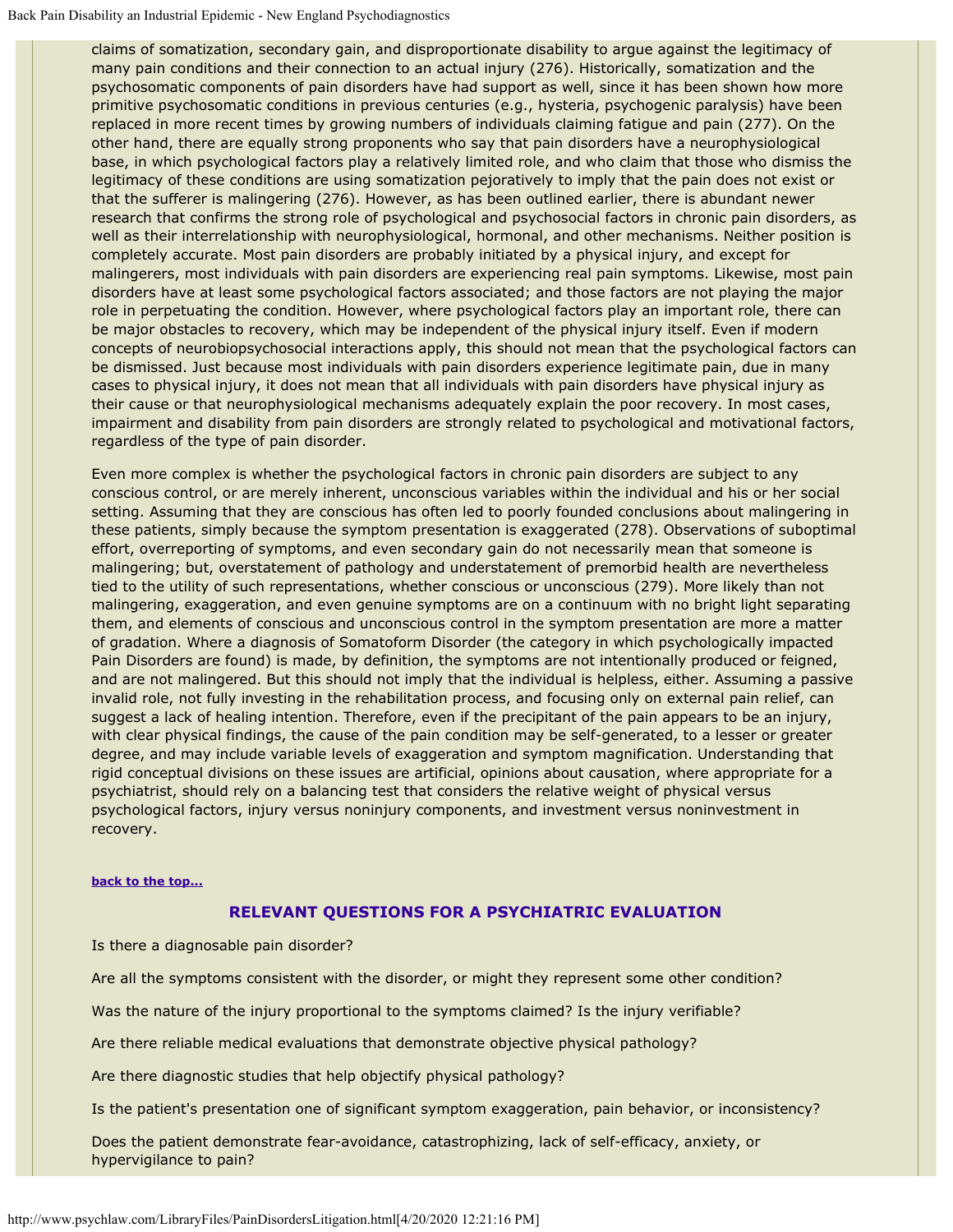What was the individual's life adjustment prior to the injury? Job adjustment? Family and personal adjustment?

Is there a history of other pain disorders, previously or currently?

Is this a typical course of illness and/or response to treatment? If not, why? Is there motivation to heal?

Do psychological tests show somatization potential, poor coping style, pain-enhancing factors, or clinically relevant mental symptoms?

Is there overreliance on narcotic medications? Heavily sedating medications?

What objective measures of impairment and disability are there?

Is the individual adopting a passive invalid role? Does the individual see himself or herself as helpless? Is he or she waiting for external solutions?

Is there a history of mental disorder? Personality disorder?

What predisposing personality factors are there? Ergomania? Alexithymia? A history of excessive responsibility for others?

What is the longitudinal history of the pain disorder? Is it corroborated?

Does the patient's personal history show evidence of abuse, lack of early emotional attachment, repeated life traumas?

Did the injury or onset of pain occur at a time when the patient was already worn out from personal struggles or conflicts?

How does the patient's family and others interact with the individual? With anger? Solicitousness? Support?

What are the reinforcing elements for pain? Disability compensation? A potential damage award? Other secondary gain?

#### **[back to the top...](#page-0-1)**

### **FINAL OPINIONS**

Because chronic pain disorders regularly involve an interweaving of physical and psychological factors, and because a full understanding of these conditions may involve more than one discipline, final conclusions are often contingent on the validity of opinions from another discipline. For example, one orthopedic surgeon may conclude that a patient does not have evidence of objective medical pathology, whereas another orthopedic surgeon or perhaps a physiatrist may conclude that there is. Since a psychiatric evaluation of any Somatoform Disorder first must address the threshold question of whether the symptoms are not fully explained by a general medical condition, the psychiatric opinions that follow typically do not stand alone but refer to prior medical evaluations. Of course, psychiatrists, by virtue of their medical background, may be in a position to independently assess observations from physical examinations and diagnostic testing; but, typically, they do not perform physical examinations, other than in a limited capacity. Therefore, once a psychiatrist conducting an evaluation has gathered sufficient information from personal interviews, psychological testing, and record review, and has addressed relevant questions such as those posed in the previous section with regard to the information gathered, it is then necessary to form final opinions that incorporate opinions from outside of his or her own psychiatric discipline, and to demonstrate if and when the psychiatric opinion is contingent on the resolution of any dispute with regard to the medical opinions. It is also important to recognize the limitations of psychiatric opinion where significant medical pathology is demonstrated, even though psychological factors are also prominent. To that end, an algorithm is presented here to help frame psychiatric conclusions within the context of multidisciplinary opinions (see [Figure C,](#page-0-0) [Algorithm: Psychiatric Opinions for Pain Disorders](#page-0-0)). The following guide to the algorithm expounds in greater detail the steps outlined:

(A) *Are there clear physical findings?* Here the attention is to medical records, physical examinations, and diagnostic studies that corroborate a specific pain disorder or condition. Any dispute among evaluators should be noted, as well as any inconsistencies.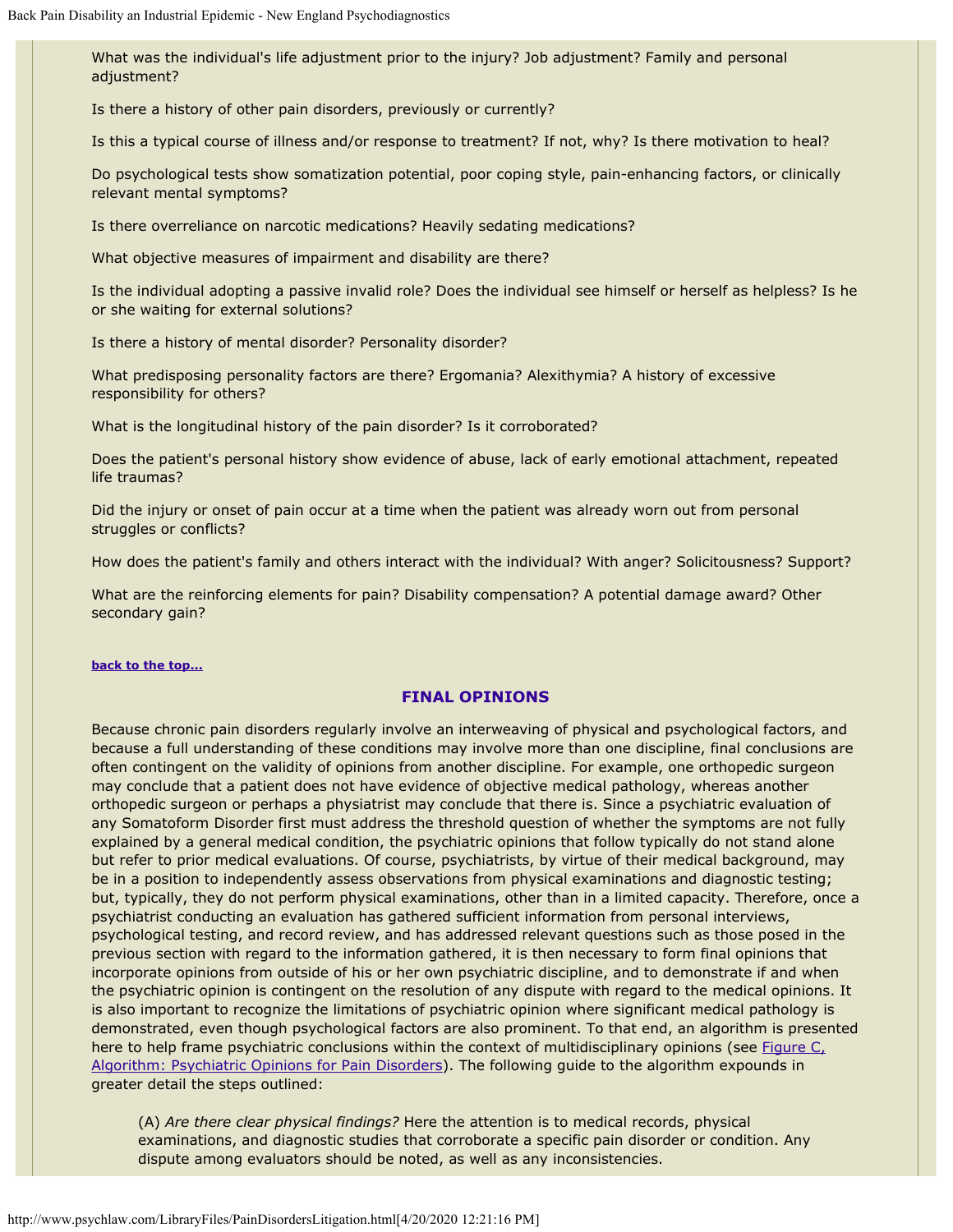(B) If there are clear physical findings, *do they fully explain the pain symptoms*? Here the attention is again on medical evaluations and whether there has been concern raised about the extent of the pain disorder compared to objective findings. Usually, a psychiatric evaluation will not be requested unless there is some concern. At the same time, medical evaluators may also be concerned only a secondary psychiatric problem, even if the medical pathology is well documented.

(C) To the extent that medical evaluations do not express concern about the proportionality of symptoms to objective findings, and a secondary psychiatric complication is not being raised, no further psychiatric opinion may be needed.

(D) If the pain disorder is not fully explained by medical pathology, and medical evaluators do express concern about inconsistencies, the extent and duration of the symptoms, the lack of progress in the natural course of the disorder, or symptom exaggeration, the question then is, *are psychological factors evident*? Some would say that symptom exaggeration, pain behavior, or inconsistency by itself is evidence of psychological factors; but care must be taken to understand that reactions to pain are variable, both within the individual and within the cultural background of the individual. Therefore, issues such as fear-avoidance, catastrophizing, lack of self-efficacy, a strong emotional overlay, hypervigilance, or similar findings may need to be demonstrated.

(E) To the extent that psychological factors are not evident, more than in just variability in pain response, further psychiatric opinion may not be needed. It is important, though, to be sure that a comprehensive history is available, which addresses premorbid psychological adjustment, the presence of other pain disorders, and psychiatric disturbance generally, before excluding psychological factors as having no significant bearing.

(F) If psychological factors are evident in more than an incidental way, it is then important to answer, *do they play an important role*? This becomes a balancing test that weighs the strength of the physical findings and any substantial dispute as to the diagnosis against the degree of psychological factors and psychiatric disturbance.

(G) If the psychological factors do not appear to play an important role, and if no more relevant history points to psychiatric disturbance, further psychiatric opinions may not be necessary, except for pain management issues. These, presumably, could help any patient with a pain disorder deal with his or her condition more effectively. An actual diagnosis of Pain Disorder associated with both psychological factors and a general medical condition may not necessarily be warranted.

(H) If psychological factors are playing an important role, then more likely than not the diagnosis is Pain Disorder associated with both psychological factors and a general medical condition. In this case, there is typically no primary psychiatric opinion regarding either causation or impairment. There are, however, possible ancillary opinions that deal with pain management issues, motivation and mitigation, comorbid psychiatric disorders, and degree of nonphysical psychiatric impairment.

(I) The second major branch in the algorithm comes into play when there are no clear physical findings, as per (A); now it becomes even more important to determine, *are psychological factors evident*? The same issues with regard to symptom exaggeration and inconsistency, fear-avoidance, catastrophizing, lack of self-efficacy, psychiatric disturbance, and hypervigilance come into play, see (D). However, in this instance, even more detailed history and background information becomes necessary.

(J) If psychological factors are not evident, and it is possible that for varied reasons physical findings are not clear, at least as of yet, then psychiatric input may be minimal. Here, too, it is very important to ensure that a thorough psychiatric and personal history has been taken, in the process of which covert psychological factors should be suspected. One of the difficulties in this situation is that some individuals with chronic pain disorders are very defensive about insinuations that psychological factors may play a role. They also may tend to deny psychiatric disturbance because they are lacking in psychological insight or are concerned that they will not be believed as to their pain. Sometimes it is difficult to gain access to information when the individual without clear physical findings refuses to submit to a more detailed psychiatric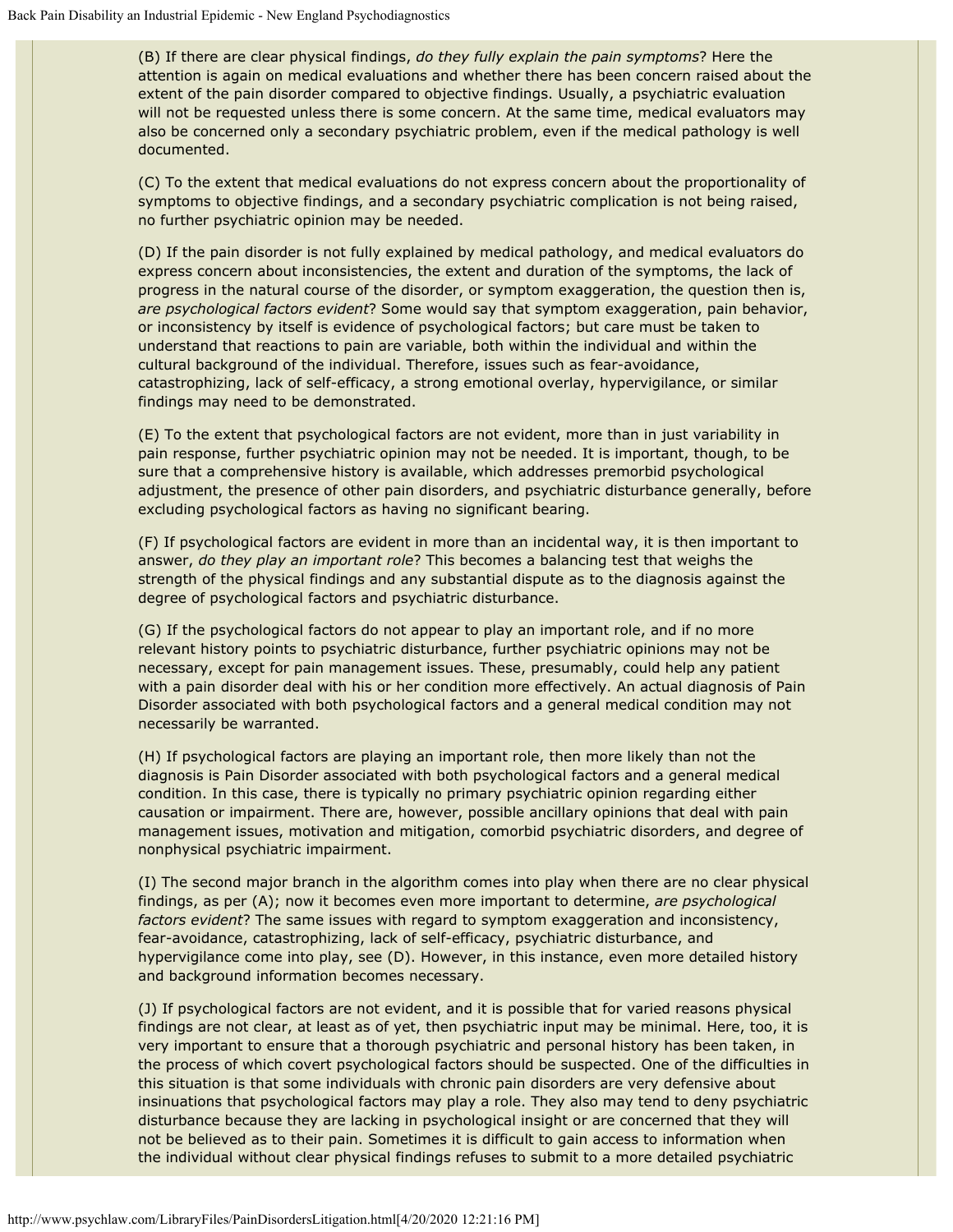evaluation, arguing that it is irrelevant.

(K) If psychological factors are evident, as with (F), the next question is, *do they play an important role*? The same balancing test described earlier applies here, but with the caveat that the starting point may be a questionable medical condition.

(L) To the extent that the psychological factors do not appear to play an important role, this presents a conundrum for both medical and psychiatric evaluators. How then can the condition be explained? At times, redundant evaluations and diagnostic testing follow, with little return. In this case, there is an even greater responsibility to perform a thorough psychiatric evaluation and obtain a comprehensive personal history. The psychological impact of even limited psychological factors should be suspect, as well as the possibility that a full understanding of those psychological factors is not yet available. Although not necessarily the case, the diagnosis of Pain Disorder associated with both psychological factors and a general medical condition is more likely here than meets the eye.

(M) Once it has been determined that psychological factors do play an important role, the next question is, *do they play the major role*? Appreciating once again that previous divisions between psychogenic pain and physical pain are artificial, there are, nonetheless, a minority of pain conditions in which psychological factors overwhelmingly predominate and trigger important causation and treatment decisions.

(N) Unless there is a consensus among medical evaluators that no physical findings are present, or at least that they make an insignificant contribution, the opinion remains that this is a Pain Disorder associated with both psychological factors and a general medical condition. No primary psychiatric opinion regarding causation or impairment is given except, as in (H), for ancillary opinions. In some instances, there are wide disputes among medical evaluators, with some convinced that there are no significant physical findings, and others possibly relying on questionable or nonspecific diagnoses. Here, psychiatric opinion can be contingent, to the extent that there are insignificant physical findings to explain the extent and duration of the pain condition; then psychiatric opinion can follow as per (O), below, but the resolution of the medical dispute must precede this contingency.

(O) If psychiatric factors are playing the major role, then the diagnosis is at least a Pain Disorder associated with psychological factors. Once this has been established, the question remains, *is there evidence of intentional deception*? This is rarely something that can be concluded through a personal interview or psychological testing. It is typically shown through records that dramatically point to inconsistencies in the individual's behavior. Surveillance may or may not be a useful tool, but the films generated by this method speak for themselves to the fact finder, although the psychiatrist may also comment about the inconsistency between what is viewed and what the individual has represented.

(P) If there is no evidence of intentional deception, then this is substantially a psychiatric condition, in which case primary psychiatric opinions about causation and impairment are appropriate. It is important to emphasize that there should be corroborative information within the psychiatric history of adjustment problems, psychiatric disturbance, and the role the pain disorder may play as a pathological resolution to intolerable personal circumstances.

(Q) If there is evidence of intentional deception, then the possibilities of a Factitious Disorder or Malingering may be present; or at least a conclusion about the unreliability of symptoms and impairment can be made. Even when Malingering is strongly suspected, it may be better to leave it as a rule-out diagnosis, because, ultimately, it is based on a factural determination. Possible diagnoses then could be: Pain Disorder associated with psychological factors; Rule-out Malingering.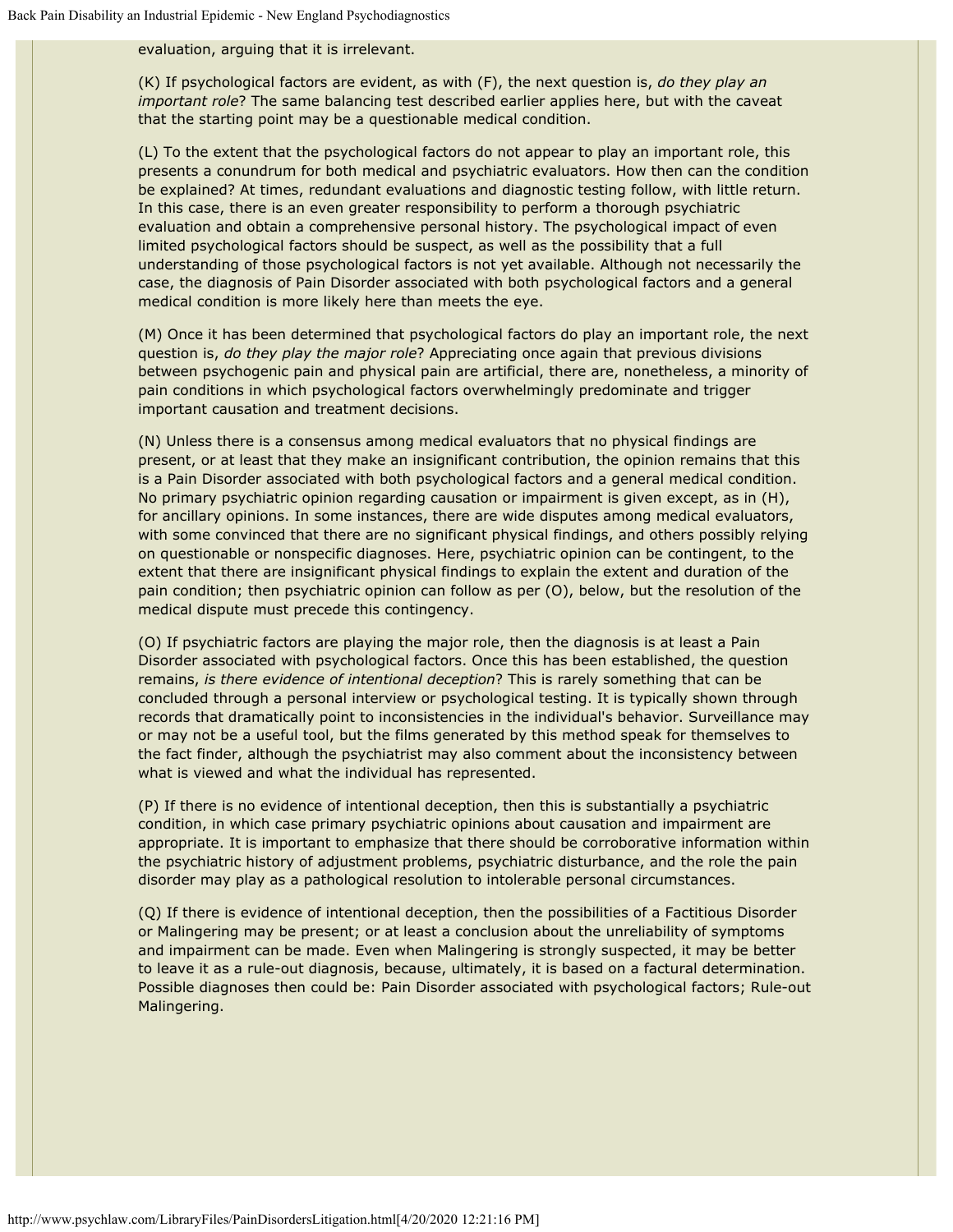

#### **[back to the top...](#page-0-1)**

#### **CASE EXAMPLES**

The following case examples are adapted from actual histories of patients who presented with complex chronic pain problems in conjunction with suspected psychological factors:

#### **Jane R.**

*Jane R. is a 41-year-old woman who was employed at an electronics assembly plant for about two years, until she slipped on a patch of grease, fell, and landed on her left elbow. Although her elbow was mildly sore, she was able to finish her shift without apparent difficulty. When she woke up the next day, however, the pain in her elbow had increased substantially and she felt unable to go to work. She was seen at a local emergency department where X-rays of her elbow revealed no fracture. There was mild swelling of the elbow, and the diagnosis was, simply, contusion. Jane was instructed to follow up with her primary care physician, who then referred her for physical therapy (PT). She said that PT only made her pain worse, so she stopped going. Over the past three years, Jane has seen numerous physicians, including orthopedic*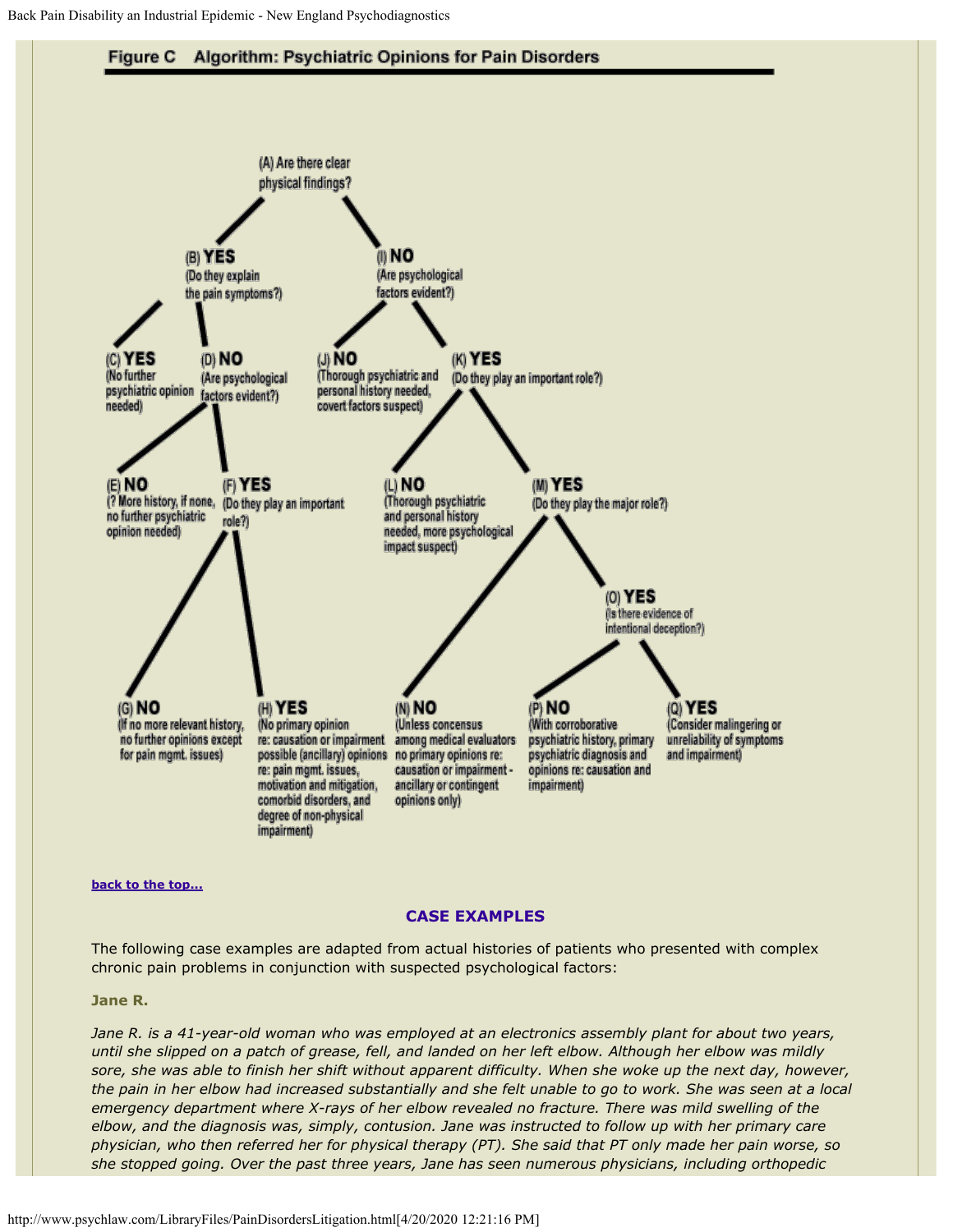*surgeons and physiatrists, who have evaluated her and treated her with anti-inflammatory and narcotic analgesics, anticonvulsants used for neuropathic pain, and steroid injections, all without marked relief. Jane has had numerous diagnostic studies that have not demonstrated objective pathology. Her diagnoses typically have been tendonitis, ulnar neuralgia, contusion, and reflex sympathetic dystrophy (RSD)/complex regional pain syndrome (CRPS). Sympathetic blocks and a bone scan failed to corroborate RSD/CRPS, although on physical examination her left upper extremity has often appeared cooler than the right, and sensitive to even light touch. She has had additional rounds of physical therapy, as well as occupational therapy. She has not returned to work for the last three years.*

*Not only has Jane's elbow pain continued, it has worsened and, over time, spread down the entire left upper extremity to her hand and up to her shoulder and neck. She keeps her left arm in a flexed position against her chest most of the time, and says she cannot extend it completely or lift her arm beyond shoulder height On presentation, she shows marked pain behaviors and symptom exaggeration; and attempts to assess her range of motion are accompanied by grimacing, wincing, and guarding against any manipulation of the arm. Jane is concerned that the pain is starting to spread into her right upper extremity. Although Jane has a history of chronic migraine headaches, she says that she now has a new type of headache, which is more tension in nature and spreads from her neck up and over her scalp. She also indicates that she continues to have problems with longstanding low back pain, irritable bowel symptoms, and fatigue.*

*Jane was referred to a psychologist for pain management, at which time she was diagnosed as having Pain Disorder associated with both psychological factors and a general medical condition, and Adjustment Disorder with depressed mood. At the recommendation of the psychologist, her primary care physician started her on an antidepressant medication. Jane says she feels comfortable speaking with the psychologist, but does not feel that the pain management techniques are helpful. Jane does admit that she has been very frustrated and depressed because she cannot work or participate in recreational activities as she did before. She claims that she has difficulty with sleep because of her pain, and so spends most of the day in bed trying to get some rest. Her mother, who lives nearby, comes daily to help with cooking and cleaning, and takes her to medical appointments. Jane receives two-thirds of her pay from the electronics assembly plant as a workers' compensation benefit, and has now been approved for Social Security disability benefits. The combination of these benefits totals almost as much as she previously earned from her job at the plant.*

*Jane's background history, which was gleaned mainly from earlier physician and mental health records, shows that she was raised in a very chaotic family and that her father was a severe alcoholic. Reportedly, he physically and sexually abused Jane, as well as two of her sisters. The mother appears to have been helpless, and while acknowledging the physical abuse, denied that any sexual abuse was occurring. When Jane was 16 years old, she became pregnant as a result of a date rape. She did not report the incident, but went on to have the baby. The father of the baby offered no support. In the early years following the birth of her child, she survived by holding down a couple of jobs. She subsequently married a man who was physically and verbally abusive, and became disabled himself about four years into the marriage, following a workers' compensation back injury. Jane had two more children by her husband, and became the main breadwinner in the family. Finally, when she learned that her husband was sexually abusing one of her daughters, she left him. Their divorce was acrimonious, and she was afraid to report her husband's abuse of the daughter, for fear that her children might be taken away from her. Jane raised her children alone after that; they are now grown and have left home. However, the daughter who had been abused became pregnant and moved back in with Jane, where she currently lives and raises her own child. She does not work, so Jane became the primary support for her daughter and her grandchild. Prior to her injury, in addition to working at the electronics assembly plant, she also would bartend at night.*

Jane R. presents with a minor upper extremity injury that showed no fracture and was initially diagnosed only as a contusion. In spite of conservative treatment, she did not improve, and instead has had persistent and worsening pain over a three-year period. This immediately raises the question of why her pain did not subside in the natural course of a minor injury, and why she has become totally disabled. The diagnoses that have been given are, for the most part, nonspecific and difficult to validate. The fact that she had some temperature difference in the injured extremity, and sensitivity to light touch, led evaluators to suspect RSD/CRPS. However, as previously indicated, this diagnosis is frequently used when nothing else from a medical standpoint fits. It is based primarily on subjective symptoms and/or physical examination, which does not always have interrater reliability. While a sympathetically mediated type of phenomenon may be responsible for the CRPS, and could represent the earlier diagnosis of RSD, in Jane's case, neither sympathetic blocks nor bone scan were able to confirm this. Therefore, in fact, CRPS is very nonspecific in her case. Furthermore, the spreading pain, while described in the literature as possible with RSD, is not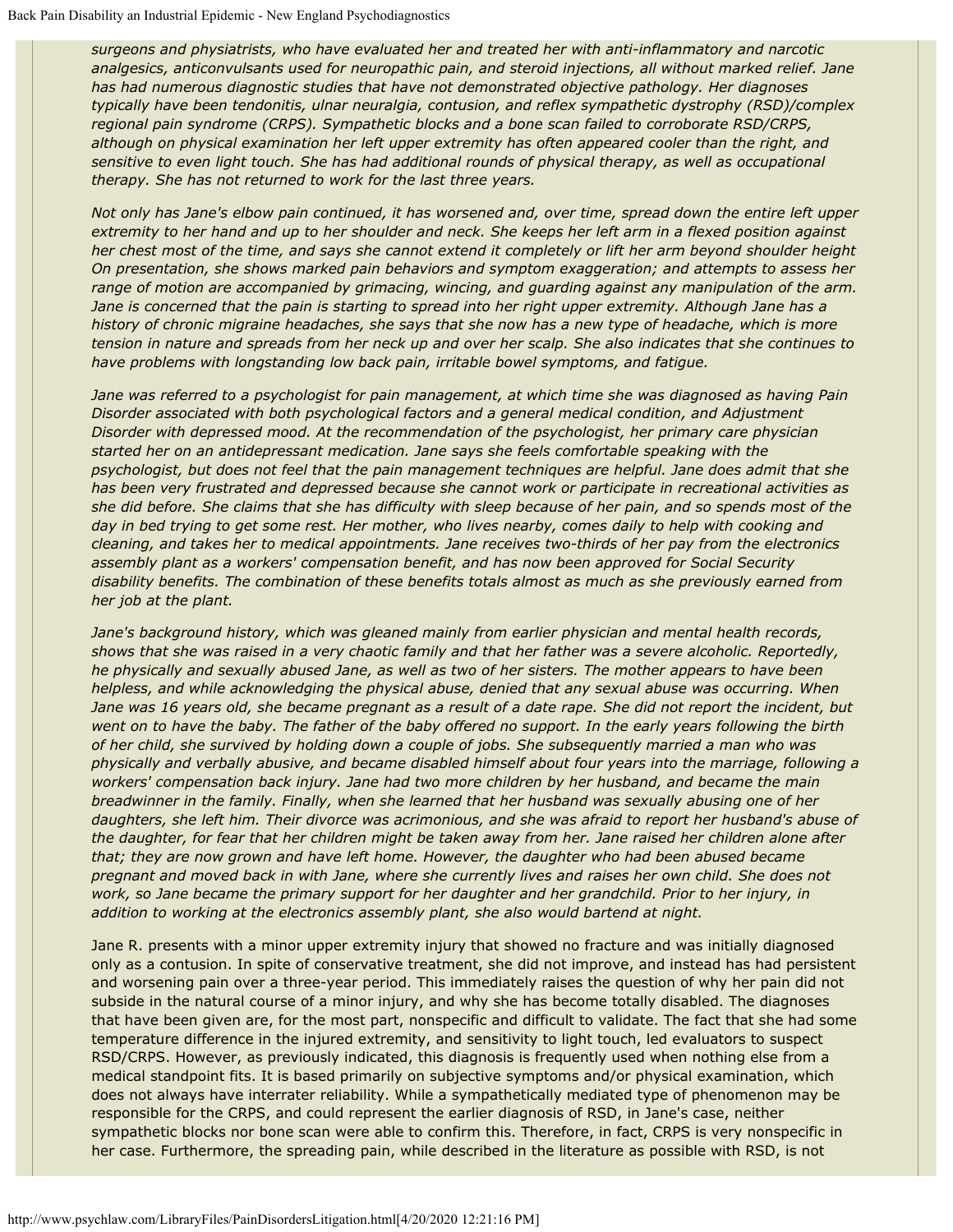sufficient explanation here, again because there is no validated evidence of a sympathetic mechanism. It is also noted that Jane keeps her left arm in disuse, so that some of her symptoms that resemble RSD/CRPS can arise from that. Therefore, she does appear to have a pain condition that is out of proportion to her injury and without objective medical basis. Of course, one or more of her treatment providers may claim that an objective medical basis exists; and while a psychiatrist may need to defer medical questions, it is likely here that even those evaluators who support medical pathology will acknowledge that it does not alone explain her chronic pain. To the extent that psychological factors are acknowledged by everyone, it is likely that they will be attributed to a secondary emotional reaction to the unrelieved pain, which purportedly further aggravates the pain condition but is still causally related as a foreseeable complication.

The psychologist to whom Jane R. was sent for pain management has diagnosed her as having Pain Disorder associated with both psychological factors and a general medical condition, and Adjustment Disorder with depressed mood. Unfortunately, pain management techniques taught by the psychologist have not been helpful; and, paradoxically, Jane persists in explaining her emotional reaction as due to frustration because she cannot work or function otherwise as she did before. This type of explanation may not be unreasonable in some individuals, but it does not appear that Jane is the type of patient who has tried to be as functional as possible in spite of her pain. In fact, she has taken on a prominent invalid role; she does very little and depends on others for help and support. More importantly, the question of whether the psychological factors in her Pain Disorder are secondary to the injury or preexisting remains to be answered by examining her life as a whole in conjunction with the timing of the onset of her pain condition. Here, Jane demonstrates marked pain behaviors and symptom exaggeration, as well as visible emotional distress. For example, her left arm is in a flexed, immovable position against her chest most of the time, and she has little if any use of it. The helplessness that she shows by staying in bed most of the day reflects her lack of self-efficacy and her acceptance of the invalid role. The case example also does not discuss any psychological testing, which may or may not have been done when Jane was referred to pain management. Chances are that testing would have shown symptom exaggeration and somatization potential, as well. This, together with the out-of-proportion symptoms that she describes, supports the prominent role of the psychological factors.

To the extent that it is determined that Jane's Pain Disorder has little if any objective medical pathology, then the diagnosis could be Pain Disorder associated with psychological factors (primarily or playing a major role). In this situation, it is difficult to justify the conclusion that the psychological factors represent only an emotional reaction to her pain, when there is insufficient basis for the pain in the first place. Of course, it should always be understood that this is not a simple *psyche/soma* distinction, but only an acknowledgment of the relative impact of psychological versus physical factors.

Having determined that psychological factors are playing at least an important if not major role, what does Jane's background and personal history show with regard to her life adjustment prior to the injury? Here, the historical evidence is overwhelming for a background of chaos, abuse, and personal trauma. It also shows that Jane was someone forced to assume inordinate responsibility for herself and others, without much support. She appears to have been overextended and, most likely, worn out. She also may be someone who does not deal well with emotional issues arising out of conflict and crisis, and displays concrete and psychologically uninsightful defense mechanisms. Psychological testing may also show characteristics of *alexithymia*, which together with her traumatic history predispose her to physical symptoms as a manifestation of stress, since she does not verbalize emotions well. Jane's background and personal history are not just coincidental with this out-of-proportion and persistent pain condition. So, to the extent that other evaluators have not known about this history, any conclusions by them about psychological factors being secondary to the injury are not reliable.

Finally, the potential for secondary gain is significant in this case for two reasons: first, Jane can avoid the previously overwhelming responsibilities in her life; and, second, she is receiving substantial disability benefits. This is not to say that Jane is necessarily malingering but that her motivation to heal is probably lacking, given that she would then have to resume the overwhelming responsibility she previously had. Depending on the jurisdiction, the cause of Jane's Pain Disorder may or may not still be based on the work injury. Nonetheless, the substantial reasons for her persistent pain and psychological distress are not simply due to a minor contusion at work.

#### **Gary O.**

*Gary O. is a 30-year-old man who reported a low back injury he suffered by lifting bags of cement mix at a construction site where he had been working. His foreman took him to a local emergency department, at which time Gary described severe pain in his low back that radiated down his right leg. He had difficulty*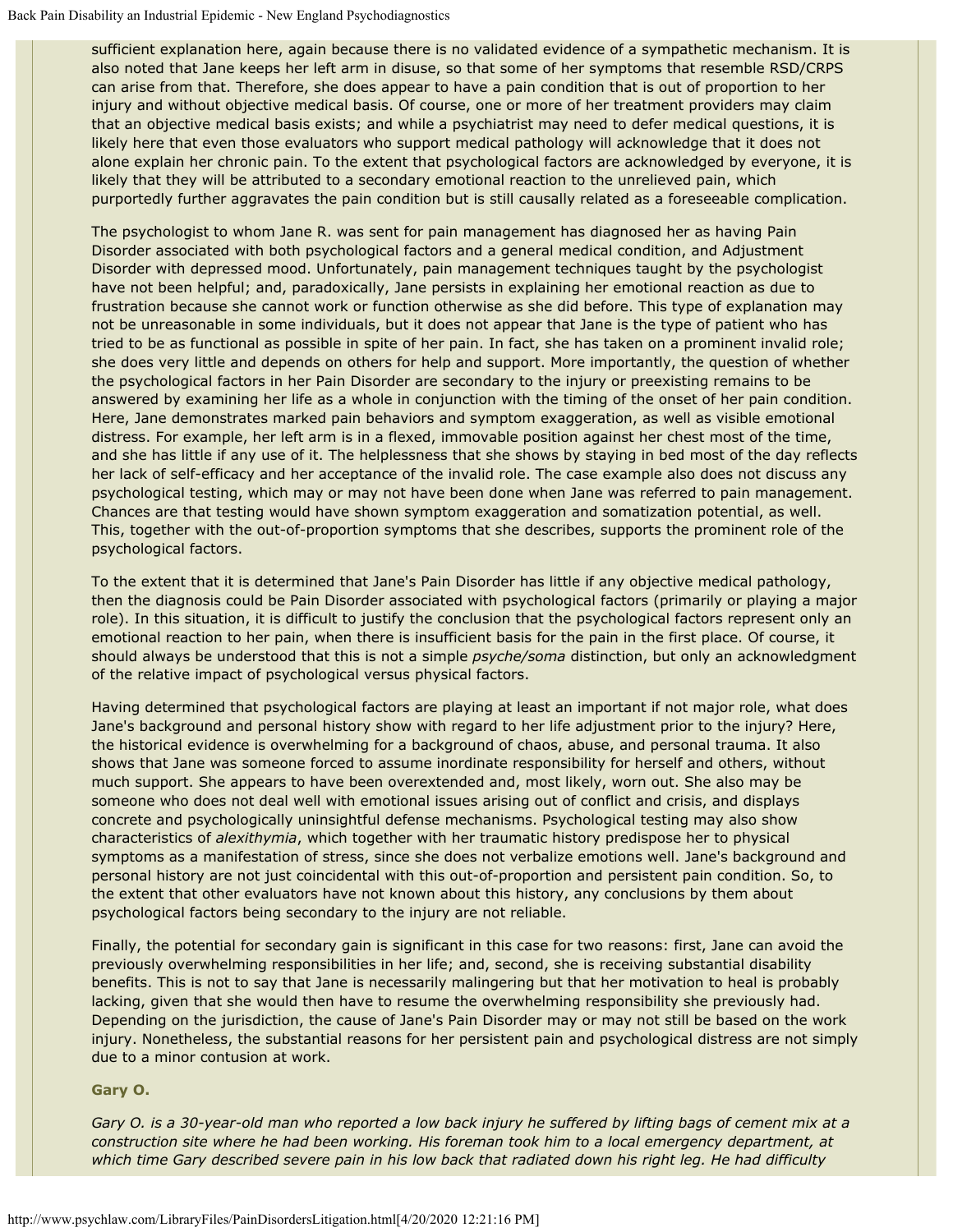*straightening up and appeared to be in intense agony. Although X-rays of his back were negative, a herniated lumbar disc was suspected. Gary was prescribed a muscle relaxant and a narcotic analgesic, and released with a referral to an orthopedic surgeon. The orthopedist subsequently obtained magnetic resonance imaging (MRI) studies, which confirmed a herniated lumbar disc. Initially, the doctor chose to treat Gary conservatively, with physical therapy; but after several weeks with no improvement, a lumbar discectomy was scheduled.*

*Gary said that the surgery alleviated his right leg pain, but made the low back pain worse. A subsequent MRI showed that the surgery had been successful and that there was no further evidence of a disc impinging upon neural structures. The orthopedist sent Gary for another round of physical therapy, which again proved unsuccessful. Notes from the orthopedist and the physical therapist, however, stated that Gary presented with significant symptom exaggeration and inconsistencies on physical examination, and that he walked hunched over and leaning to the left side. A neurosurgical consultant was then asked to see Gary; he reported that the physical examination was essentially normal but with a number of Waddell's findings and significant symptom exaggeration.*

*Gary has not returned to work. He continues to take high doses of narcotic analgesics, which he says are the only thing that makes a difference. Most of his days are spent in a reclining or a sitting position. He does few chores. Light-duty work was offered to him, but Gary indicates that due to the narcotics he cannot concentrate well; and, besides, he has never wanted to work at a desk job. Gary denies that he is depressed, only frustrated that his pain continues. He receives workers' compensation benefits, but the insurance carrier has been challenging this on the basis that Gary has not been willing to try light-duty work.*

*Gary's background shows that his father and two brothers all had difficulties with alcohol abuse; and an older sister has for years taken narcotic analgesics for her chronic neck pain. Gary dropped out of high school in part because of disciplinary problems and drug abuse, including marijuana, methamphetamine, and hallucinogens. He has at least one conviction for driving under the influence. His work history indicates sporadic employment, usually in heavy-labor positions. Gary is married and has a son who is 8 years old. Gary's wife works as a licensed nurse's assistant at a nursing home. Since his injury, she has been working extra shifts to earn overtime pay because their income has dropped since Gary stopped working.*

*Gary's orthopedist has recommended that he see a psychiatrist or psychologist for pain management, but he became angry at this suggestion, and refused to go, believing that the orthopedist must think his pain is all in his head. Gary's workers' compensation insurance carrier is recommending an independent psychiatric evaluation, but Gary's attorney is challenging this.*

Gary O. presents with a somewhat different case from that of Jane R., even though there are similarities. Here, there was objective evidence of medical pathology in the form of a herniated lumbar disc. Conservative treatment, followed by a surgical discectomy, did not result in any significant improvement, though there was no further diagnostic evidence of a disc impinging upon neural structures. It is difficult, however, to ignore the fact that there was medical pathology at one time and that intrusive surgery was required, which potentially has its own complications (i.e., scarring, etc). In this regard, Gary's presentation shows notable symptom exaggeration, inconsistencies, and pain behaviors. Like Jane, Gary, too, has taken on an invalid role. Thus, it is likely that he would be diagnosed as having Pain Disorder associated with both psychological factors and a general medical condition, on the basis of his dramatic presentation alone. But he is refusing to see a psychiatrist or a psychologist for pain management, and will probably resist even having an evaluation by a psychiatrist or a psychologist. Clearly, this becomes a difficult problem for his medical treatment providers, and raises the question whether he can be forced to undergo such an examination, and subject himself to the detailed questioning and intrusion on his personal life it would entail. To the extent that medical treatment providers, or independent medical examiners, emphasize the psychological and emotional presentation that appears to exist, the argument can be made that Gary will have to submit to a psychiatric or psychological evaluation. If he does, it is unlikely that he will be cooperative in relaying his entire history, meaning that an adequate understanding of his background may still not be possible.

In Gary's case, there is some very important history that does need to be addressed, however; namely, his apparent dependence on narcotic analgesics. In the first place, he indicates that he cannot concentrate because of the narcotics, and this is one reason he is not be able to work at a desk job. It is difficult, then, to justify continuing narcotics if they are creating impairment. Furthermore, Gary's family and personal background, which indicate a predisposition to dependence and addiction, are very problematic, as well, and should send up a red flag to proceed with caution in considering him for long-term narcotic analgesic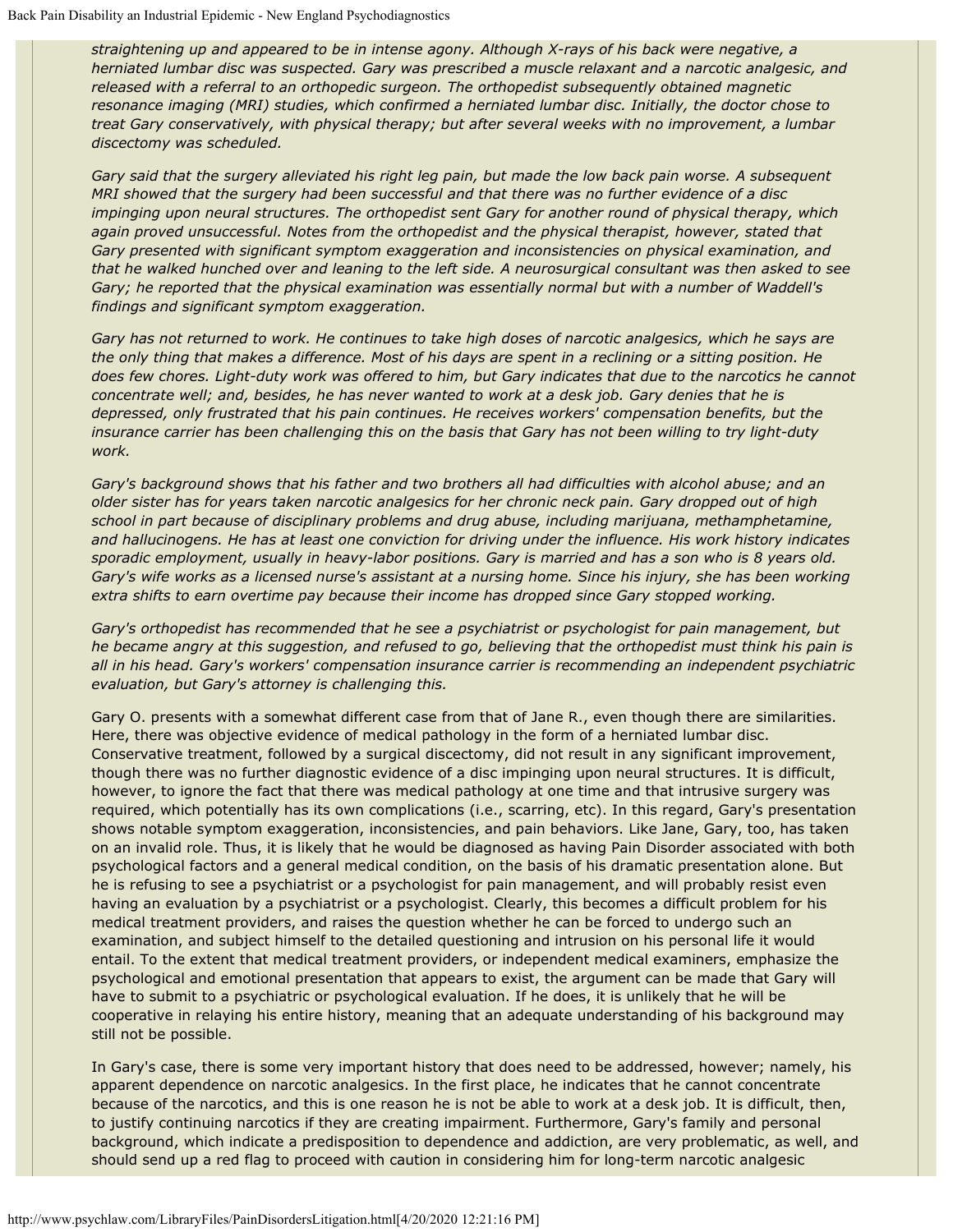## treatment.

Assuming that no other background history that predisposes him to chronic pain is identified, Gary's diagnosis of Pain Disorder associated with both psychological factors and a general medical condition becomes mostly a medical determination as to causation. Since psychological factors are not playing the major role, psychiatric opinion is limited, though not without its importance. In particular, psychiatric opinion can address whether secondary gain factors are sufficient to make his claims of impairment less than reliable. Also, psychiatric opinion can address that he has not sufficiently mitigated his conditionspecifically, he has refused to attempt work he could be doing; and he has refused to participate in recommended psychological pain management, if that were made available. Finally, and most importantly, psychiatric opinion can point out the deleterious role of the narcotic analgesics in Gary's rehabilitation process. There is little justification in continuing narcotic analgesics that do not increase functioning, especially in an individual with a predisposition to substance abuse.

#### **[back to the top...](#page-0-1)**

#### **AFTERWORD**

The complexities of chronic pain disorders present a major challenge to medical and psychiatric evaluators alike. Earlier psychoanalytic concepts about psychosomatic illness have been replaced by a greater appreciation of the interrelationship between pain symptoms and neurochemical processes within the peripheral and central nervous system. At the same time, psychological factors and psychiatric disturbance continue to regularly accompany chronic pain disorders. This psychiatric update and evaluation guide has tried to show how recent research with regard to those psychological factors suggests not only their prominent role but also their connection to central nervous system mechanisms. It also has highlighted the greater awareness that exists today of the personal, familial, and circumstantial context in which pain disorders occur, and described why that cannot be excluded from questions of causation, extent and duration of illness, and prognosis for rehabilitation. All of these components are more layered than linear, indicating that legal and administrative standards for addressing these issues in litigation may need to be reconsidered, to the extent that they rely on simple before-and-after concepts and unidimensional stress analysis. Moreover, the importance of the patient narrative cannot be overstated-simply, a patient's pain can never be understood without understanding the patient. Unfortunately, there is rarely enough time in contemporary pain treatment centers to accomplish this. This, of course, limits the reliability of any opinions about a patient's pain; at the same time, it may help explain the often-limited benefit of long-term pain treatment, in spite of enormous resources expended in the process.

#### **[back to the top...](#page-0-1)**

#### **REFERENCES**

- 1. Verhaak PF, Kerssens JJ, Dekker J, Sorbi MJ, Bensing JM: Prevalence of chronic benign pain disorder among adults: a review of the literature. Pain 1998; 77:231-239
- 2. Harstall C, Ospina M: How prevalent is chronic pain? Pain Clin Updates 2003; 11:1-4
- 3. Merikangas KR, Ames M, Cuil, Stang PE et al: The impact of comorbidity of mental and physical conditions on role disability in the U.S. adult household population. Arch Gen Psychiatry, 2007; 64:10:1180-1188
- 4. Hestbaek L, Leboeuf-Ydec, Engberg M, Lauritzen T et al: The course of low back pain in the general population. Results from a 5-year prospective study. J Manipul Physiol Therap 2003; 26:213-219
- 5. Pengel LH, Herbert RD, Maher CG, Refshauge KM: Acute low back pain: systematic review of its prognosis. Br Med J 2003; 327:323-327
- 6. Smith BH, Elliott AM, Hannaford PC: Is chronic pain a distinct diagnosis in primary care? Evidence from the Royal College of General Practitioners' Oral Contraception Study. Fam Pract 2004; 21:66-74
- 7. France RD, Krishnan KRR: Chronic Pain. Washington, DC, American Psychiatric Press, 1988
- 8. Bierman AE: The medico-legal enigma of fibromyalgia: social security disability determinations and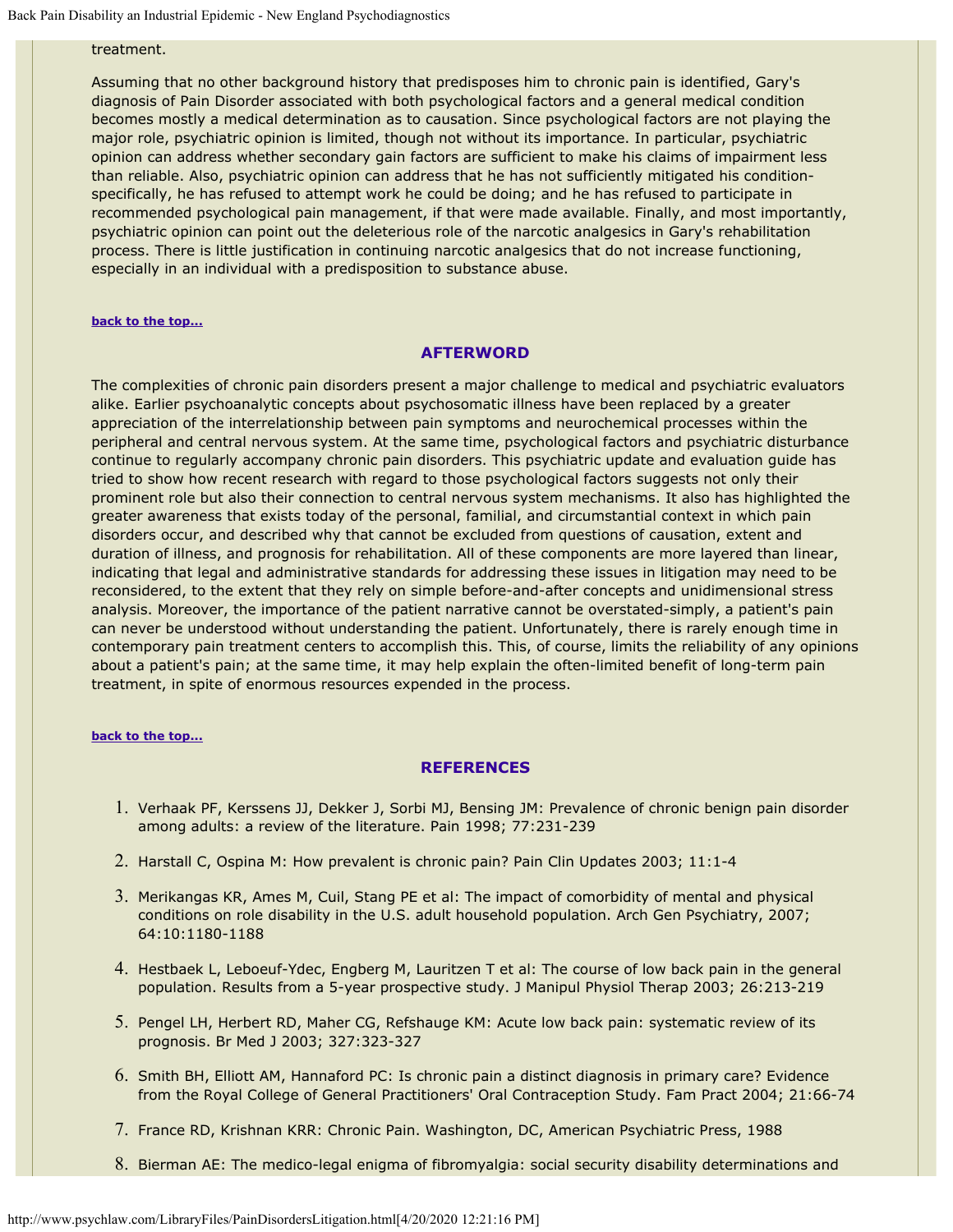subjective complaints of pain. Wayne L Rev 1998; 44:259

- 9. McCaffery EJ et al: Framing the jury: cognitive perspectives on pain and suffering awards. Va L Rev 1995; 81:1341
- 10. Finch M: Law and the problem of pain. U Cin L Rev 2005; 74:285
- 11. Niemeyer PV: Awards for pain and suffering: the irrational centerpiece of our tort system. Va L Rev 2004; 90:1401
- 12. American Psychiatric Association: Diagnostic and Statistical Manual of Mental Disorders, Third Edition, Revised. Washington, DC, American Psychiatric Association, 1987
- 13. American Psychiatric Association: Diagnostic and Statistical Manual of Mental Disorders, Fourth Edition. Washington, DC, American Psychiatric Association, 1994
- 14. American Psychiatric Association: Diagnostic and Statistical Manual of Mental Disorders, Fourth Edition, Text Revision. Washington, DC, American Psychiatric Association, 2000
- 15. American Medical Association: Guides to the Evaluation of Permanent Impairment, Fifth Edition. Chicago, IL, American Medical Association Press, 2000
- 16. American Medical Association: Guides to the Evaluation of Permanent Impairment, Sixth Edition. Chicago, IL, American Medical Association Press, 2008
- 17. Merskey H: History of Psychoanalytic Ideas Concerning Pain, in Personality Characteristics of Patients with Pain. Edited by Gatchel RJ, Weisberg JN. Washington, DC, American Psychological Association, 2000
- 18. Engel GL: Psychogenic pain and the pain-prone patient. Am J Medicine 1959; 26:899-918
- 19. Blumer D, Heilbron M: Dysthymic Pain Disorder, in Handbook of Chronic Pain Management. Edited by Tollison CD. Baltimore, William and Wilkins, 1989
- 20. Binswanger O: Die Hysterie. Vienna, Holder, 1904
- 21. Melzack R, Wall PD: Pain mechanisms: a new theory. Science 1965; 150:971-979
- 22. Drukteinis AM: The Psychology of Back Pain. Springfield, IL, Charles C. Thomas, 1996.
- 23. Namaka M, Gramlich CR, Ruhlen D, Melanson M et al: A treatment algorithm for neuropathic pain. Clin Ther 2004; 26:7:951-979
- 24. Harden RN: A clinical approach to complex regional pain syndrome. Clin J Pain 2000; 162:2 suppl:S26-S32
- 25. Apkarian AB, Bushnell MC, Treede RD, Zubieta JK: Human brain mechanisms of pain perception and regulation in health and disease. Eur J Pain 2005; 9:463-484
- 26. Gracely RH, Petzke F, Wolf JM, Clauw DJ: Functional magnetic resonance imaging evidence of augmented pain processing in fibromyalgia. Arthritis Rheum 2002; 46:1333-1343
- 27. Banks WA, Watkins, LR: Mediation of chronic pain: not by neurons alone. Pain 2006; 124:1-2
- 28. Pedersen LH, Scheel-Kruger J, Blackburn-Munro G: Amygdala GABA-A receptor involvement in mediating sensory-discriminative and affective-motivational pain responses in a rat model of peripheral nerve injury. Pain 2007; 127:17-26
- 29. Neugebauer V: The amygdala: different pains, different mechanisms. Pain 2007; 127:1-2
- 30. Phelps EA, Ledoux JE: Contributions of the amygdala to emotion processing; from animal models to human behavior. Neuron 2005; 48:175-187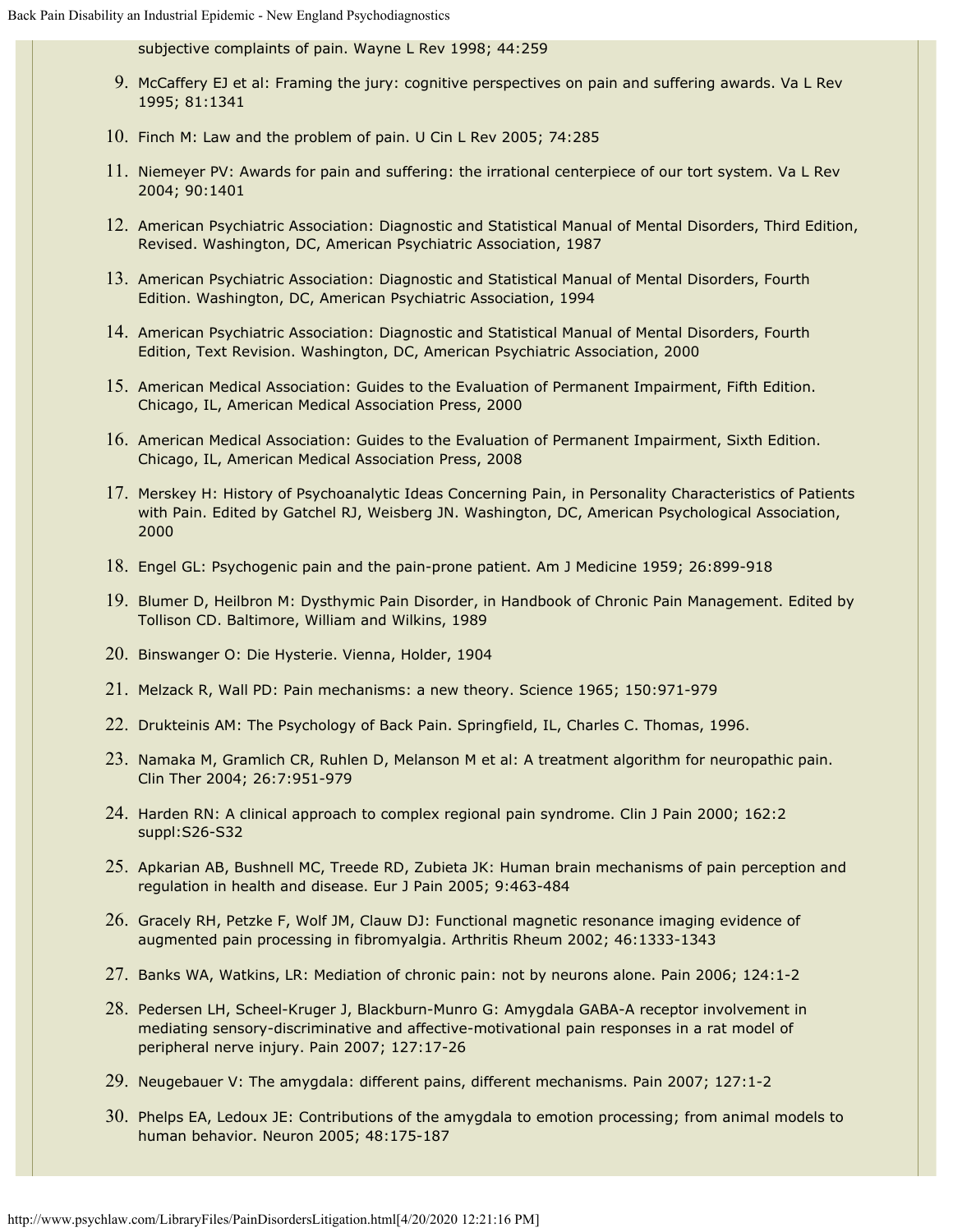- 31. Balleine BW, Killcross S: Parallel incentive processing: an integrated view of amygdala function. J Neurosci 2006; 29:5:272-279
- 32. Smith BH, MacFarlane GJ, Torrance N: Epidemiology of chronic pain, from the laboratory to the bus stop: time to add understanding of biological mechanisms to the study of risk factors in populationbased research? Pain 2007; 127:5-10
- 33. Haddad JJ, Saade NE, Safieh-Garabedian B: Cytokines and neuroimmune-endocrine interactions: a role for the hypothalamic-pituitary-adrenal revolving axis. J Neuroimmunol 2002; 133:1-19
- 34. McBeth J, Chiu YH, Silman AJ, Ray D et al: Hypothalamic-pituitary-adrenal stress axis function and the relationship with chronic widespread pain and its antecedents. Arthritis Res Ther 2005; 7:R992- R1000
- 35. Gaab J., Baumann S, Budnoik A, Gmunder H et al: Reduced reactivity and enhanced negative feedback sensitivity of the hypothalamus-pituitary-adrenal axis in chronic whiplash-associated disorder. Pain 2005; 119:219-224
- 36. Jerjes WK, Cleare AJ, Wessely S, Wood PJ, Taylor NF: Diurnal patterns of salivary cortisol and cortisone output in chronic fatigue syndrome. J Affect Disord 2005; 87:299-304
- 37. MacGregor AJ, Andrew T, Sambrook PN, Spector TD: Structural, psychological, and genetic influences on low back and neck pain: a study of adult female twins. Arthritis Rheum 2004; 51:160-167
- 38. Manek NJ, MacGregor AJ: Epidemiology of back disorders: prevalence, risk factors, and prognosis. Curr Opin Rheumatol 2005; 17:134-140
- 39. Matsui H, Maeda A, Tsuji H, Naruse Y: Risk indicators of low back pain among workers in Japan association of familial and physical factors with low back pain. Spine 1997; 22:1242-1247
- 40. Borge AI, Nordhagen R: Recurrent pain symptoms in children and parents. Acta Paediatr 2000; 89:1479-1483
- 41. Solovieva S, Kouhia S, Leino-Arjs P, Ala-Kokko L et al: Interleukin 1 polymorphisms and intervertebral disk degeneration. Epidemiology 2004; 15:626-633
- 42. Mogil JS, Wilson SG, Chesler EJ, Rankin AL et al: The melanocortin-1 receptor gene mediates femalespecific mechanisms of analgesia in mice and humans. Proc Natl Acad Sci USA 2003; 100:4867-4872
- 43. Yu L: Pharmachogenetics: The OPRM (mu-opiod-receptor) Gene, in The Genetics of Pain (Progress in Pain Research and Management). Edited by Mogil JS. Seattle, IASP Press, 2004
- 44. Wolf CR, Smith G, Smith RL: Science, medicine, and the future: pharmacogenetics. BMJ 2007, 320:987-990
- 45. Fishbain DA, Fishbain D, Lewis J, Cutler RB et al: Genetic testing for enzymes of drug metabolism: does it have clinical unity for pain medicine at the present time? A structured review. Pain Med 2004; 5:81-93
- 46. Vlaeyen JW, Linton SJ: Fear-avoidance and its consequences in chronic musculoskeletal pain: a state of the art. Pain 2000; 85:317-332
- 47. Picavet HS, Vlayen JW, Shouten JS: Pain catastrophizing and kinesiophobia: predictors of chronic low back pain. Am J Epidemiol 2002; 256:1028-1034
- 48. Boersma K, Linton SJ: Expectancy, fear and pain, in the prediction of chronic pain and disability: a prospective analysis. Eur J Pain 2006; 10:551-557
- 49. Ward LC, Thorn BE: The fear-avoidance model of chronic pain: further thoughts on the process of validating a causal model. Pain 2006; 121:173-174
- 50. Cook, AJ, Braweer PA, Vowles KE: The fear-avoidance model of chronic pain: validation and age analysis using structural equation modeling. Pain 2006; 121:195-206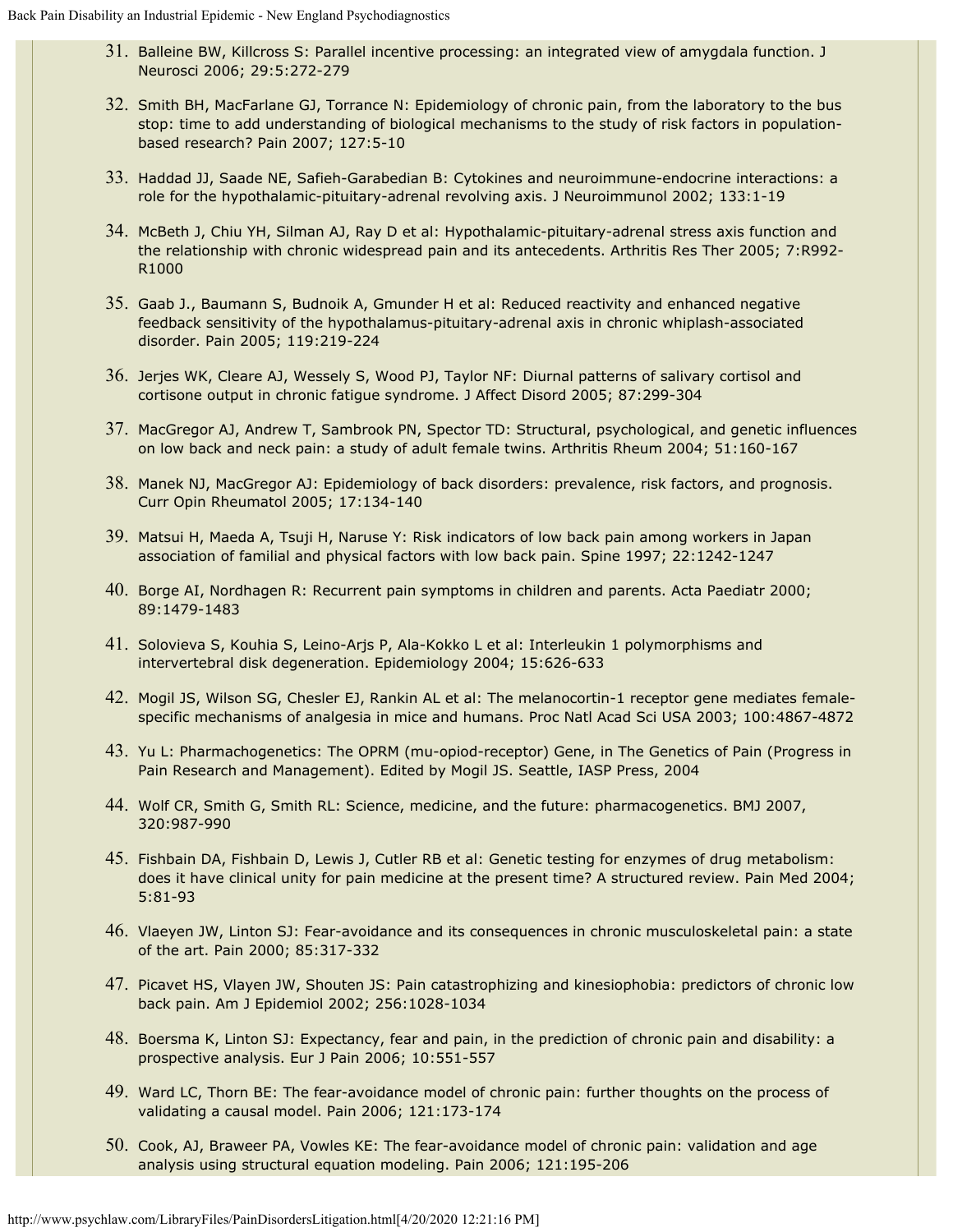- 51. Swinkels-Meewisse IEJ, Roelofs J, Oosterndorp RAB, Verbeek ALM, Blaeyen JWS: Acute low back pain: pain-related fear and pain catastrophizing influence physical performance and perceived disability. Pain 2006; 120:36-43
- 52. Meredith PJ, Strong J, Feeney JA: The relationship of adult attachment to emotion catastrophizing, control, threshold intolerance, in experimentally-induced pain. Pain 2006; 120:44-52
- 53. Goubert L, Crombez G, Van DS: The role of neuroticism pain catastrophizing and pain-related fear in vigilance to pain: a structural equations approach. Pain 2004; 107:234-241
- 54. Edwards RR, Smith MT, Kudel I, Haythornthwaite J: Pain-related catastrophizing as a risk factor for suicidal ideation in chronic pain. Pain 2006; 126:272-279
- 55. Vlieger PD, Crombez G, Eccleston C: Worrying about chronic pain. An examination of worry and problem solving in adults who identify as chronic pain sufferers. Pain 2006; 120:138-144
- 56. Davey GCL: Pathological Worrying as Exacerbated Problem-Solving, in Worrying: Perspectives on Theory Assessment and Treatment. Edited by Davey GCL, Tallis F. Chichester, Wiley, 1994
- 57. Aldrich S, Eccleston C, Crombez G: Worrying about chronic pain: vigilance to threat and misdirected problem solving. Behav Res Ther 2000; 38:457-470
- 58. Meredith P, Strong J, Feeney JA: Adult attachment, anxiety, and pain self-efficacy as predictors of pain intensity and disability. Pain 2006; 126:146-154
- 59. Turk DC, Okifuji A: Psychological factors in chronic pain: evolution and revolution. J Consult Clin Psychol 2002; 70:3:678-690
- 60. Taylor WJ, Dean SG, Seigert RJ: Differential association of general and health self-efficacy with disability, health-related quality of life and psychological distress from musculoskeletal pain in a cross-sectional general adult population survey. Pain 2006; 125:225-232
- 61. Karoly P, Ruehlman LS: Psychological "resilience" and its correlates in chronic pain: findings from a national community sample. Pain 2006; 123:90-97
- 62. Olson CA, Bond L, Burns JM, Vella-Broderick DA, Sawyer SM: Adolescent resilience: a conceptual analysis. J Adoles 2003; 26:1-11
- 63. Curtis WJ, Cicchetti D: Moving research on resilience into the 2lst century: theoretical and methodological considerations in examining the biological contributors to resilience. Dev Psychophathol 2003; 15:773-810
- 64. Mercado AC, Carroll LJ, Cassidy JD, Cote P: Passive coping is a risk factor for disabling neck or low back pain. Pain 2005; 117:51-57
- 65. Brown GK, Nicassio PM: Development of a questionnaire for the assessment for active and passive coping strategies in chronic pain patients. Pain 1987; 31:53-64
- 66. McCracken LM, Eccleston C: A prospective study of acceptance of pain and patient functioning with chronic pain. Pain 2005; 118:164-169
- 67. Heapy A, Otis J, Marcus KS, Frantsve LM et al: Intercession coping skill practice mediates the relationship between readiness for self-management treatment and goal accomplishment. Pain 2005; 118: 360-368
- 68. Kut E, Schaffner N, Wittwer A, Candia V et al: Changes in self-perceived role identity modulate pain perception. Pain 2007; 131:191-201
- 69. Ochsner KN, Ludlow DH, Knierim K, Hanelin J et al: Neural correlates of individual differences in painrelated fear and anxiety. Pain 2006; 120:69-77
- 70. McCracken LM, Faber SD, Janek AS: Pain-related anxiety predicts non specific physical complaints in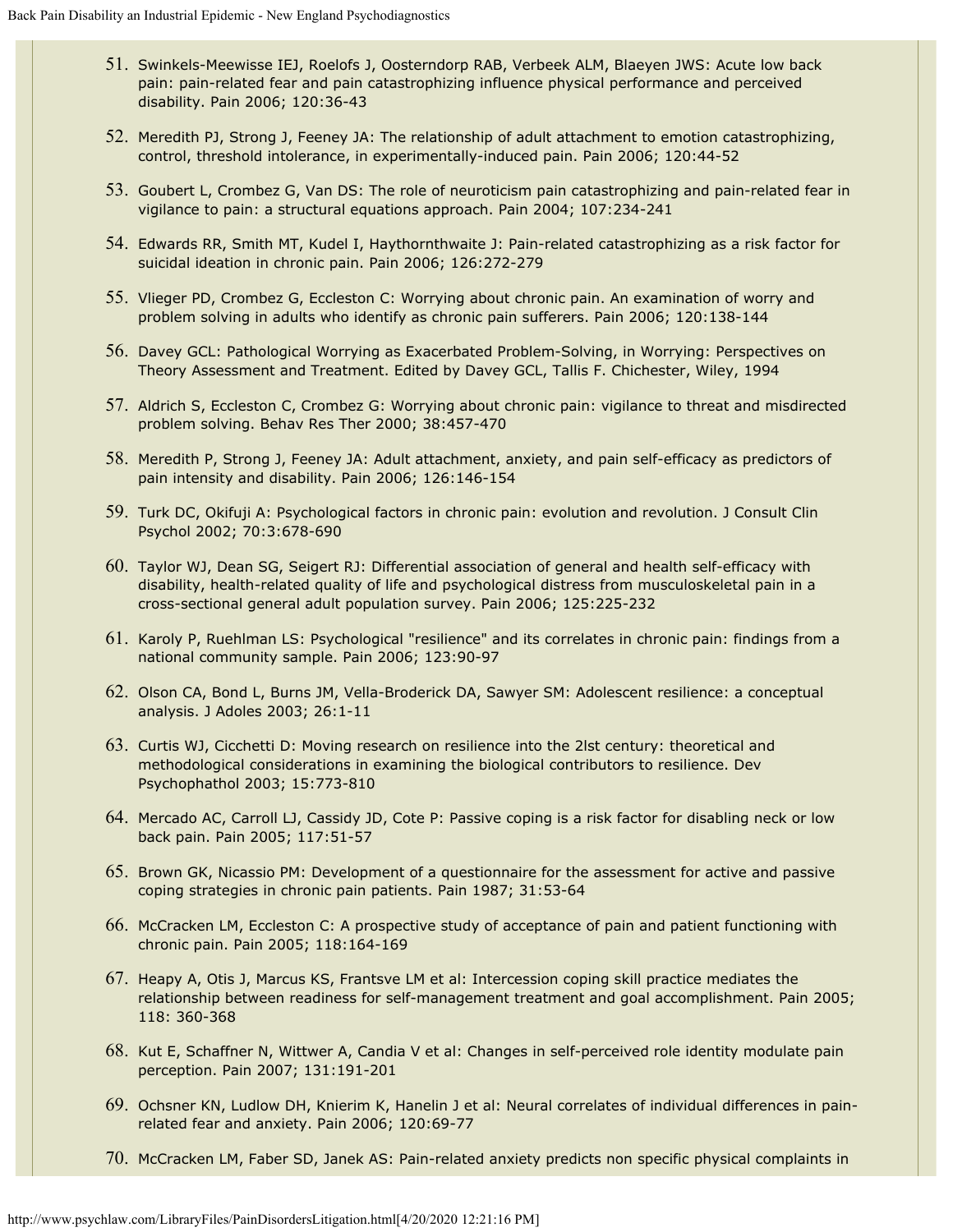persons with chronic pain. Behav Res Ther 1998; 36:621-630

- 71. Peyron R, Laurent B, Garcia-Larrea L: Functional imaging of brain responses to pain: a review and meta-analysis. Neurophysiol Clin 2000; 30:263-288
- 72. Apkarian AV, Chialvo DR: The shadows of pain. Pain 2006; 123:221-222
- 73. Ohara S, Crone NE, Weiss N, Lenz FA: Analysis of synchrony demonstrates "pain networks" defined by rapidly switching, task-specific, functional connectivity between pain-related cortical structures. Pain 2006; 123:244-253
- 74. Crombez G, VanDamme S, Eccleston C: Hypervigilance to pain: an experimental and clinical analysis. Pain 2005; 116:4-7
- 75. McCracken LM, Carson JW, Eccleston C, Keefe FJ: Acceptance and change in the context of chronic pain. Pain 2004; 109: 4-7
- 76. Polatin PB, Kinney RK, Gatchel RJ, Lillo E, Mayer TG: Psychiatric illness and chronic low back pain: the mind and the spine-which goes first? Spine 1993;18:66-71
- 77. Bair MJ, Robinson RL, Katon W, Kroenke K: Depression and pain comorbidity: a literature review. Arch Int Med 2003; 163:2433-2445
- 78. Twillman RK: Mental disorders in chronic pain patients. J Pain Palliat Care Pharmachother 2007; 21:4:13-19
- 79. Demyttenaere K, Bruffaerts R, Lee S, Posada-Villa J et al: Mental disorders among persons with chronic back or neck pain: results from the world mental health surveys. Pain 2007; 129:332-342
- 80. Lanteri-Minet M, Radad F, Chautard MH, Lucas C: Anxiety and depression associated with migraine: influence on migraine subjects' disability and quality of life, and acute migraine management. Pain 2005; 118:319-326
- 81. Kivioja J, Sjalian M, Lindgren U: Psychiatric morbidity in patients with chronic whiplash-associated disorder. Spine 2004; 29:11:1235-1239
- 82. Wood PB: Treating comorbidities in fibromyalgia. The Pain Practitioner 2008; 18:1:42-48
- 83. Arnow BA, Hunkeler EM, Blasey CM, Lee J: Comorbid depression, chronic pain, and disability in primary care. Psychosom Med 2006; 68:2:262-268
- 84. Nicholas MK: Mental disorders in people with chronic pain: an international perspective. Pain 2007; 129:231-232
- 85. Karp JF, Scott J, Houck P, Reynolds CF et al: Pain predicts longer time to remission during treatment of recurrent depression. J Clin Psychiat 2005; 66:591-597
- 86. Haythorn-Thwaite JA: Clinical trials studying pharmacotherapy and psychological treatments alone and together. Neurology 2005; 65:20-31
- 87. Blumer D, Heilbronn M: Chronic pain as a variant of depressive disease: the pain-prone disorder. J Nerv Mental and Dis 1982; 170:381-406
- 88. VonKorff M, Crane P, Lane M, Miglioretti DL: Chronic spinal pain and physical- mental comorbidity in the United States: results from the national comorbidity survey replication. Pain 2005; 115:331-339
- 89. Geuze E, Westenberg H, Jochim SA, de Kloet CS et al: Altered pain processing in veterans with post traumatic stress disorder. Arch Gen Psychiatry 2007; 64:76-85
- 90. Palyo SA, Beck JG: Post traumatic stress disorder symptoms, pain, and perceived life control: associations with psychosocial and physical functioning. Pain 2005; 117:121-127
- 91. Sharp TJ, Harvey AG: Chronic pain and post traumatic stress disorder: mutual maintenance? Clin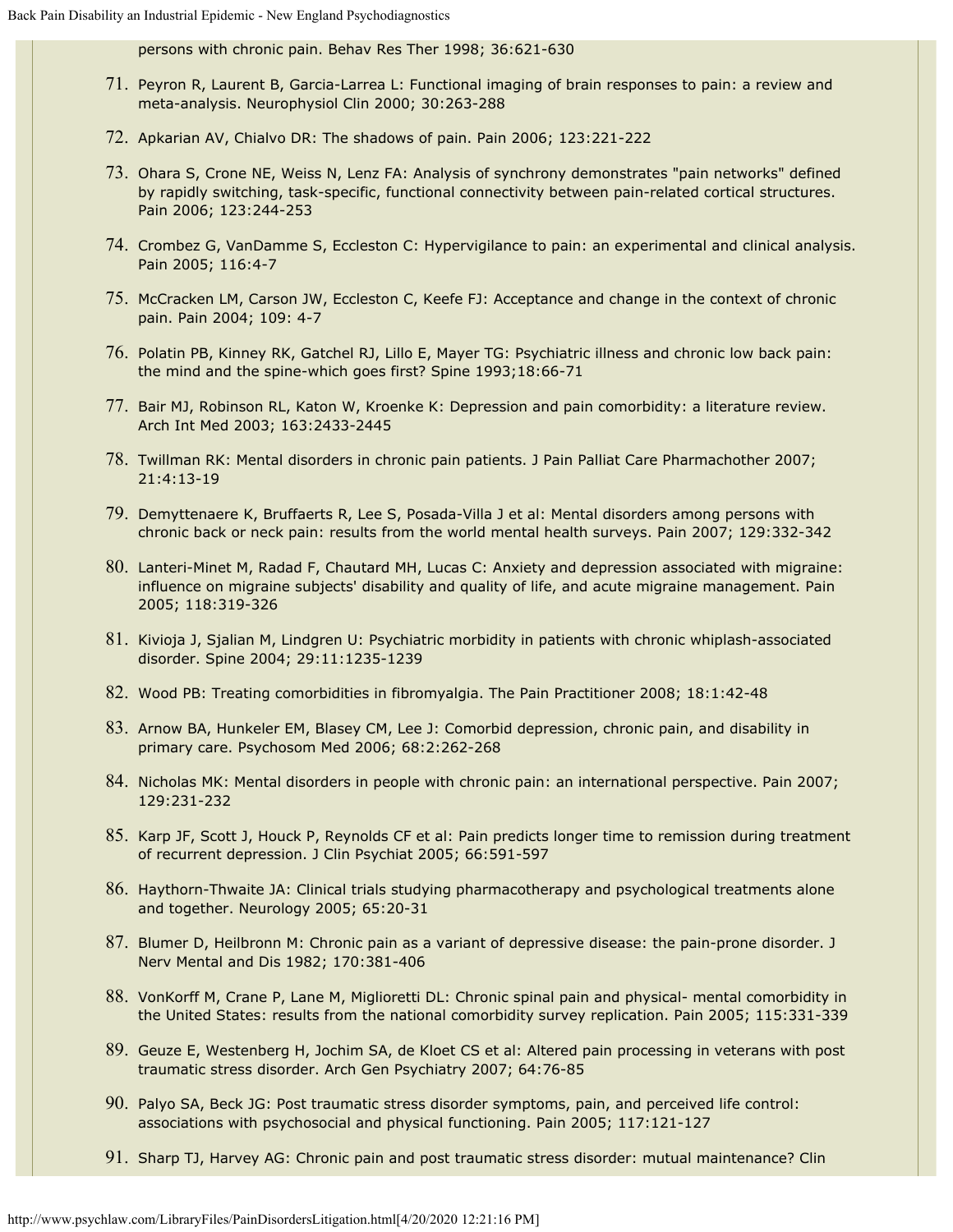Psychol Rev 2001; 21:857-877

- 92. Currie SR, Wang J: More data on major depression as an antecedent risk factor for first onset of chronic back pain. Psychol Med 2005; 35:9:1275-1282
- 93. Weisberg J: Personality and personality disorders in chronic pain. Curr Rev Pain 2000; 4:60-70
- 94. Fishbain DA, Goldberg M, Meagher BR, Steele R, Rosomoff H: Male and female chronic pain patients categorized by the DSM-III psychiatric diagnostic criteria. Pain 1986; 26:181-197
- 95. Riech J, Tupin JP, Abramowitz SI: Psychiatric diagnosis of chronic pain patients. Am J Psych 1983; 140:11:1495-1498
- 96. Riech J, Thompson D: DSM-III personality disorder clusters in three populations. British Journal of Psychiatry 1987; 150:471-475
- 97. Weisberg JN: Studies Investigating the Prevalence of Personality Disorders in Patients with Chronic Pain, in Personality Characteristics of Patients with Pain. Edited by Gatchel RJ, Weisberg JN. Washington, DC, American Psychological Association, 2000
- 98. Polatin PB, Kinney RK, Gatchel RJ, Lillo E, Mayer TG: Psychiatric illness and chronic low back pain. The mind and the spine-which goes first? Spine 1993; 18:1:66-71
- 99. Gatchel RJ, Garofalo JP, Ellis E, Holt C: Major psychological disorders in acute and chronic TMD: an initial examination. Journal of the American Dental Association 1996; 127:1365-1374
- 100. Monti D, Herring C, Schwartzman R, Marchese M: Personality assessment of patients with complex regional pain syndrome type I. Clinical Journal of Pain 1998; 14:4:295-302
- 101. Gamsa A: The role of psychological factors in chronic pain I: a half century of study. Pain 1994; 57:5-15
- 102. Gamsa A: The role of psychological factors in chronic pain II: a critical appraisal. Pain 1994; 57:17- 29
- 103. Nemiah JC, Sifneos PE: Affect and Fantasy in Psychosomatic Disorders, in Modern Trends in Psychosomatic Medicine. Edited by Hill O. London, Butterworth, 1970
- 104. Sifneos PE: The prevalence of alexithymic characteristics in psychosomatic patients. Psychotherapy and Psychosomatics 1973; 22:255-262
- 105. Phillips JM, Gatchel RJ: Extraversion-Introversion and Chronic Pain, in Personality Characteristics of patients with pain. Edited by Gatchel RJ, Weisberg JN. Washington, DC, American Psychological Association, 2000.
- 106. Garofalo JP: Perceived Optimism and Chronic Pain, in Personality Characteristics of Patients with Pain. Edited by Gatchel RJ, Weisber JN. Washington, DC, American Psychological Association, 2000
- 107. Weisberg JN, Keefe FJ: Personality disorders in the chronic pain population: basic concepts, empirical findings, and clinical implications. Pain Forum 1997; 6:1:1-9
- 108. Conrad R, Schilling G, Bausch C, Nadstawekj et al: Temperament and character personality profiles and personality disorders in chronic pain patients. Pain 2007; 133:197-209
- 109. Weisberg JN, Boatwright BA: Mood, anxiety and personality traits and states in chronic pain. Pain 2007; 133:1-2
- 110. Kellner R: Somatization and Hypochondriasis. New York, Praeger Publishers, 1986
- 111. Binswanger O: Die Hysterie. Vienna, Holder, 1904
- 112. Singer BH, Ryff CD: New Horizons in Health: an Integrative Approach. Washington, DC, National Academies Press, 2001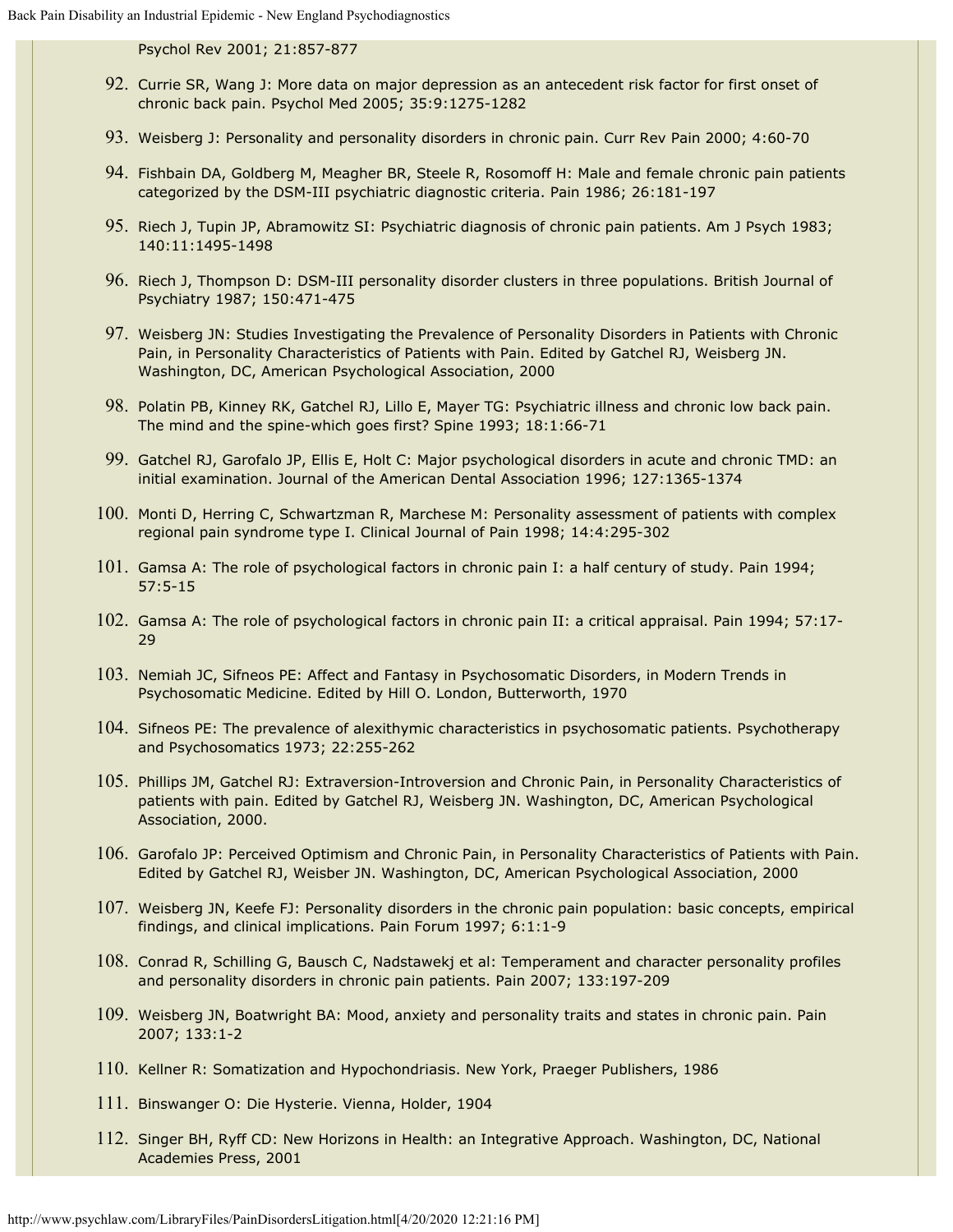- 113. denBoer JJ, Oostendorp RAB, Beems T, Munneke M, Evers AWM: Continued disability and pain after lumbar disc surgery: the role of cognitive-behavioral factors. Pain 2006; 123:45-52
- 114. Pincus T, Burton AK, Vogel S, Field AP: A systematic review of psychological factors as predictors of chronicity/disability in prospective cohorts of low back pain. Spine 2002; 27:109-120
- 115. Klein T, Magerl W, Treede RD: Forget about your chronic pain. Pain 2007; 132:16-17
- 116. Choi DS, Choi DY, Whittington RA, Nedeljkovic SS: Sudden amnesia resulting in pain relief: the relationship between memory and pain. Pain 2007; 132:206-210
- 117. McWilliams LA, Asmundson GJG: The relationship of adult attachment dimensions to pain-related fear, hypervigilance, and catastrophizing. Pain 2007; 127:27-34
- 118. Meredith P, Strong J, Feeney JA: Adult attachment, anxiety, and pain self-efficacy as predictors of pain intensity and disability. Pain 2006; 123:146-154
- 119. Meredith PJ, Strong J, Feeney JA: Evidence of a relationship between adult attachment variables and appraisals of chronic pain. Pain Res Manag 2005; 10:191-200
- 120. Ciechanowski P, Sullivan M, Jensen M, Romano J, Summer H: The relationship of attachment style to depression, catastrophizing and health care utilization in patients with chronic pain. Pain 2003; 104:627-637
- 121. Porter LS, Davis D, Keefe FJ: Attachment and pain: recent findings in future directions (Topical Review). Pain 2007; 128:195-198
- 122. Gundel H, Tolle TR: How Physical Pain May Interact with Psychological Pain: Evidence for a Mutual Neurobiological basis of Emotions and Pain, in Narrative, Pain, and Suffering. Edited by Carr DB, Loeser JD, Morris DB. Seattle, IASP Press, 2005
- 123. Damasio AR, Grabowski TJ, Bechara A, et al: Subcortical and cortical brain activity during the feeling of self-generated emotions. Journal of Nat Neurosci 2000; 3:1049-1156
- 124. Greco M: Inconspicuous anomalies: alexithimia and ethical relations to the self. Health 2001; 5:4:471-492
- 125. Simon GE, VonKorff M, Piccinelli M, Fullerton NC, Ormel J: An international study of the relation between somatic symptoms and depression. N Engl J Med 1999; 341:18:1329-1335
- 126. Sachs-Ericsson N, Kendall-Tackett K, Hernandez A: Childhood abuse, chronic pain, and depression in the National Comorbidity Survey. Child Abuse Negl 2007; 31:5:531-547
- 127. Heim C, Wagner D, Maloney E, Papanicolaoua et al: Early advance experience and risk for chronic fatigue syndrome: results from a population-based study. Arch Gen Psychiatry 2006; 63:1258-1266
- 128. Dube SR, Felitti VJ, Dong M, Giles WH, Anda RF: The impact of adverse child experiences on health problems: evidence from four birth cohorts dating back to 1900. J Prev Med 2003; 37:268-277
- 129. Chapin DP, Whitfield CL, Felitti VJ, Dube SR et al: Adverse childhood experiences and the risk of depressive disorders in adulthood. J Affect Disord 2004; 82:217-225
- 130. Ladd CO, Huot RL, Thrivikraman KV, Nemeroff CB et al: Long-term behavioral and neuroendocrin adaptations to adverse early experience. Prog Brain Res 2000; 122:81-103
- 131. Meaney MJ: Maternal care, gene expression, and the transmission of individual differences in stress reactivity across generations. Annu Rev Neurosci 2000; 24:1161-1192
- 132. Gracely RH, Petzke F, Wolf JM, Clauw DJ: Functional magnetic resonance imaging evidence of augmented pain processing in fibromyalgia. Arthritis Rheum 2002; 46:5:133-134
- 133. Giesecke T, Gracely RH, Grant MA et al: Evidence of augmented central pain processing in idiopathic chronic low back pain. Arthritis Rheum 2004; 50:2:613-623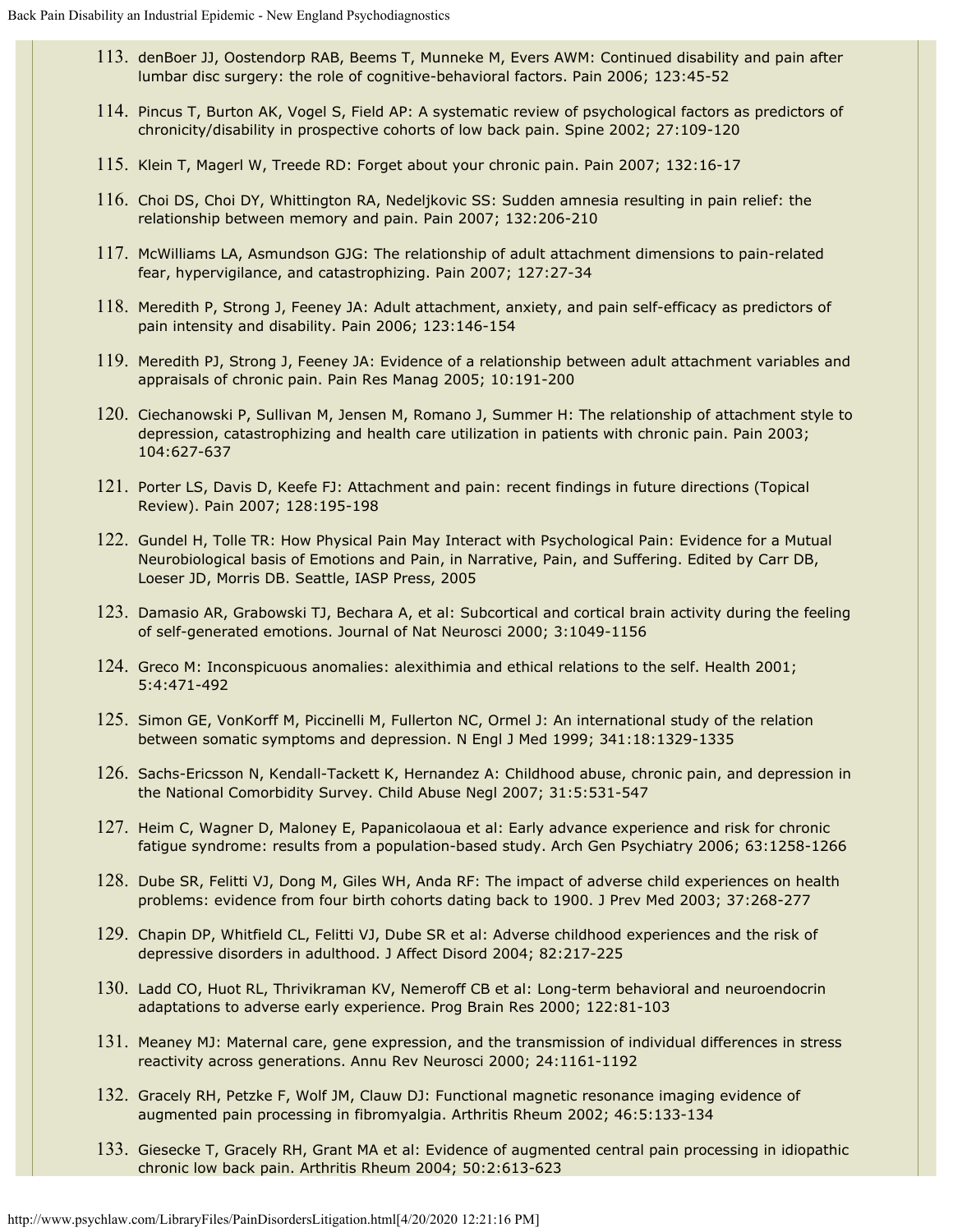- 134. Vogt BA, Berger GR, Derbyshire SW: Stuctural and functional dichotomy of human midcingulate cortex. Eur J Neurosci 2003; 18:11:3134-3144
- 135. Lane RD: Neural Correlates of Conscious Emotional Experience, in Cognitive Neuroscience of Emotion. Edited by Lane RD, Nadel L. New York, Oxford University Press, 2000
- 136. Lane RD, Schwartz GE: Levels of emotional awareness: a cognitive-developmental theory and its application to psychopathology. Am J P 1987; 14:133-143
- 137. Craig AD: A new view of pain as a homeostatic emotion. Trends in Neurosciences 2003; 26:6:303- 307
- 138. Craig AD: How do you feel? Interoception: the sense of the physiological condition of the body. Nat Rev Neurosci 2002; 3:655-666
- 139. Lane RD, Quinlan DM, Schwartz GE, Walker PA, Zeitlin SB: The Levels of Emotional Awareness Scale: a cognitive developmental measure of emotion. Journal of Personality Assessment 1990; 55:1&2:124-134
- 140. Blyth FM, MacFarlane GJ, Nicholas MK: The contribution of psychosocial factors to the development of chronic pain: the key to better outcomes for patients? Pain 2007; 129:8-11
- 141. Bongers PM, Kremer AM, terLaak J: Are psychosocial factors risk factors for symptoms and signs of the shoulder, elbow, or hand/wrist?: a review of epidemiological literature. Am J Ind Med 2002; 41:315-342
- 142. Newton-John TR, Williams ACC: Chronic pain couples: perceived marital interactions and pain behaviours. Pain 2006; 123:53-63
- 143. Leonard MT, Cano A: Pain affects spouses too: personal experience with pain and catastrophizing as correlates of spouse distress. Pain 2006; 126:139-146
- 144. Goubert L, Craig KD, Vervoort T, Morley S et al: Facing others in pain: the effects of empathy. Pain 2005; 118:285-288
- 145. Jackson PL, Rainville P, Decety J: To what extent to we share the pain of others? insight from the neural bases of pain empathy. Pain 2006; 125:5-9
- 146. Coste J, Lefrancois G, Guillemin F, Pouchot J: French Study Group for Quality of Life in Rheumatology. Prognosis and quality of life in patients with acute low back pain: insights from a comprehensive inception cohort study. Arthritis Rheum 2004; 51:168-176
- 147. Shibnall JT, Tait RC, Andresen EM, Hadler NM: Race and socioeconomic differences in post-settlement outcomes for African American and Caucasian workers' compensation claimants with low back injuries. Pain 2005; 114:462-472
- 148. Crauford DIO, Creed F, Jayson MIV: Life events and psychological disturbance in patients with lowback pain. Spine 1990; 15:490-494
- 149. Bigos SJ, Battie MC, Spengler DM et al: A prospective study of work perceptions and psychosocial factors affecting the report of back injury. Spine 1991; 16:1-6
- 150. Drukteinis AM: The role of suggestibility in mental damage claims. American Journal of Forensic Psychiatry 2005; 26:1:15-35
- 151. Drukteinis AM: Overlapping somatoform syndromes in personal injury litigation. American Journal of Forensic Psychiatry 200; 21:4:37-66
- 152. Bishop A, Thomas E, Foster NE: Healthcare practitioners' attitudes and beliefs about low back pain: a systematic search and critical review of available measurement tools. Pain 2007; 132:91-101
- 153. Coes BW, vanTulder MW, Ostelo R, Kim BA, Waddell G: Clinical guidelines for the management of low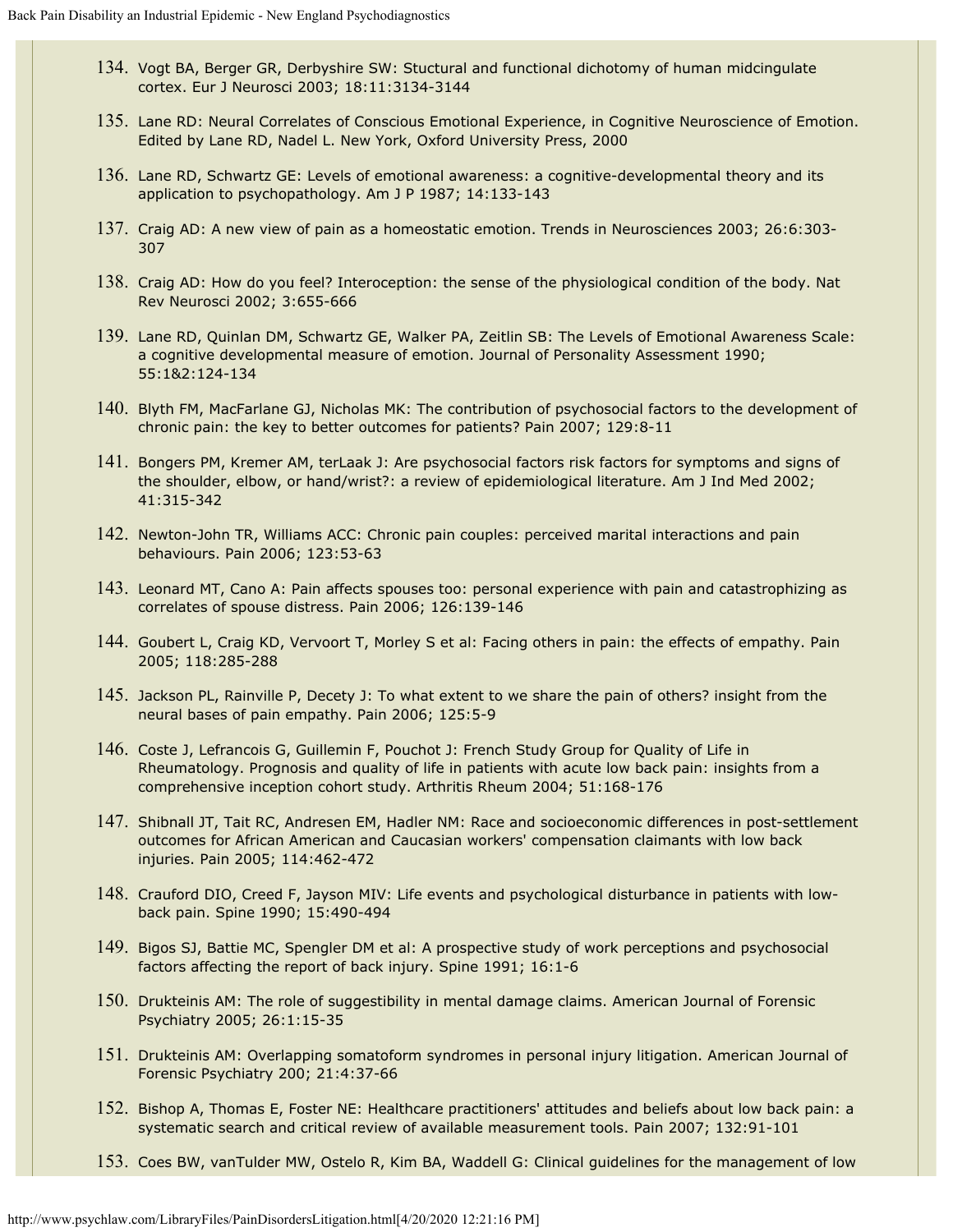back pain in primary care: an international comparison. Spine 2001; 26:2504-2513

- 154. Zborowski M: Cultural components in responses to pain. Journal of Social Issues 1952; 18:16-30.
- 155. Edwards RR, Doleys DM, Fillingim RB, Lowery D: Ethic differences in pain tolerance: clinical implications in chronic pain population. Psychosom Med 2001; 63:316-323
- 156. Rahim-Williams FB, Riley JL, Herrera D, Campbell CM et al: Ethnic identity predicts experimental pain sensitivity in African Americans and Hispanics. Pain 2007; 129:177-184
- 157. Bates MS, Edwards WT, Anderson KO: Ethnocultural influences on variation in chronic pain perception. Pain 1193; 52:101-112
- 158. Shorter E: From Paralysis to Fatigue: A History of Psychosomatic Illness in the Modern Era. New York, The Free Press, 1992
- 159. Morris DB: The Culture of Pain. Berkeley, University of California Press, 1991
- 160. Saul LJ: Psychodynamically-Based Psychotherapy. New York, Science House, 1972.
- 161. Greenson RR: The Technique and Practice of Psychoanalysis. New York, International Universities Press, 1967
- 162. Alexander F: Psychoanalysis and Psychotherapy. New York, W.W. Norton, 1956.
- 163. Charon R, Montello M: Stories Matter: The Role of Narrative in Medical Ethics. New York, Routledge, 2002.
- 164. Labus JS, Keefe FJ, Jensen MP: Self-reports of pain intensity and direct observations of pain behavior: when are they correlated? Pain 2003; 102:1-2:109-124
- 165. Pilowsky I: A general classification of abnormal illness behaviours. British Journal of Medical Psychology 1978; 51:131-137
- 166. Waddell G: The Back Pain Revolution. Edinburgh, Churchill Livingstone, 1998
- 167. Sullivan MJL, Thibault P, Savard A, Catchlove R et al: The influence of communication goals and physical demands on different dimensions of pain behavior. Pain 2006; 125:270-277
- 168. Jolliffe C, Nicholas M: Verbally reinforcing pain reports: a experimental test of the operant model of chronic pain. Pain 2004; 107:167-175
- 169. Williams AC: Facial expression of pain: an evolutionary account. Behav Brain Sci 2002; 25:439-488
- 170. Disease, disability and injury prevention and control Special Emphasis Panel (SEP): Genomic Applications in Practice and Prevention: Translation programs in education, surveillance, and policy; Program Announcement (PA) #GD08-801. Centers for Disease Control and Prevention Documents and Publications, July 14, 2008, Centers for Disease Control and Prevention  $\hat{a}\epsilon^{\omega}$  Regulatory **Documents**
- 171. Beck A: Depression: Clinical, Experimental, and Theoretical Aspects. New York, Harper and Rowe, 1967
- 172. Spielberger CD: State-Trait Anxiety Inventory: Professional Testing Resources. Lutz FL, Psychological Assessment Resources 2007.
- 173. Derogatis LR: Symptoms Checklist-90R. Clinical Psychometric Research, Towson, MD, 1983
- 174. Morey LC: Personality Assessment Inventory. Western Psychological Services. Los Angeles CA, WPS, 2007
- 175. Costa PT, McCray RR: Revised NEO Personality Inventory (NEO PI-R) and NEO Five-Factor Inventory (NEO-FFI): Professional Manual. Odessa, FL, Psychological Assessment Resources, 2007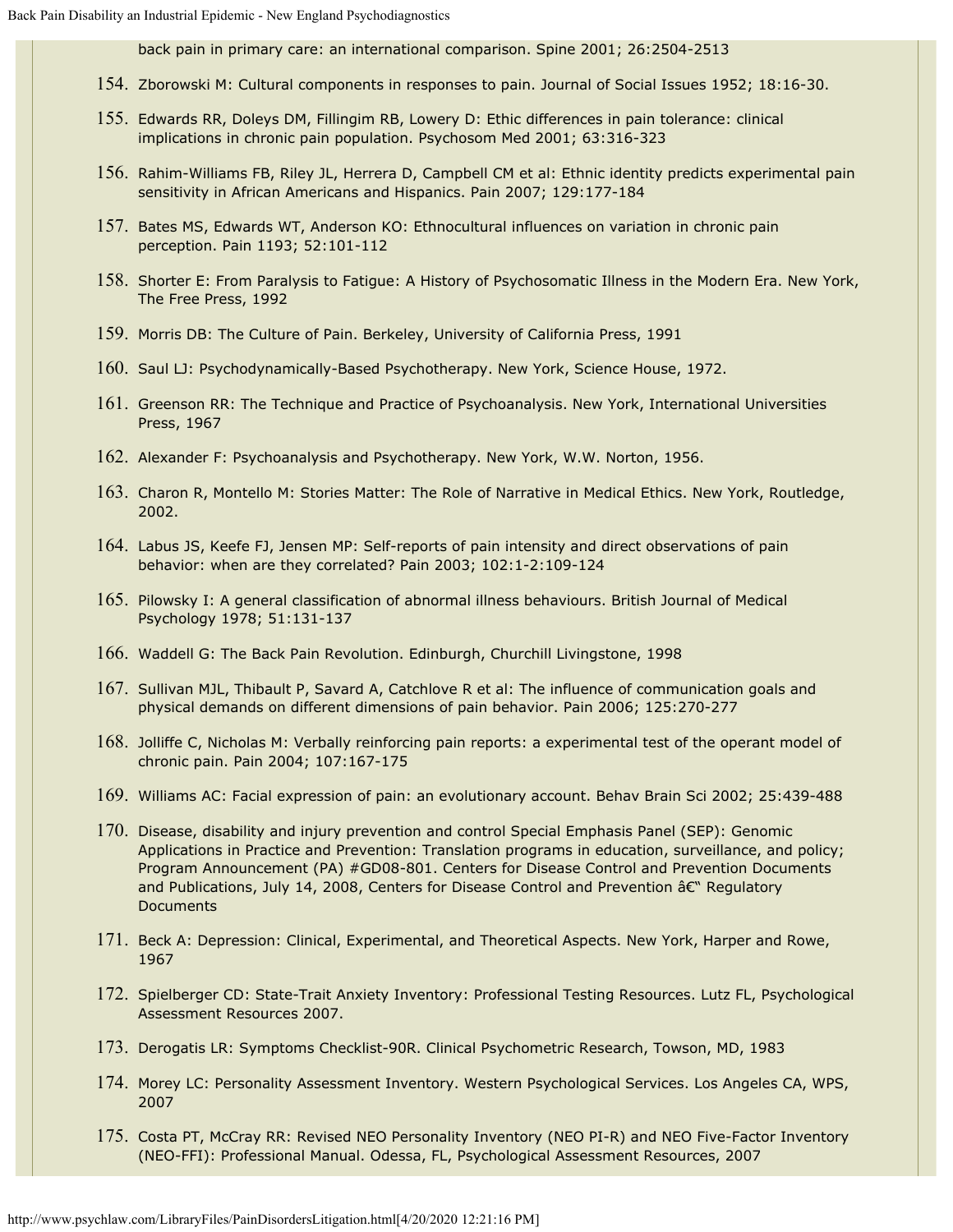- 176. Greene RL, Brown RC: Psychological Assessment Resources. Lutz FL, PAR, 2007
- 177. Turk DC, Melzak R (eds.): Handbook of Pain Assessment, Second Edition. New York, Gilford Press, 2001
- 178. Melzack R: The McGill Pain Questionnaire, in Pain Measurement and Assessment. Edited by Melzack R. New York, Raven Press, 1983
- 179. Sullivan MJ, Bishop SR, Pivik J: The Pain Catastrophizing Scale: development and validation. Psychol Assess 1995; 7:524-532
- 180. Clark ME, Kori SH, Brockel J: Kinesiophobia and chronic pain: pyschometric characterestics and factor analysis of the Tampa Scale. Am Pain Soc Asbtracts 1996
- 181. Taylor GJ, Ryan D, Bagby RM: Toward the development of a new self-report alexithimia scale. Psychotherapy and Psychosomatics 1986; 44:4:191-199
- 182. Lane RD, Quinlan DM, Schwartz GE, Walker PA, Zeitlin SB. The Levels of Emotional Awareness Scale: A cognitive-developmental measure of emotion. J Pers Assess 1990; 55:1-2:124-134
- 183. Fairbank JCT, Couper J, Davies JB, O'Brien JP: The Oswestry low-back pain disability questionnaire. Physiotherapy 1980; 66:271-273
- 184. Bergner M, Bobbitt RA, Carter WB, Gilson BS: The Sickness Impact Profile: development and final revision of a health status measure. Med Care 1981; 19:787-805
- 185. TerKuile M, Linssen A, Spinhoven P: The development of the multidimensional locus of pain control questionnaire (MLPC): factor structure, reliability, and validity. Journal of Psychopathology and Behavioral Assessment 2003; 15:3: 387-404
- 186. Nicholas MK: Pain Self-Efficacy Questionnaire (PSEQ): Preliminary Report. University of Sydney Pain Management and Research Centre, St. Leonards, 1994
- 187. Turk D, Rudy T: Toward an empirically derived taxonomy of chronic pain patients: integration of psychological assessment data. Journal of Consulting and Clinical Psychology 1988; 56:233-238
- 188. Jensen MP, Turner JA, Romano JM, Strom SE: Chronic Pain Coping Inventory: development and preliminary validation. Pain 1995; 60:203-216
- 189. Ruehlman LS, Karoly P, Newton C, Aiken LS: The development and preliminary validation of the Profile of Chronic Pain: Extended Assessment Battery. Pain 2005; 118:380-389
- 190. Rosenstiel AK, Keefe FJ: The use of coping strategies in chronic low back pain patients: relationship to patient characteristics and current adjustment. Pain 1983; 17:33-44
- 191. Millon T, Green C, Meahger R: The MBHI: a new inventory for the psychodiagnostician in medical settings. Professional Psychology 1979; 10:529-539
- 192. Croft P, Dunn KM, VonKorff M: Chronic pain syndromes: you can't have one without another. Pain 2007; 131:237-238
- 193. Koes BW, VanTulder MW, Ostello R, Waddell G: Clinical guidelines for the management of low back pain in primary care: an international comparison. Spine 2001; 26:2504-2513
- 194. denBoer JJ, Oostendorp RAB, Beems T, Munneke M et al: A systematic review of bio-psychosocial risk factors for an unfavorable outcome after lumbar disk surgery. Eur Spine J 2006; 15:527-536
- 195. Linton SJ: A review of psychological risk factors in back and neck pain. Spine 2000; 25:9:1148-1156
- 196. Grotle M, Brox JI, Veierod MB, Vollestad NK: Clinical course and prognostic factors in acute low back: patients seeking help for their first time. Spine 2005; 30:8:976-982
- 197. Linton SJ: Occupational psychological factors increase the risk for back pain: a systematic review. J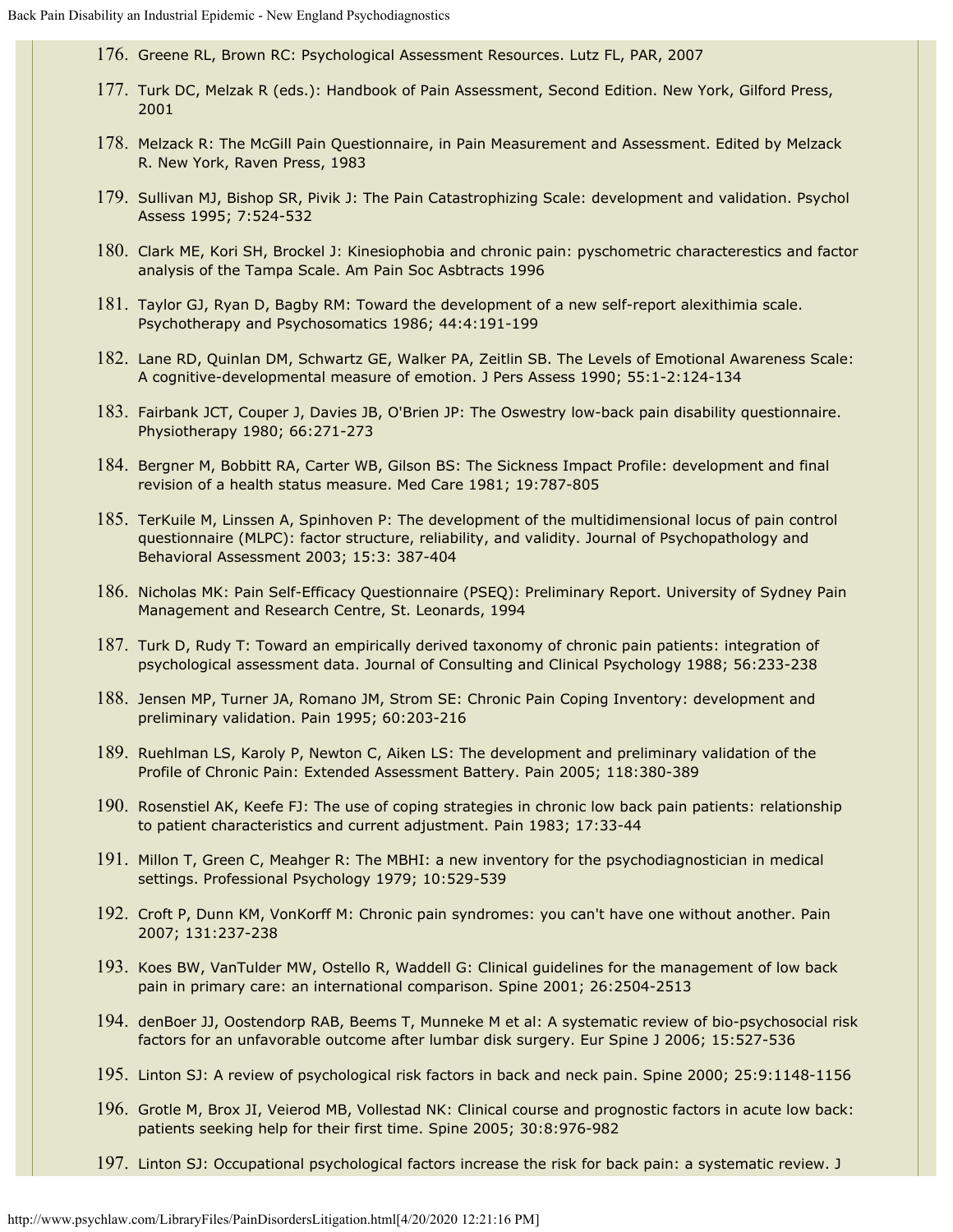Occup Rehabil 2001; 11:1:53-66

- 198. Wolfe F: Fibromyalgia. Rheumatological Disease Clinics of North America 1990; 16:3:681-698
- 199. Cohen ML, Quintner JL: Fibromyalgia syndrome, a problem of tautology. Lancet 1993; 342:906-909
- 200. Vierck Jr. CJ: Mechanisms underlying development of spatially distributed chronic pain (fibromyalgia). Pain 2006; 124:242-262
- 201. Bohr TW: Fibromyalgia syndrome and myofacial pain syndrome, do they exist? Neurologic Clinics 1995; 13:2:365-384
- 202. Janig W, Stanton-Hicks M (eds.): Reflex Sympathetic Dystrophy: A Reappraisal. Seattle, IASP Press, 1996
- 203. Allen G, Galer BS, Schwartz L: Epidemiology of complex regional pain syndrome: a retrospective chart review of 134 patients. Pain 1999; 80:539-544
- 204. Helfenstein M, Feldman D: The pervasiveness of the illness suffered by workers seeking compensation for disabling arm pain. Journal of Occupational and Environmental Medicine 2000; 42:2:171-175
- 205. Cleland LG: RSI: A model of social iatrogenesis. Medical Journal of Australia 1987; 147:236-239
- 206. Quinlan KP, Annest JL, Myers B, Ryan G, Hill H: Neck strains and sprains among motor vehicle occupants-United States, 2000. Accid Anal Prev 2004; 36:21-27
- 207. Barnsley L, Lord S, Bogduk N: Clinical review, whiplash injury. Pain 1994; 58:283-307
- 208. Berglund A, Bodin L, Jensen I, Wiklund A, Alfredsson L: The influence of prognostic factors on neck pain intensity, disability, anxiety and depression over a 2-year period in subjects with acute whiplash injury. Pain 2006; 125:244-256
- 209. Hendricks EJM, Scholten-Peeters GGM, van der Windt DAWM, Neeleman-van der Steen CWM et al: Prognostic factors for poor recovery in acute whiplash patients. Pain 2005; 114:408-416
- 210. Sterling M, Jull G, Kenardy J: Physical and psychological factors maintain long-term predictive capacity post-whiplash injury. Pain 2006; 122:102-108
- 211. Schrader H, Obeliene D, Bovin G, Surkiene D et al: Natural evolution of last whiplash syndrome outside the medical legal context. Lancet 1996; 347:1207-1211
- 212. Cassidy JD, Carroll LJ, Cote P, Lemstra M et al: Effect of eliminating compensation for pain and suffering on the outcome of insurance claims for whiplash injury. New England Journal of Medicine 2000; 342:16:1179-1186
- 213. Chapman CR: Pain, Perception, and Illusion, in The Psychology of Pain, Second Edition. Edited by Sternbach RA. New York, Raven Press, 1986
- 214. Bennett MI, Attal N, Backonja MM, Baron R et al: Using screening tools to identify neuropathic pain (Topical Review). Pain 2007; 127:199-203
- 215. Hall GC, Carroll D, Parry D, McQuay HJ: Epidemiology and treatment of neuropathic pain: the UK primary care perspective. Pain 2006; 122:156-162
- 216. Weingarten TN, Watson JC, Hooten WM, Woolan PC et al: Validation of the S-LANSS in community setting. Pain 2007; 132:189-194
- 217. Bennett MI, Bouhassira D: Epidemiology of neuropathic pain: can we use the screening tools? Pain 2007; 132:12-13
- 218. Saal JA, Saal JS: Physical Medicine and Rehabilitation as it Relates to Pain Management, in Innovations in Pain Management. Edited by Weiner RS. Winter-Park FL, Paul M. Deutsch Press, 1992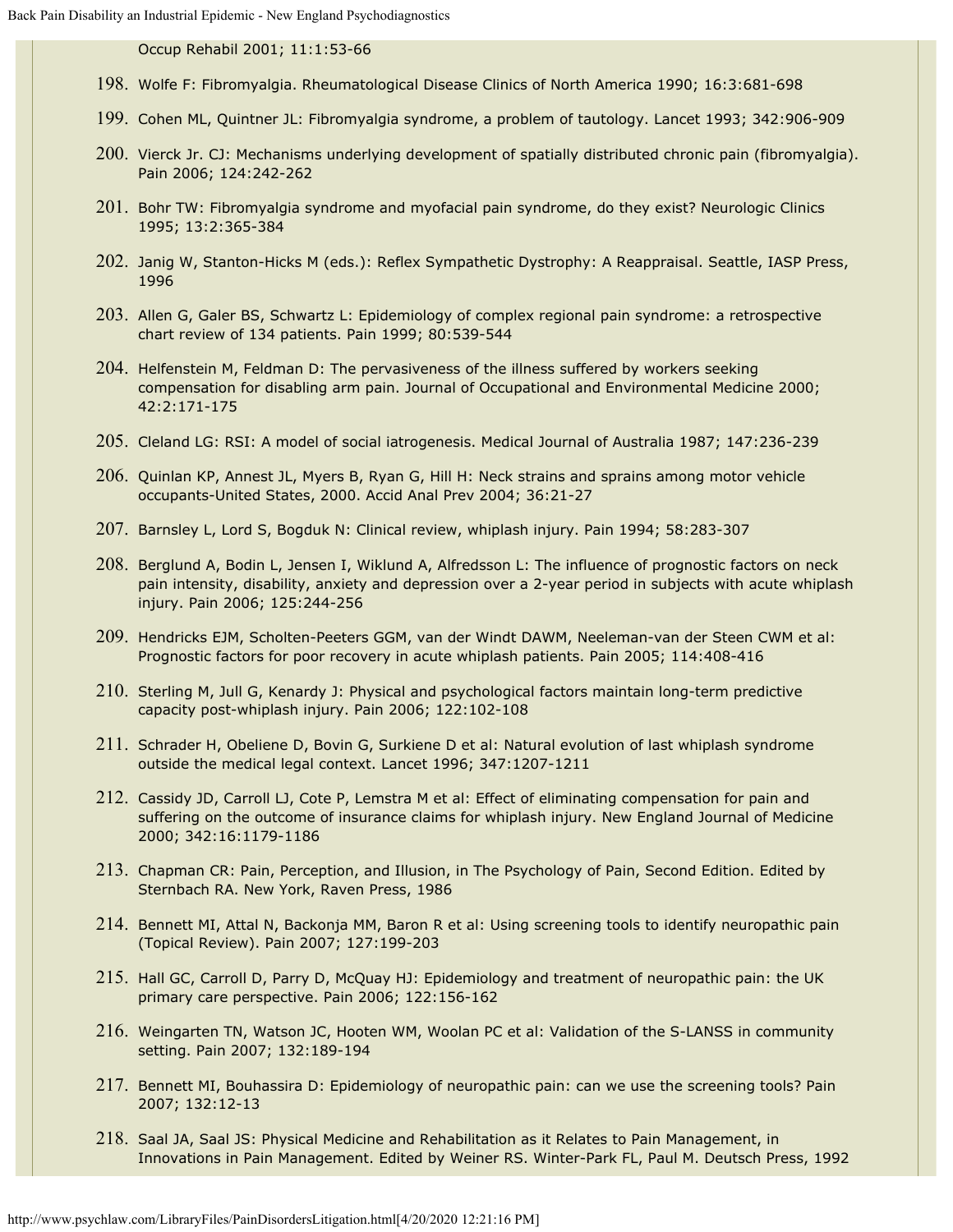- 219. Sjogren T, Nissinen KJ, Jarvenpaa SK, Ojanen MT et al: Effects of a workplace physical exercise intervention on the intensity of headache and neck and shoulder symptoms and upper extremity muscular strength of office workers: a cluster randomized controlled cross-over trial. Pain 2005; 116:119-128
- 220. Brox JI, Reikera SO, Nygaard O, Sorensen R et al: Lumbar instrumented fusion compared with cognitive intervention and exercises in patients with chronic back pain after previous surgery for disk herniation: a prospective randomized controlled study. Pain 2006; 122:145-155
- 221. Vas J, Perea-Milla E, Mendez C, Navarro CS et al: Efficacy and safety for acupunture for chronic uncomplicated neck pain: a randomized controlled study. Pain 2006; 126:245-255
- 222. Witt CM, Jena S, Brinkhaus B, Liecker B et al: Acupuncture for patients with chronic neck pain. Pain 2006; 125:98-106
- 223. Willich SN, Reinhold T, Selim D, Jena S et al: Cost-effectiveness of acupunture treatment in patients with chronic neck pain (no other info dictated)
- 224. Berman BM: Seminal studies in acupuncture research. J Altern Complement in Med 2001; 7:Suppl 1:S129-137
- 225. Kirsch DL: Electromedicine: the Other Side of Physiology, in Pain Management: A Practical Guide for Clinicians. Edited by Weiner RS. Bocca Raton, FL, CRC Press, 2002.
- 226. Barolat G: Spinal cord stimulation for chronic pain management. Arch Med Res 2000; 31:3:258-262
- 227. Taylor RS, Van Buyten JP, Buchser E: Spinal cord stimulation for chronic back and leg pain and failed back syndrome: a systematic review of prognostic factors. Spine 2005; 30:1:152-160
- 228. Kovac SH, Saag KG, Curtis JR, Allison J: Association of Health-related Quality of Life with Dual Use of Prescription and Over-the-Counter Nonsteroidal Anti-inflammatory Drugs. Arthritis Rheum 2008; 59:2:227-233
- 229. Caudill-Slosberg M, Schwartz L, Woloshin S: Office visits and analgesic prescriptions for musculoskeletal pain in US: 1980 versus 2000. Pain 2004; 109:514-519
- 230. Ballantyne JC, Laforge KS: Opioid dependence and addiction during opioid treatment of chronic pain. Pain 2007; 129:235-255
- 231. Reddy BS: The epidemic of unrelieved chronic pain: the ethical, societal, and regulatory barriers facing opioid prescribing physicians. Journal of Legal Medicine 2006; 27:427-442
- 232. Portenoy RK: Chronic opioid therapy in nonmalignant pain. Journal of Pain and Symptom Management 1990; 5:546-562
- 233. de C Williams AC: Psychological distress and opioid efficacy: more questions than answers. Pain 2005; 117:245-246
- 234. Wasan AD, Devar G, Jamison R: The association between negative affect and opioid analgesia in patients with discogenic low back pain. Pain 2005; 117:450-461
- 235. Edlund MJ, Steffick D, Hudson T, Harris KM, Sullivan M: Risk factors for clinically recognized opiod abuse and dependence among veterans using opioids for chronic non-cancer pain. Pain 2007; 129:355-362
- 236. Mao J: Opioid-induced abnormal pain sensitivity: implications in clinical opioid therapy (Topical Review). Pain 2002; 100:213-217
- 237. Liang DY, Guo TZ, Liao G, Kingery WS et al: Chronic pain and genetic background interact and influence opiod analgesia, tolerance, and physical dependence. Pain 2006; 121:232-240
- 238. Ballantyne JC: Opioids for chronic pain: taking stock. Pain 2006; 125:3-4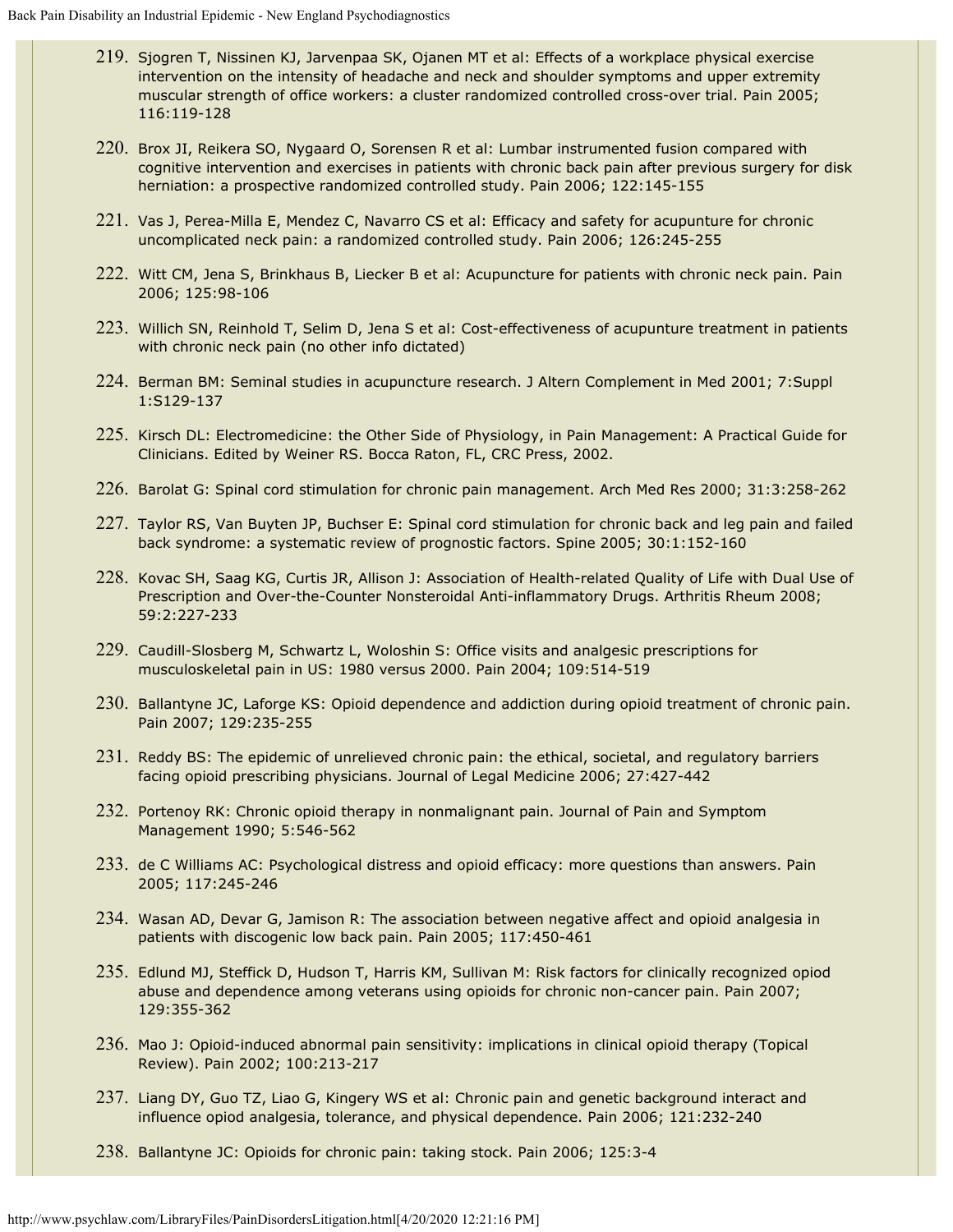- 239. Eriksen J, Sjogren P, Bruera E, Ekholm O, Rasmussen NK: Critical issues on opioids in chronic noncancer pain: an epidemiological study. Pain 2006; 125:172-179
- 240. Cedarbaum JM, Schleifer LS: Drugs for Parkinson's Disease, Spacticity, and Acute Muscle Spasms, in Goodman and Gilman's The Pharmalogical Basis of Therapeutics, Eighth Edition. Edited by Gilman AG. New York, Pergamon Press, 1990
- 241. Dworkin RH, O'Connor AB, Backonja M, Farrar JT et al: Pharmacologic management of neuropathic pain: evidence-based recommendations. Pain 2007; 132:237-251
- 242. Watson A, El-Deredy W, Bentley DE, Vogt BA, Jones AKB: Catagories of placebo response in the absence of site-specific expectation of analgesia. Pain 2006; 126:115-122
- 243. Ploghaus A, Becerra L, Borras C, Borsook D: Neural circuitry underlying pain modulation: expectation, hypnosis, placebo. Cogn Sci 2003; 17:197-200
- 244. Vase L, Robinson ME, Verne GN, Price DD: Increased placebo analgesia over time in irritable bowel syndrome (IBS) patients is associated with desire and expectation but not endogenous opioid mechanisms. Pain 2006; 126:115-122
- 245. Price DD, Cragg SJ, Verne GN, Perlstein WM, Robinson ME: Placebo analgesia is accompanied by large reductions in pain-related brain activity in irritable bowel syndrome patients. Pain 2007; 127:63-72
- 246. Finniss DG, Benedetti F: Placebo analgesia, nocebo hyperalgesia. Pain: Clinical Updates (IASP) 2007; 15:1:1-4
- 247. Petrovic P: Placebo analgesia and nocebo hyperalgesia: two sides of the same coin? Pain 2008; 136:5-6
- 248. Colloca L, Sigaudo M, Benedetti F: The role of learning in nocebo and placebo effects. Pain 2008; 136:211-218
- 249. Chen E, Cole SW, Kato PM: A review of empirically supported psychosocial interventions for pain and adherance outcomes in sickle cell disease. J Pediatr Psychol 2004; 29:197-209
- 250. Morley S, Eccleston C, Williams A: Systematic review in meta-analysis of randomized controlled trials of cognitive behaviour therapy and behaviour therapy for chronic pain in adults, excluding headache. Pain 1999; 80:1-13
- 251. Turner JA, Mancl L, Aaron LA: Brief cognitive-behavioral therapy for temperomandibular joint disorder pain: effects on daily electronic outcome and process measures. Pain 2005; 117:377-387
- 252. Turner JA, Mancl L, Aaron LA: Short-and long-term efficacy of brief cognitive-behavioral therapy for patients with chronic temperomandibular joint disorder pain: a randomized, controlled trial. Pain 2006; 121:181-194
- 253. McCracken LM, Yang SY: The role of values in a contextual cognitive-behavioral approach to chronic pain. Pain 2006; 123:137-145
- 254. McCracken LM, Vowles KE, Eccleston C: Acceptance-based treatment for persons with complex, longstanding chronic pain: a preliminary analysis of treatment outcome in comparison to a waiting phase. Behav Res Ther 2005; 43:1335-1346
- 255. Baer RA, Krietemeyer J: Overview of Mindfulness-and Acceptance-Based Treatment Approaches, in Mindfulness-Based Treatment Approaches: Clinicians Guide to Evidence Base and Applications. Edited by Baer RA. London, Academic Press, 2006
- 256. McCracken LM, Gauntlett-Gilbert J, Vowles KE: The role of mindfulness in a contextual cognitivebehavioral analysis of chronic pain-related suffering and disability. Pain 2007; 131:63-69
- 257. Fernros L, Furhoff AK, Wandell PE: Improving quality of life using compound mind-body therapies: evaluation of a course intervention with body movement and breath therapy, guided imagery, chakra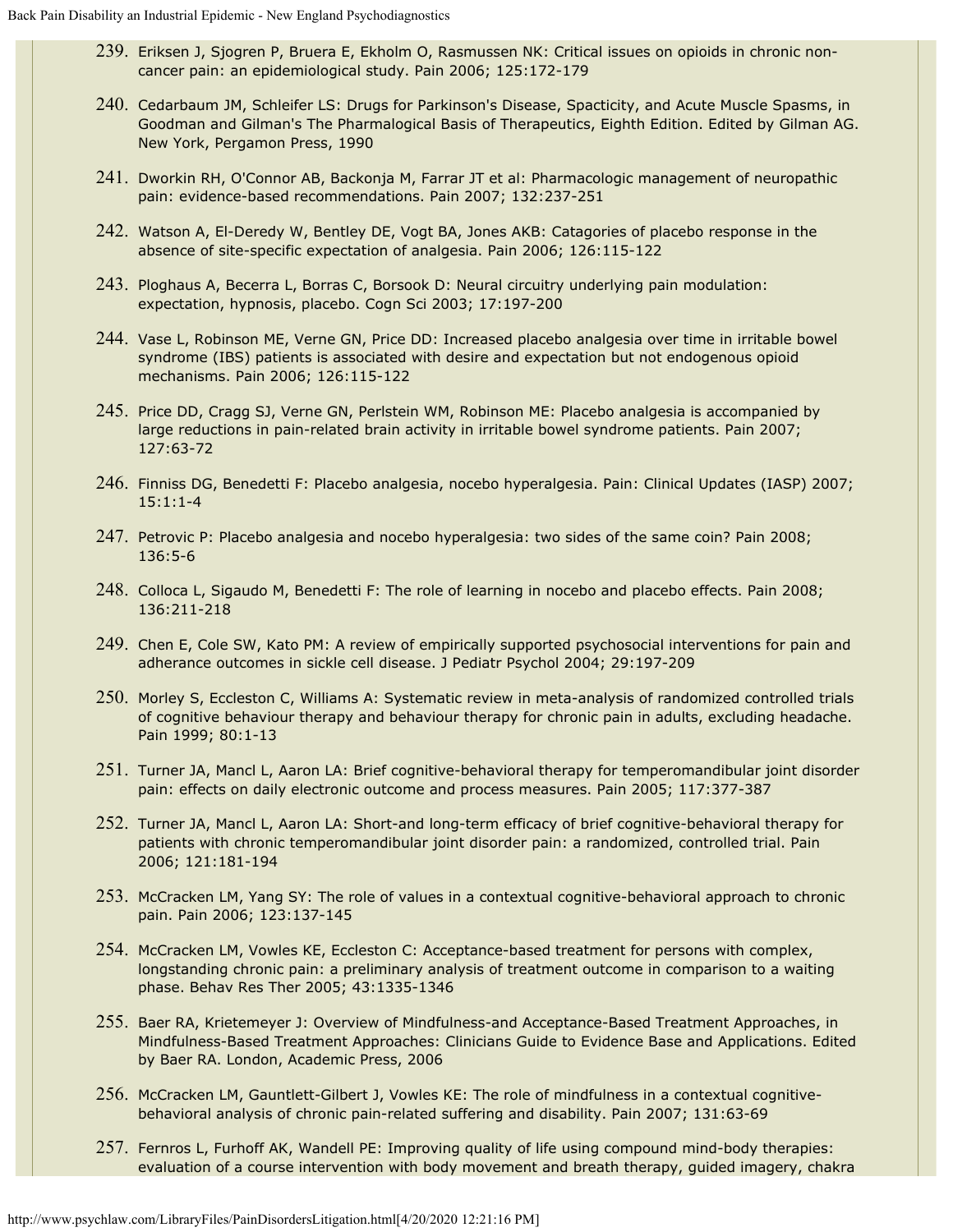experiencing and mindfulness medication. Quality of Life Research 2008; 17:3:367-376

- 258. Schwartz MS (ed.): Biofeedback: A Practitioner's Guide. New York, The Gilford Press, 1987
- 259. Keefe FJ, Block AR, William RB, Surwit RS: Behavioral treatment of chronic low back pain: clinical outcome and individual differences in pain relief. Pain 1981; 11:221-231
- 260. Hassett AL, Radvanski DC, Vaschillo EG, Vaschillo B et al: A pilot study of the efficacy of heart rate variability (HRV) biofeedback in patients with fibromyalgia. Applied Psychophysiology and Biofeedback 2007; 32:1:1-10
- 261. Achterberg J: Imagery in Healing. Boston, New Science Library, 1985
- 262. Hilgard ER, Hilgard JR: Hypnosis in the Relief of Pain, Revised Edition. Los Altos, CA, William Kaufmann, 1983
- 263. DePascalis V, Cacace I, Massicolle F: Focus analgesia in waking and hypnosis: effects on pain, memory, and somatosensory event-related potentials. Pain 2008; 134:197-208
- 264. Anagnostis C, Gatchel RJ, Mayer TG: The Pain Disability Questionnaire: a new psychometrically sound measure for chronic musculoskeletal disorders. Spine 2004; 29:2290-2302
- 265. Drukteinis AM: Disability. Textbook of Forensic Psychiatry (Simon R, Gold L Eds). Washington DC, APA Press, 2004
- 266. Dobbs BD: The Law of Torts. St. Paul, MN, West Group, 2001
- 267. Colbert v. Samsons Supermarkets Inc., 44 A2d 433, Nevada, 1982
- 268. Miley v. Landry, 582 So.2d 833, Louisiana, 1991
- 269. Zachar P, Kendler KS: Psychiatric disorders: a conceptual taxonomy. Am J Psychiatry 2007; 164:557- 565
- 270. Larson A: The Law of Workers' Compensation. New York, Matthew Bender Press, 1972 (1993 supp.)
- 271. Drukteinis AM: Personnel issues in workers' compensation stress claims. American Journal of Forensic Psychiatry 197; 18:3:3-23
- 272. Sackett DL, Rosenberg WM, Gray JA, Haynes RB, Richardson WS: Evidenced based medicine: what it is and what it isn't. British Medical Journal 1996; 312:71-72
- 273. Daubert v. Merrell Dow Pharmaceuticals, 509 US 579 (1993)
- 274. Melhorn JM, Ackerman WE (eds.): Guides to the Evaluation of Disease and Injury Causation. Chigago, IL, American Medical Association, 2008
- 275. Fishbain DA, Rosomoff HL, Cutler RB, Rosomoff RS: Secondary gain concept: a review of the scientific evidence. Clinical Journal of Pain 1995; 11:6-21
- 276. Finch M: Law and the Problem of Pain. University of Cincinnati L REV 2005; 15:18:34
- 277. Shorter E: From Paralysis to Fatigue: A History of Psychosomatic Illness in the Modern Era. New York, The Free Press, 1992
- 278. Fishbain D, Cutler R, Rosomoff HL, Rosomoff RS: Chronic pain disability exaggeration/malingering and submaximal effort research. Clin Journal of Pain 1999; 15:4:244-274
- 279. Rogers R (ed.): Clinical Assessment of Malingering and Deception: Third Edition. New York, The Guilford Press, 2008

**[back to the top...](#page-0-1)**